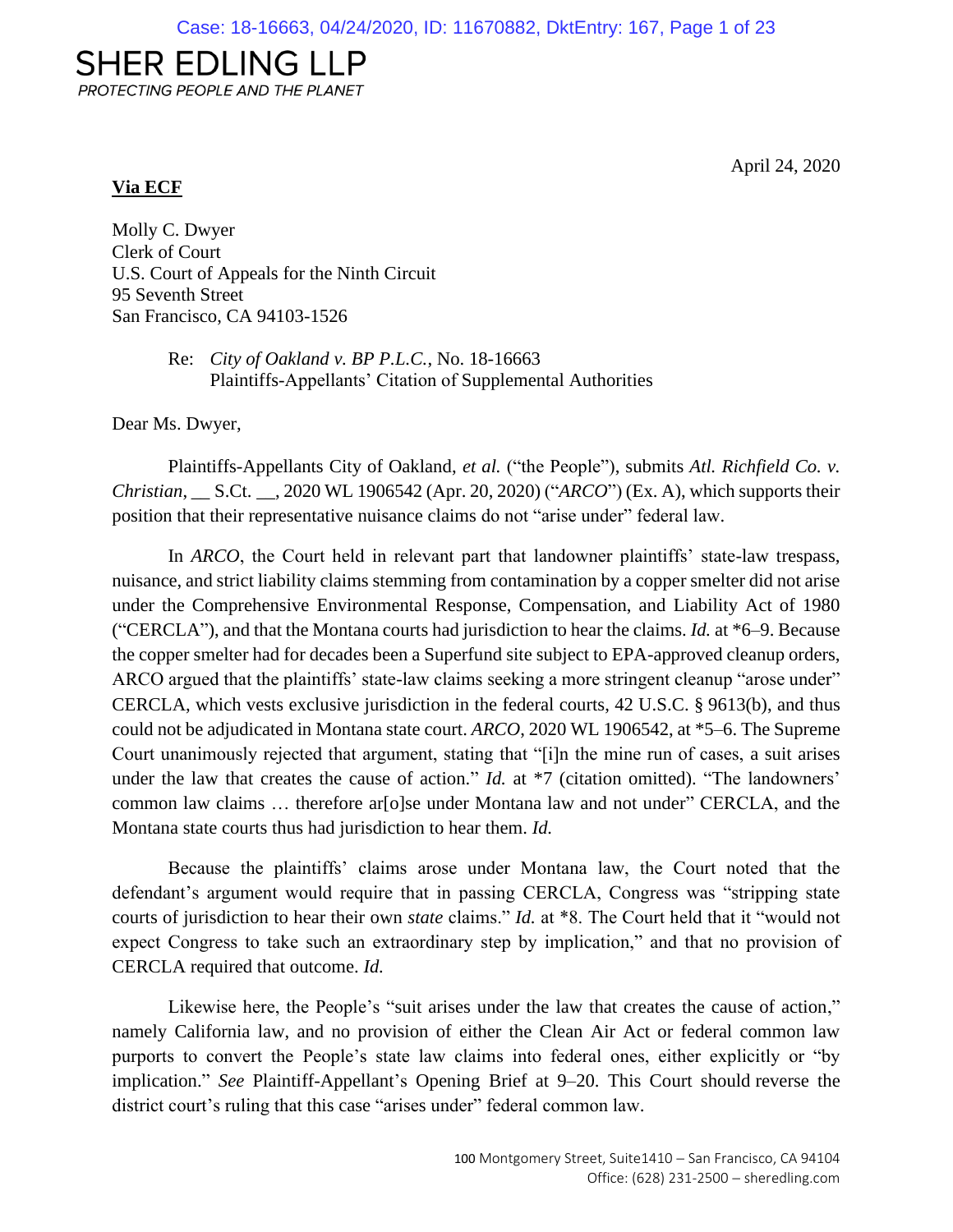Molly C. Dwyer Clerk of Court April 24, 2020 Page 2

Respectfully submitted,

*/s/ Victor M. Sher* 

Victor M. Sher **Sher Edling LLP**

*Counsel for Plaintiffs-Appellants*

cc: All Counsel of Record (via ECF)

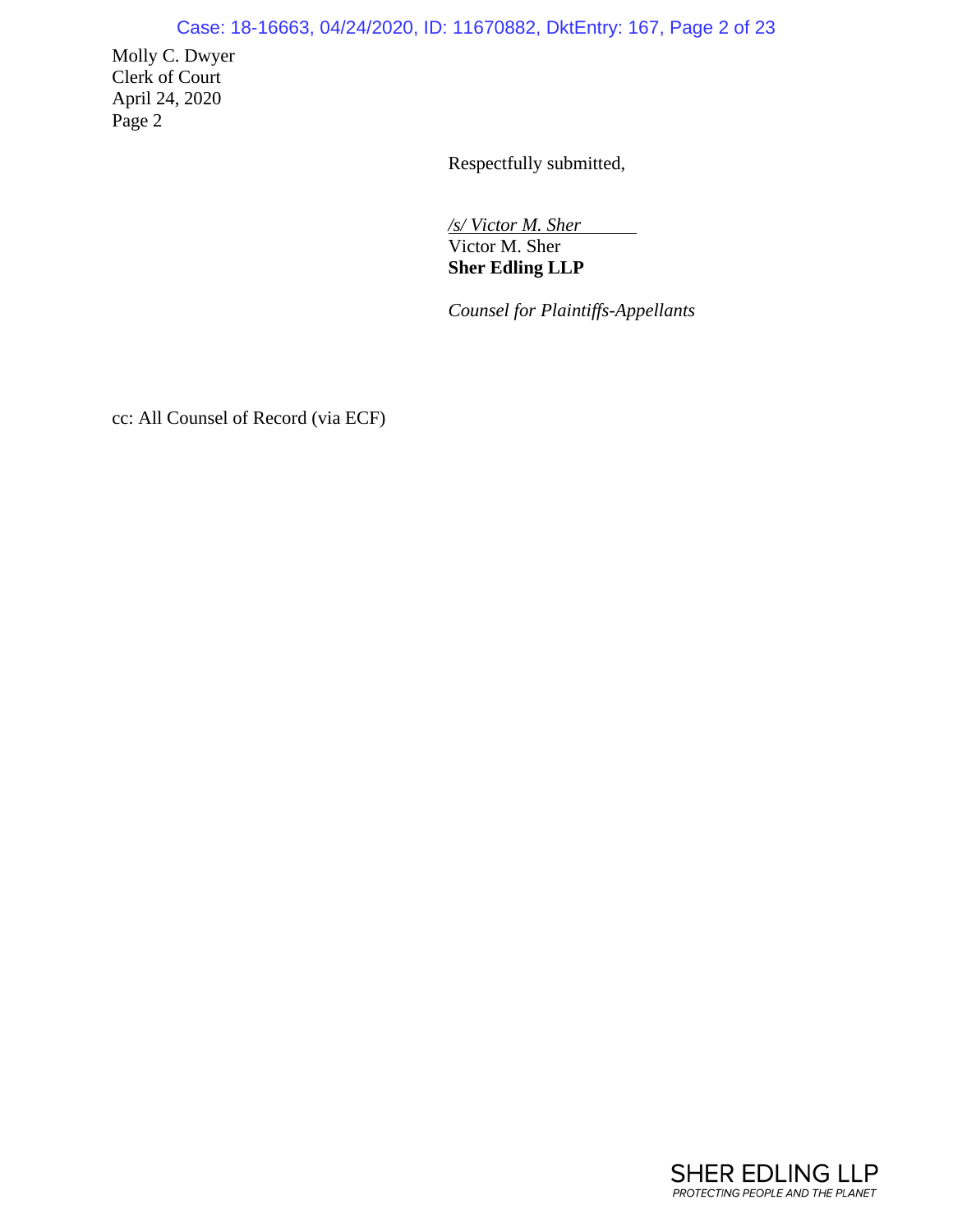Case: 18-16663, 04/24/2020, ID: 11670882, DktEntry: 167, Page 3 of 23

# **EXHIBIT A**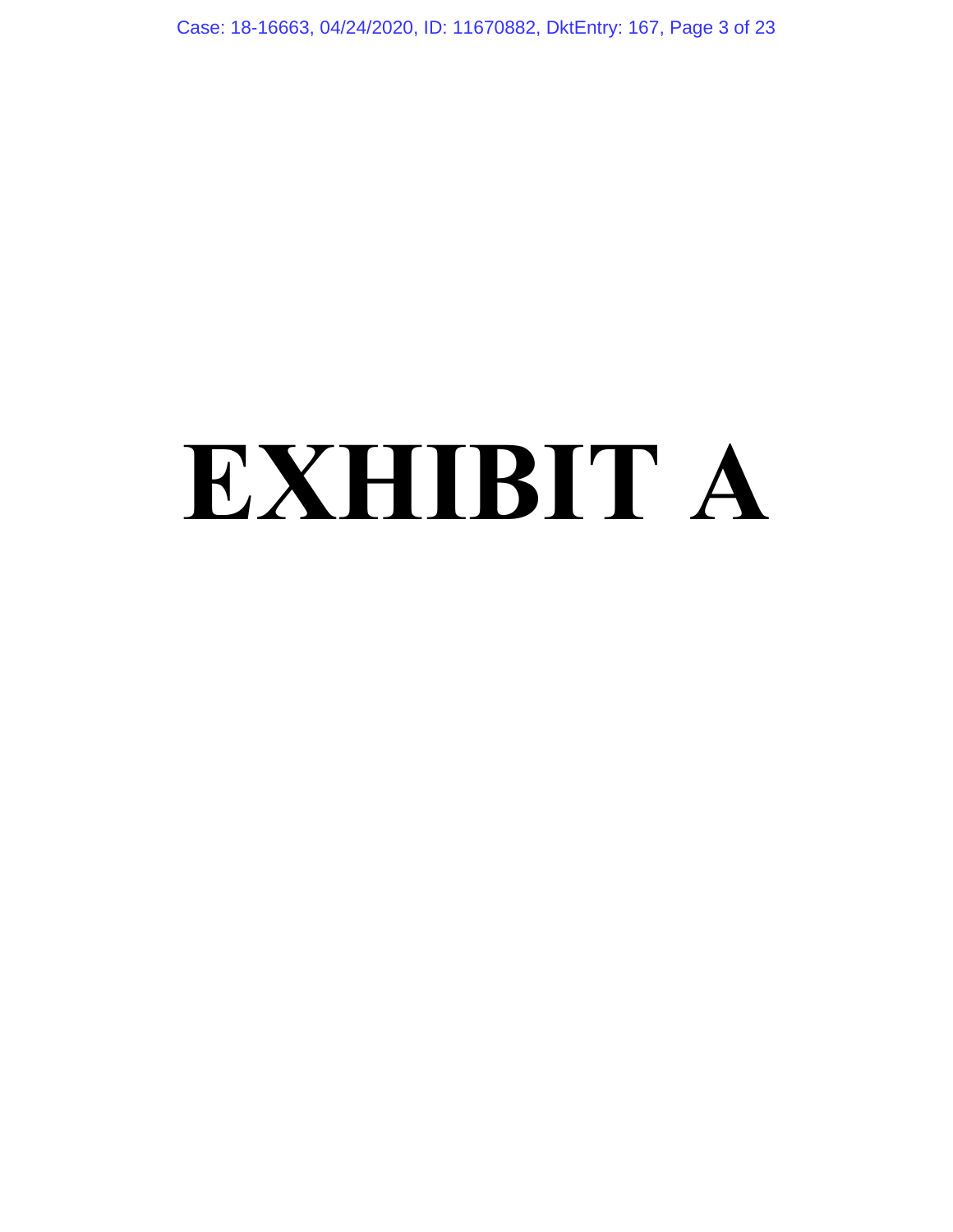2020 WL 1906542 Only the Westlaw citation is currently available. Supreme Court of the United States.

ATLANTIC RICHFIELD COMPANY, Petitioner v. Gregory A. CHRISTIAN, et al.

> No. 17-1498 | Argued December 3, 2019 | Decided April 20, 2020

#### **Synopsis**

**Background:** Landowners near the site of a former copper smelter, which the Environmental Protection Agency (EPA) had ordered to be cleaned up under the Comprehensive Environmental Response, Compensation, and Liability Act of 1980 (CERCLA), brought action against site owner, asserting claims for trespass, nuisance, and strict liability, and seeking, inter alia, restoration damages for a plan that went beyond EPA's own cleanup plan. The Second Judicial District Court, Silver Bow County, [Bradley G. Newman](http://www.westlaw.com/Link/Document/FullText?findType=h&pubNum=176284&cite=0396311901&originatingDoc=Idfe0d0cc828311ea8939c1d72268a30f&refType=RQ&originationContext=document&vr=3.0&rs=cblt1.0&transitionType=DocumentItem&contextData=(sc.History*oc.Default)), J., dismissed action. Landowner appealed. The Supreme Court of Montana, [380](http://www.westlaw.com/Link/Document/FullText?findType=Y&serNum=2037060914&pubNum=0004645&originatingDoc=Idfe0d0cc828311ea8939c1d72268a30f&refType=RP&originationContext=document&vr=3.0&rs=cblt1.0&transitionType=DocumentItem&contextData=(sc.History*oc.Default)) [Mont. 495, 358 P.3d 131,](http://www.westlaw.com/Link/Document/FullText?findType=Y&serNum=2037060914&pubNum=0004645&originatingDoc=Idfe0d0cc828311ea8939c1d72268a30f&refType=RP&originationContext=document&vr=3.0&rs=cblt1.0&transitionType=DocumentItem&contextData=(sc.History*oc.Default)) affirmed in part, reversed in part, and remanded. On remand, the Second Judicial District Court, Silver Bow County, [Katherine M. Bidegaray,](http://www.westlaw.com/Link/Document/FullText?findType=h&pubNum=176284&cite=0211391502&originatingDoc=Idfe0d0cc828311ea8939c1d72268a30f&refType=RQ&originationContext=document&vr=3.0&rs=cblt1.0&transitionType=DocumentItem&contextData=(sc.History*oc.Default)) J., denied site owner's motion for summary judgment as to claim for restoration damages and granted landowners' motion for summary judgment on site owner's affirmative defenses as to CERCLA preemption. Site owner petitioned for a writ of supervisory control. The Supreme Court of Montana, [James](http://www.westlaw.com/Link/Document/FullText?findType=h&pubNum=176284&cite=0341828501&originatingDoc=Idfe0d0cc828311ea8939c1d72268a30f&refType=RQ&originationContext=document&vr=3.0&rs=cblt1.0&transitionType=DocumentItem&contextData=(sc.History*oc.Default)) [Jeremiah Shea,](http://www.westlaw.com/Link/Document/FullText?findType=h&pubNum=176284&cite=0341828501&originatingDoc=Idfe0d0cc828311ea8939c1d72268a30f&refType=RQ&originationContext=document&vr=3.0&rs=cblt1.0&transitionType=DocumentItem&contextData=(sc.History*oc.Default)) J., [390 Mont. 76, 408 P.3d 515,](http://www.westlaw.com/Link/Document/FullText?findType=Y&serNum=2043501510&pubNum=0004645&originatingDoc=Idfe0d0cc828311ea8939c1d72268a30f&refType=RP&originationContext=document&vr=3.0&rs=cblt1.0&transitionType=DocumentItem&contextData=(sc.History*oc.Default)) affirmed. Certiorari was granted.

**Holdings:** The Supreme Court, Chief Justice [Roberts,](http://www.westlaw.com/Link/Document/FullText?findType=h&pubNum=176284&cite=0258116001&originatingDoc=Idfe0d0cc828311ea8939c1d72268a30f&refType=RQ&originationContext=document&vr=3.0&rs=cblt1.0&transitionType=DocumentItem&contextData=(sc.History*oc.Default)) held that:

the Court had jurisdiction to review the Montana Supreme Court's decision;

CERCLA did not strip the Montana courts of jurisdiction over landowners' claim for restoration damages; and

landowners were "potentially responsible parties" (PRPs) under CERCLA and so needed EPA approval to take remedial action.

Affirmed in part, vacated in part, and remanded.

Justice [Alito](http://www.westlaw.com/Link/Document/FullText?findType=h&pubNum=176284&cite=0153052401&originatingDoc=Idfe0d0cc828311ea8939c1d72268a30f&refType=RQ&originationContext=document&vr=3.0&rs=cblt1.0&transitionType=DocumentItem&contextData=(sc.History*oc.Default)) filed an opinion concurring in part and dissenting in part.

Justice [Gorsuch](http://www.westlaw.com/Link/Document/FullText?findType=h&pubNum=176284&cite=0183411701&originatingDoc=Idfe0d0cc828311ea8939c1d72268a30f&refType=RQ&originationContext=document&vr=3.0&rs=cblt1.0&transitionType=DocumentItem&contextData=(sc.History*oc.Default)), joined by Justice [Thomas](http://www.westlaw.com/Link/Document/FullText?findType=h&pubNum=176284&cite=0216654601&originatingDoc=Idfe0d0cc828311ea8939c1d72268a30f&refType=RQ&originationContext=document&vr=3.0&rs=cblt1.0&transitionType=DocumentItem&contextData=(sc.History*oc.Default)), filed an opinion concurring in part and dissenting in part.

**Procedural Posture(s):** Petition for Writ of Certiorari; On Appeal; Motion for Summary Judgment; Other.

# <span id="page-3-0"></span>Syllabus [\\*](#page-20-0)

**\*1** The Comprehensive Environmental Response, Compensation, and Liability Act, [42 U.S.C. § 9601](http://www.westlaw.com/Link/Document/FullText?findType=L&pubNum=1000546&cite=42USCAS9601&originatingDoc=Idfe0d0cc828311ea8939c1d72268a30f&refType=LQ&originationContext=document&vr=3.0&rs=cblt1.0&transitionType=DocumentItem&contextData=(sc.History*oc.Default)) *et seq*., also known as the Superfund statute, promotes "the timely cleanup of hazardous waste sites and [ensures] that the costs of such cleanup efforts [are] borne by those responsible for the contamination," *[CTS Corp. v. Waldburger](http://www.westlaw.com/Link/Document/FullText?findType=Y&serNum=2033546853&pubNum=0000780&originatingDoc=Idfe0d0cc828311ea8939c1d72268a30f&refType=RP&fi=co_pp_sp_780_4&originationContext=document&vr=3.0&rs=cblt1.0&transitionType=DocumentItem&contextData=(sc.History*oc.Default)#co_pp_sp_780_4)*, 573 U.S. [1, 4, 134 S.Ct. 2175, 189 L.Ed.2d 62](http://www.westlaw.com/Link/Document/FullText?findType=Y&serNum=2033546853&pubNum=0000780&originatingDoc=Idfe0d0cc828311ea8939c1d72268a30f&refType=RP&fi=co_pp_sp_780_4&originationContext=document&vr=3.0&rs=cblt1.0&transitionType=DocumentItem&contextData=(sc.History*oc.Default)#co_pp_sp_780_4) (internal quotation marks omitted). The Act directs the Environmental Protection Agency to compile and annually revise a prioritized list of contaminated sites for cleanup, known as Superfund sites, and makes responsible parties liable for the cost of the cleanup. Before a cleanup plan is selected, a remedial investigation and feasibility study is conducted to assess the contamination and evaluate cleanup options. Once that study begins, § 122(e) (6) of the Act provides, "no potentially responsible party may undertake any remedial action" at the site without EPA approval. To insulate cleanup plans from collateral attack, § 113(b) provides federal district courts with "exclusive original jurisdiction over all controversies arising under" the Act, and § 113(h) then strips those courts of jurisdiction "to review any challenges to removal or remedial action," except in five limited circumstances.

For nearly a century, the Anaconda Copper Smelter in Butte, Montana contaminated an area of over 300 square miles with arsenic and lead. Over the past 35 years, EPA has worked with the current owner of the now-closed smelter, Atlantic Richfield Company, to implement a cleanup plan for a remediation expected to continue through 2025. A group of 98 landowners sued Atlantic Richfield in Montana state court for common law nuisance, trespass, and strict liability,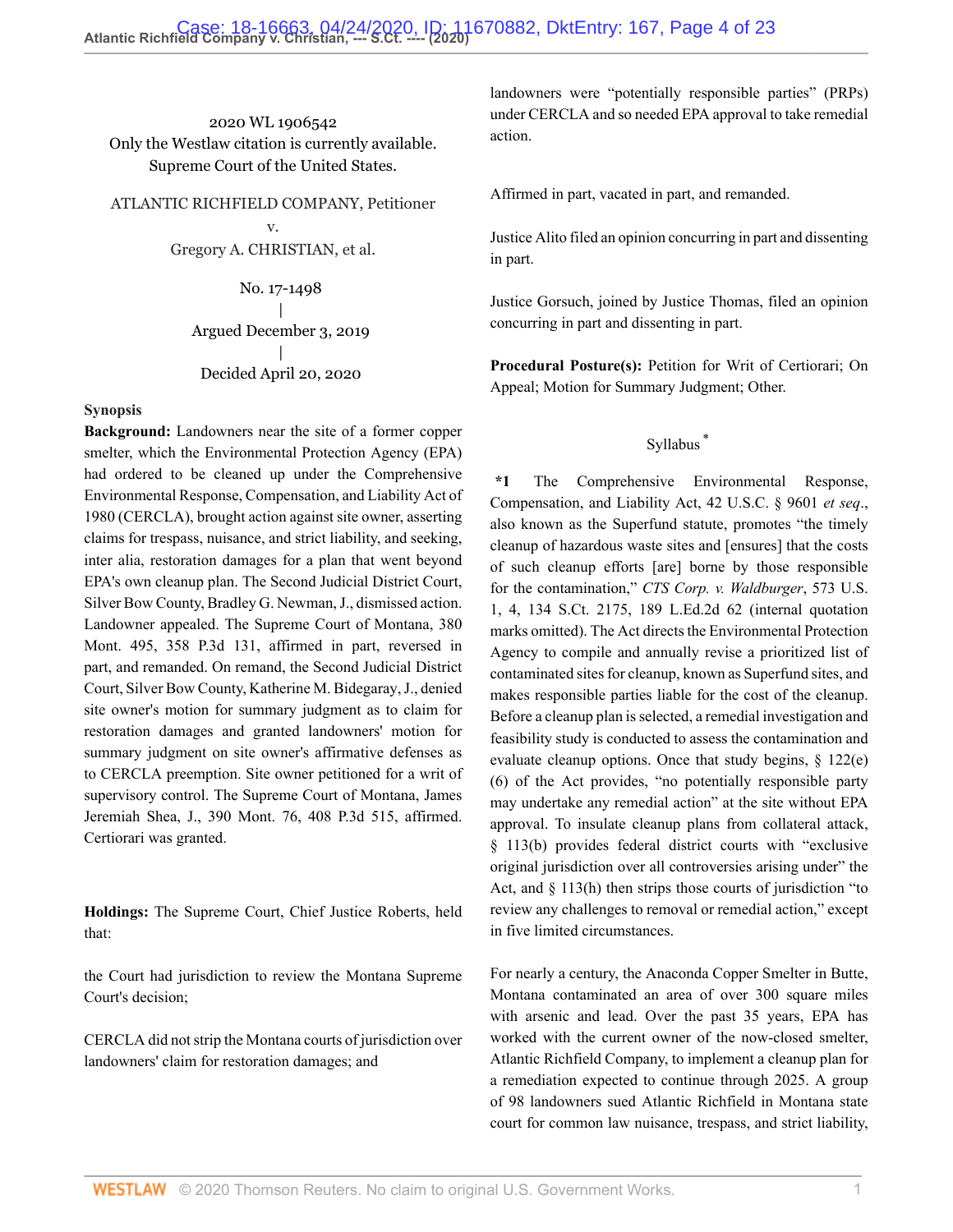seeking restoration damages, which Montana law requires to be spent on property rehabilitation. The landowners' proposed plan exceeds the measures found necessary to protect human health and the environment by EPA. The trial court granted summary judgment to the landowners on the issue of whether the Act precluded their restoration damages claim and allowed the lawsuit to continue. After granting a writ of supervisory control, the Montana Supreme Court affirmed, rejecting Atlantic Richfield's argument that § 113 stripped the Montana courts of jurisdiction over the landowners' claim and concluding that the landowners were not potentially responsible parties (or PRPs) prohibited from taking remedial action without EPA approval under  $\S$  122(e) (6).

#### *Held*:

1. This Court has jurisdiction to review the Montana Supreme Court's decision. To qualify as a final judgment subject to review under [28 U.S.C. § 1257\(a\)](http://www.westlaw.com/Link/Document/FullText?findType=L&pubNum=1000546&cite=28USCAS1257&originatingDoc=Idfe0d0cc828311ea8939c1d72268a30f&refType=RB&originationContext=document&vr=3.0&rs=cblt1.0&transitionType=DocumentItem&contextData=(sc.History*oc.Default)#co_pp_8b3b0000958a4), a state court judgment must be "an effective determination of the litigation and not of merely interlocutory or intermediate steps therein." *[Jefferson](http://www.westlaw.com/Link/Document/FullText?findType=Y&serNum=1997238905&pubNum=0000780&originatingDoc=Idfe0d0cc828311ea8939c1d72268a30f&refType=RP&fi=co_pp_sp_780_81&originationContext=document&vr=3.0&rs=cblt1.0&transitionType=DocumentItem&contextData=(sc.History*oc.Default)#co_pp_sp_780_81) v. City of Tarrant*[, 522 U.S. 75, 81, 118 S.Ct. 481, 139 L.Ed.2d](http://www.westlaw.com/Link/Document/FullText?findType=Y&serNum=1997238905&pubNum=0000780&originatingDoc=Idfe0d0cc828311ea8939c1d72268a30f&refType=RP&fi=co_pp_sp_780_81&originationContext=document&vr=3.0&rs=cblt1.0&transitionType=DocumentItem&contextData=(sc.History*oc.Default)#co_pp_sp_780_81) [433](http://www.westlaw.com/Link/Document/FullText?findType=Y&serNum=1997238905&pubNum=0000780&originatingDoc=Idfe0d0cc828311ea8939c1d72268a30f&refType=RP&fi=co_pp_sp_780_81&originationContext=document&vr=3.0&rs=cblt1.0&transitionType=DocumentItem&contextData=(sc.History*oc.Default)#co_pp_sp_780_81). Under Montana law, a supervisory writ proceeding is a self-contained case, not an interlocutory appeal. [Mont. Const.,](http://www.westlaw.com/Link/Document/FullText?findType=L&pubNum=1002028&cite=MTCNSTART7S2&originatingDoc=Idfe0d0cc828311ea8939c1d72268a30f&refType=LQ&originationContext=document&vr=3.0&rs=cblt1.0&transitionType=DocumentItem&contextData=(sc.History*oc.Default)) [Art. VII, §§ 2\(](http://www.westlaw.com/Link/Document/FullText?findType=L&pubNum=1002028&cite=MTCNSTART7S2&originatingDoc=Idfe0d0cc828311ea8939c1d72268a30f&refType=LQ&originationContext=document&vr=3.0&rs=cblt1.0&transitionType=DocumentItem&contextData=(sc.History*oc.Default))1)–(2); [Mont. Rules App. Proc. 6\(6\),](http://www.westlaw.com/Link/Document/FullText?findType=L&pubNum=1006806&cite=MTRRAPR6&originatingDoc=Idfe0d0cc828311ea8939c1d72268a30f&refType=LQ&originationContext=document&vr=3.0&rs=cblt1.0&transitionType=DocumentItem&contextData=(sc.History*oc.Default)) [14\(1\),](http://www.westlaw.com/Link/Document/FullText?findType=L&pubNum=1006806&cite=MTRRAPR14&originatingDoc=Idfe0d0cc828311ea8939c1d72268a30f&refType=LQ&originationContext=document&vr=3.0&rs=cblt1.0&transitionType=DocumentItem&contextData=(sc.History*oc.Default)) [14\(3\).](http://www.westlaw.com/Link/Document/FullText?findType=L&pubNum=1006806&cite=MTRRAPR14&originatingDoc=Idfe0d0cc828311ea8939c1d72268a30f&refType=LQ&originationContext=document&vr=3.0&rs=cblt1.0&transitionType=DocumentItem&contextData=(sc.History*oc.Default)) Thus, the writ issued in this case is a "final judgment" within this Court's jurisdiction. *[Fisher v. District Court of](http://www.westlaw.com/Link/Document/FullText?findType=Y&serNum=1976142319&pubNum=0000780&originatingDoc=Idfe0d0cc828311ea8939c1d72268a30f&refType=RP&fi=co_pp_sp_780_385&originationContext=document&vr=3.0&rs=cblt1.0&transitionType=DocumentItem&contextData=(sc.History*oc.Default)#co_pp_sp_780_385) Sixteenth Judicial Dist. of Mont.*[, 424 U.S. 382, 385, n. 7, 96](http://www.westlaw.com/Link/Document/FullText?findType=Y&serNum=1976142319&pubNum=0000780&originatingDoc=Idfe0d0cc828311ea8939c1d72268a30f&refType=RP&fi=co_pp_sp_780_385&originationContext=document&vr=3.0&rs=cblt1.0&transitionType=DocumentItem&contextData=(sc.History*oc.Default)#co_pp_sp_780_385) [S.Ct. 943, 47 L.Ed.2d 106.](http://www.westlaw.com/Link/Document/FullText?findType=Y&serNum=1976142319&pubNum=0000780&originatingDoc=Idfe0d0cc828311ea8939c1d72268a30f&refType=RP&fi=co_pp_sp_780_385&originationContext=document&vr=3.0&rs=cblt1.0&transitionType=DocumentItem&contextData=(sc.History*oc.Default)#co_pp_sp_780_385) P. —

**\*2** 2. The Act does not strip the Montana courts of jurisdiction over this lawsuit. Section 113(b) of the Act provides that "the United States district courts shall have exclusive original jurisdiction over all controversies arising under this chapter," so state courts lack jurisdiction over such actions. The use of "arising under" in  $\S$  113(b) echoes Congress's more familiar use of that phrase in granting federal courts jurisdiction over "all civil actions arising under the Constitution, laws, or treaties of the United States." [28 U.S.C.](http://www.westlaw.com/Link/Document/FullText?findType=L&pubNum=1000546&cite=28USCAS1331&originatingDoc=Idfe0d0cc828311ea8939c1d72268a30f&refType=LQ&originationContext=document&vr=3.0&rs=cblt1.0&transitionType=DocumentItem&contextData=(sc.History*oc.Default)) [§ 1331](http://www.westlaw.com/Link/Document/FullText?findType=L&pubNum=1000546&cite=28USCAS1331&originatingDoc=Idfe0d0cc828311ea8939c1d72268a30f&refType=LQ&originationContext=document&vr=3.0&rs=cblt1.0&transitionType=DocumentItem&contextData=(sc.History*oc.Default)). In the mine run of cases, "[a] suit arises under the law that creates the cause of action." *[American Well Works Co.](http://www.westlaw.com/Link/Document/FullText?findType=Y&serNum=1916100418&pubNum=0000780&originatingDoc=Idfe0d0cc828311ea8939c1d72268a30f&refType=RP&fi=co_pp_sp_780_260&originationContext=document&vr=3.0&rs=cblt1.0&transitionType=DocumentItem&contextData=(sc.History*oc.Default)#co_pp_sp_780_260) v. Layne & Bowler Co.*[, 241 U.S. 257, 260, 36 S.Ct. 585, 60](http://www.westlaw.com/Link/Document/FullText?findType=Y&serNum=1916100418&pubNum=0000780&originatingDoc=Idfe0d0cc828311ea8939c1d72268a30f&refType=RP&fi=co_pp_sp_780_260&originationContext=document&vr=3.0&rs=cblt1.0&transitionType=DocumentItem&contextData=(sc.History*oc.Default)#co_pp_sp_780_260) [L.Ed. 987.](http://www.westlaw.com/Link/Document/FullText?findType=Y&serNum=1916100418&pubNum=0000780&originatingDoc=Idfe0d0cc828311ea8939c1d72268a30f&refType=RP&fi=co_pp_sp_780_260&originationContext=document&vr=3.0&rs=cblt1.0&transitionType=DocumentItem&contextData=(sc.History*oc.Default)#co_pp_sp_780_260) The landowners' common law nuisance, trespass, and strict liability claims arise under Montana law and not under the Act.

Atlantic Richfield mistakenly argues that § 113(h)—which states that "[n]o Federal court shall have jurisdiction under Federal law ... to review any challenges to removal or remedial action" selected under the Act—implicitly broadens the scope of actions precluded from state court jurisdiction under § 113(b). But § 113(h) speaks of "Federal court[s]," not state courts. There is no textual basis for Atlantic Richfield's argument that Congress precluded *state* courts from hearing a category of cases in § 113(b) by stripping *federal* courts of jurisdiction over those cases in  $\S$  113(h). Often the simplest explanation is the best: Section 113(b) deprives state courts of jurisdiction over cases "arising under" the Act—just as it says —while § 113(h) deprives federal courts of jurisdiction over certain "challenges" to Superfund remedial actions—just as it says. Pp.  $\frac{\qquad \qquad }{\qquad \qquad }$ 

3. The Montana Supreme Court erred by holding that the landowners were not potentially responsible parties under the Act and thus did not need EPA approval to take remedial action. To determine who is a potentially responsible party, the Court looks to the list of "covered persons" in § 107, the Act's liability section, which includes any "owner" of "a facility." "Facility" in turn is defined to include "any site or area where a hazardous substance has been deposited, stored, disposed of, or placed, or otherwise come to be located." [42](http://www.westlaw.com/Link/Document/FullText?findType=L&pubNum=1000546&cite=42USCAS9601&originatingDoc=Idfe0d0cc828311ea8939c1d72268a30f&refType=RB&originationContext=document&vr=3.0&rs=cblt1.0&transitionType=DocumentItem&contextData=(sc.History*oc.Default)#co_pp_e5e400002dc26) [U.S.C. § 9601\(9\)\(B\)](http://www.westlaw.com/Link/Document/FullText?findType=L&pubNum=1000546&cite=42USCAS9601&originatingDoc=Idfe0d0cc828311ea8939c1d72268a30f&refType=RB&originationContext=document&vr=3.0&rs=cblt1.0&transitionType=DocumentItem&contextData=(sc.History*oc.Default)#co_pp_e5e400002dc26). Because arsenic and lead are hazardous substances that have "come to be located" on the landowners' properties, the landowners are potentially responsible parties.

The landowners argue they are no longer potentially responsible parties because the Act's six-year limitations period for recovery of remedial costs has run, and thus they could not be held liable in a hypothetical lawsuit. But even " 'innocent' ... landowner[s] whose land has been contaminated by another," and who are thus shielded from liability by § 107(b)(3)'s so-called "innocent landowner" or "third party" defense, "may fall within the broad definitions of PRPs in §§ 107(a)(1)–(4)." *[United States v. Atlantic Research Corp.](http://www.westlaw.com/Link/Document/FullText?findType=Y&serNum=2012447172&pubNum=0000780&originatingDoc=Idfe0d0cc828311ea8939c1d72268a30f&refType=RP&fi=co_pp_sp_780_136&originationContext=document&vr=3.0&rs=cblt1.0&transitionType=DocumentItem&contextData=(sc.History*oc.Default)#co_pp_sp_780_136)*, 551 [U.S. 128, 136, 127 S.Ct. 2331, 168 L.Ed.2d 28](http://www.westlaw.com/Link/Document/FullText?findType=Y&serNum=2012447172&pubNum=0000780&originatingDoc=Idfe0d0cc828311ea8939c1d72268a30f&refType=RP&fi=co_pp_sp_780_136&originationContext=document&vr=3.0&rs=cblt1.0&transitionType=DocumentItem&contextData=(sc.History*oc.Default)#co_pp_sp_780_136). The same principle holds true for parties facing no liability because of the Act's limitations period.

Interpreting "potentially responsible parties" to include owners of polluted property reflects the Act's objective to develop a "Comprehensive Environmental Response" to hazardous waste pollution. Section 122(e)(6) is one of several tools in the Act that ensure the careful development of a single EPA-led cleanup effort rather than tens of thousands of competing individual ones.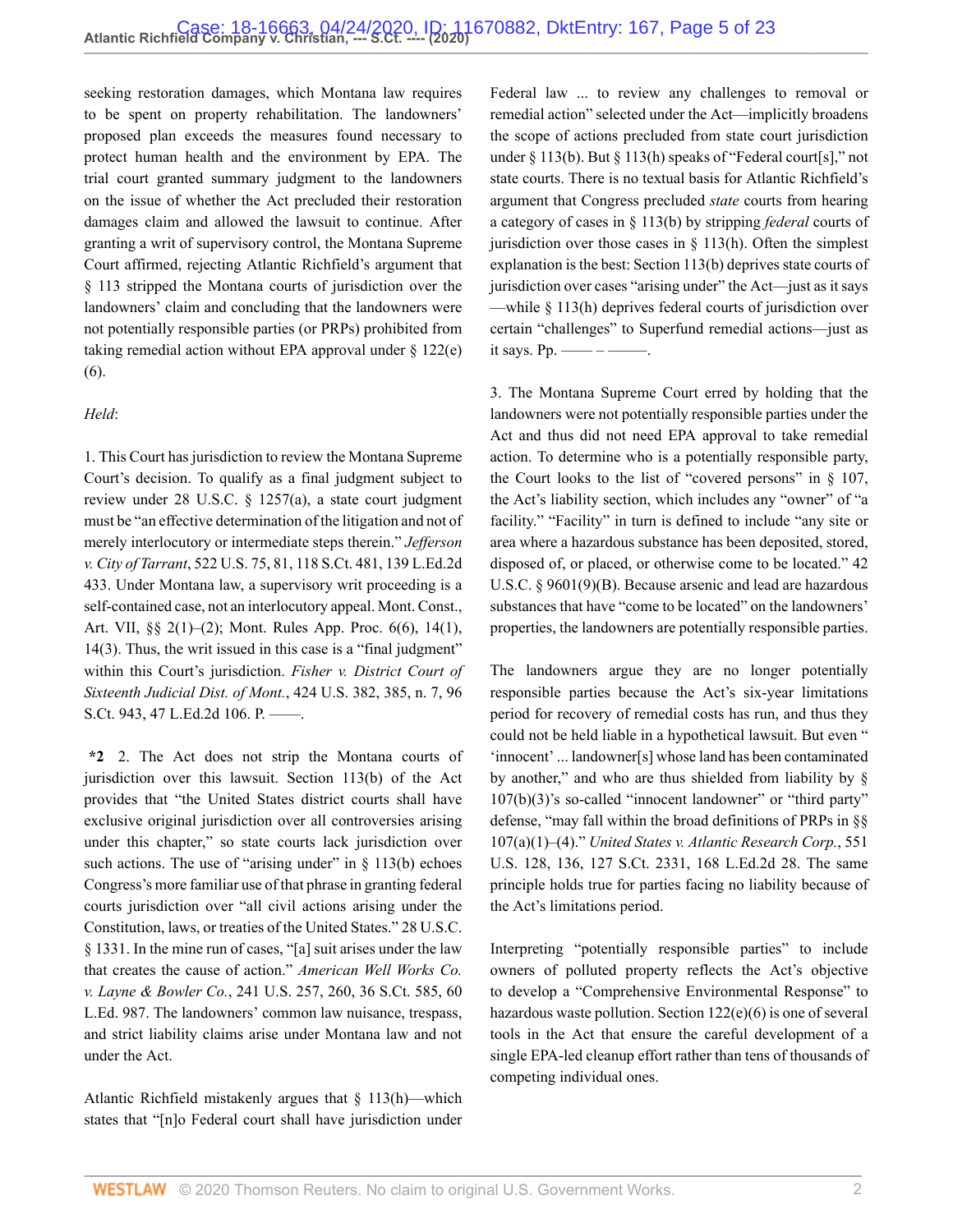Yet under the landowners' interpretation, property owners would be free to dig up arsenic-infected soil and build trenches to redirect lead-contaminated groundwater without even notifying EPA, so long as they have not been sued within six years of commencement of the cleanup. Congress did not provide such a fragile remedy for such a serious problem.

**\*3** The landowners alternatively argue that they are not potentially responsible parties because they did not receive the notice of settlement negotiations required by § 122(e)(1). EPA has a policy of not suing innocent homeowners for pollution they did not cause, so it did not include the landowners in settlement negotiations. But EPA's nonenforcement policy does not alter the landowners' status as potentially responsible parties. Section 107(a) unambiguously defines potentially responsible parties, and EPA does not have authority to alter that definition.

The landowners also argue that  $\S 122(e)(6)$  cannot carry the weight ascribed to it because it is located in the section on settlement negotiations. Settlements, however, are the heart of the Superfund statute. Section 122(a) of the Act commands EPA to proceed by settlement "[w]henever practicable and in the public interest ... in order to expedite effective remedial actions and minimize litigation." And EPA's efforts to negotiate settlement agreements and issue orders for cleanups account for approximately 69% of all cleanup work currently underway. Pp. -

[390 Mont. 76, 408 P.3d 515](http://www.westlaw.com/Link/Document/FullText?findType=Y&serNum=2043501510&pubNum=0004645&originatingDoc=Idfe0d0cc828311ea8939c1d72268a30f&refType=RP&originationContext=document&vr=3.0&rs=cblt1.0&transitionType=DocumentItem&contextData=(sc.History*oc.Default)), affirmed in part, vacated in part, and remanded.

[ROBERTS](http://www.westlaw.com/Link/Document/FullText?findType=h&pubNum=176284&cite=0258116001&originatingDoc=Idfe0d0cc828311ea8939c1d72268a30f&refType=RQ&originationContext=document&vr=3.0&rs=cblt1.0&transitionType=DocumentItem&contextData=(sc.History*oc.Default)), C. J., delivered the opinion of the Court, Parts I and II–A of which were unanimous, Part II– B of which was joined by [THOMAS](http://www.westlaw.com/Link/Document/FullText?findType=h&pubNum=176284&cite=0216654601&originatingDoc=Idfe0d0cc828311ea8939c1d72268a30f&refType=RQ&originationContext=document&vr=3.0&rs=cblt1.0&transitionType=DocumentItem&contextData=(sc.History*oc.Default)), [GINSBURG](http://www.westlaw.com/Link/Document/FullText?findType=h&pubNum=176284&cite=0224420501&originatingDoc=Idfe0d0cc828311ea8939c1d72268a30f&refType=RQ&originationContext=document&vr=3.0&rs=cblt1.0&transitionType=DocumentItem&contextData=(sc.History*oc.Default)), [BREYER](http://www.westlaw.com/Link/Document/FullText?findType=h&pubNum=176284&cite=0254766801&originatingDoc=Idfe0d0cc828311ea8939c1d72268a30f&refType=RQ&originationContext=document&vr=3.0&rs=cblt1.0&transitionType=DocumentItem&contextData=(sc.History*oc.Default)), [SOTOMAYOR](http://www.westlaw.com/Link/Document/FullText?findType=h&pubNum=176284&cite=0145172701&originatingDoc=Idfe0d0cc828311ea8939c1d72268a30f&refType=RQ&originationContext=document&vr=3.0&rs=cblt1.0&transitionType=DocumentItem&contextData=(sc.History*oc.Default)), [KAGAN](http://www.westlaw.com/Link/Document/FullText?findType=h&pubNum=176284&cite=0301239401&originatingDoc=Idfe0d0cc828311ea8939c1d72268a30f&refType=RQ&originationContext=document&vr=3.0&rs=cblt1.0&transitionType=DocumentItem&contextData=(sc.History*oc.Default)), [GORSUCH,](http://www.westlaw.com/Link/Document/FullText?findType=h&pubNum=176284&cite=0183411701&originatingDoc=Idfe0d0cc828311ea8939c1d72268a30f&refType=RQ&originationContext=document&vr=3.0&rs=cblt1.0&transitionType=DocumentItem&contextData=(sc.History*oc.Default)) and [KAVANAUGH](http://www.westlaw.com/Link/Document/FullText?findType=h&pubNum=176284&cite=0364335801&originatingDoc=Idfe0d0cc828311ea8939c1d72268a30f&refType=RQ&originationContext=document&vr=3.0&rs=cblt1.0&transitionType=DocumentItem&contextData=(sc.History*oc.Default)), JJ., and Part III of which was joined by [GINSBURG](http://www.westlaw.com/Link/Document/FullText?findType=h&pubNum=176284&cite=0224420501&originatingDoc=Idfe0d0cc828311ea8939c1d72268a30f&refType=RQ&originationContext=document&vr=3.0&rs=cblt1.0&transitionType=DocumentItem&contextData=(sc.History*oc.Default)), [BREYER,](http://www.westlaw.com/Link/Document/FullText?findType=h&pubNum=176284&cite=0254766801&originatingDoc=Idfe0d0cc828311ea8939c1d72268a30f&refType=RQ&originationContext=document&vr=3.0&rs=cblt1.0&transitionType=DocumentItem&contextData=(sc.History*oc.Default)) [ALITO](http://www.westlaw.com/Link/Document/FullText?findType=h&pubNum=176284&cite=0153052401&originatingDoc=Idfe0d0cc828311ea8939c1d72268a30f&refType=RQ&originationContext=document&vr=3.0&rs=cblt1.0&transitionType=DocumentItem&contextData=(sc.History*oc.Default)), [SOTOMAYOR,](http://www.westlaw.com/Link/Document/FullText?findType=h&pubNum=176284&cite=0145172701&originatingDoc=Idfe0d0cc828311ea8939c1d72268a30f&refType=RQ&originationContext=document&vr=3.0&rs=cblt1.0&transitionType=DocumentItem&contextData=(sc.History*oc.Default)) [KAGAN](http://www.westlaw.com/Link/Document/FullText?findType=h&pubNum=176284&cite=0301239401&originatingDoc=Idfe0d0cc828311ea8939c1d72268a30f&refType=RQ&originationContext=document&vr=3.0&rs=cblt1.0&transitionType=DocumentItem&contextData=(sc.History*oc.Default)), and [KAVANAUGH,](http://www.westlaw.com/Link/Document/FullText?findType=h&pubNum=176284&cite=0364335801&originatingDoc=Idfe0d0cc828311ea8939c1d72268a30f&refType=RQ&originationContext=document&vr=3.0&rs=cblt1.0&transitionType=DocumentItem&contextData=(sc.History*oc.Default)) JJ. [ALITO,](http://www.westlaw.com/Link/Document/FullText?findType=h&pubNum=176284&cite=0153052401&originatingDoc=Idfe0d0cc828311ea8939c1d72268a30f&refType=RQ&originationContext=document&vr=3.0&rs=cblt1.0&transitionType=DocumentItem&contextData=(sc.History*oc.Default)) J., filed an opinion concurring in part and dissenting in part. [GORSUCH](http://www.westlaw.com/Link/Document/FullText?findType=h&pubNum=176284&cite=0183411701&originatingDoc=Idfe0d0cc828311ea8939c1d72268a30f&refType=RQ&originationContext=document&vr=3.0&rs=cblt1.0&transitionType=DocumentItem&contextData=(sc.History*oc.Default)), J., filed an opinion concurring part and dissenting in part, in which [THOMAS](http://www.westlaw.com/Link/Document/FullText?findType=h&pubNum=176284&cite=0216654601&originatingDoc=Idfe0d0cc828311ea8939c1d72268a30f&refType=RQ&originationContext=document&vr=3.0&rs=cblt1.0&transitionType=DocumentItem&contextData=(sc.History*oc.Default)), J., joined.

#### **Attorneys and Law Firms**

[Lisa S. Blatt,](http://www.westlaw.com/Link/Document/FullText?findType=h&pubNum=176284&cite=0252224801&originatingDoc=Idfe0d0cc828311ea8939c1d72268a30f&refType=RQ&originationContext=document&vr=3.0&rs=cblt1.0&transitionType=DocumentItem&contextData=(sc.History*oc.Default)) Washington, DC, for the petitioner.

[Christopher G. Michel,](http://www.westlaw.com/Link/Document/FullText?findType=h&pubNum=176284&cite=0500375999&originatingDoc=Idfe0d0cc828311ea8939c1d72268a30f&refType=RQ&originationContext=document&vr=3.0&rs=cblt1.0&transitionType=DocumentItem&contextData=(sc.History*oc.Default)) for the United States as amicus curiae, by special leave of the Court, supporting the petitioner.

[Joseph R. Palmore,](http://www.westlaw.com/Link/Document/FullText?findType=h&pubNum=176284&cite=0329058601&originatingDoc=Idfe0d0cc828311ea8939c1d72268a30f&refType=RQ&originationContext=document&vr=3.0&rs=cblt1.0&transitionType=DocumentItem&contextData=(sc.History*oc.Default)) Washington, D.C., for the respondents.

[Robert J. Katerberg,](http://www.westlaw.com/Link/Document/FullText?findType=h&pubNum=176284&cite=0319508701&originatingDoc=Idfe0d0cc828311ea8939c1d72268a30f&refType=RQ&originationContext=document&vr=3.0&rs=cblt1.0&transitionType=DocumentItem&contextData=(sc.History*oc.Default)) [Elisabeth S. Theodore](http://www.westlaw.com/Link/Document/FullText?findType=h&pubNum=176284&cite=0488641301&originatingDoc=Idfe0d0cc828311ea8939c1d72268a30f&refType=RQ&originationContext=document&vr=3.0&rs=cblt1.0&transitionType=DocumentItem&contextData=(sc.History*oc.Default)), [Stephen K. Wirth,](http://www.westlaw.com/Link/Document/FullText?findType=h&pubNum=176284&cite=0501502299&originatingDoc=Idfe0d0cc828311ea8939c1d72268a30f&refType=RQ&originationContext=document&vr=3.0&rs=cblt1.0&transitionType=DocumentItem&contextData=(sc.History*oc.Default)) Arnold & Porter, Kaye Scholer LLP, 601 Massachusetts Ave., NW, Washington, DC, [Jonathan W. Rauchway](http://www.westlaw.com/Link/Document/FullText?findType=h&pubNum=176284&cite=0261779501&originatingDoc=Idfe0d0cc828311ea8939c1d72268a30f&refType=RQ&originationContext=document&vr=3.0&rs=cblt1.0&transitionType=DocumentItem&contextData=(sc.History*oc.Default)), [Shannon W.](http://www.westlaw.com/Link/Document/FullText?findType=h&pubNum=176284&cite=0344416201&originatingDoc=Idfe0d0cc828311ea8939c1d72268a30f&refType=RQ&originationContext=document&vr=3.0&rs=cblt1.0&transitionType=DocumentItem&contextData=(sc.History*oc.Default)) [Stevenson](http://www.westlaw.com/Link/Document/FullText?findType=h&pubNum=176284&cite=0344416201&originatingDoc=Idfe0d0cc828311ea8939c1d72268a30f&refType=RQ&originationContext=document&vr=3.0&rs=cblt1.0&transitionType=DocumentItem&contextData=(sc.History*oc.Default)), Davis Graham & Stubbs LLP, 1550 17th St., Suite 500, Denver, CO, [Lisa S. Blatt](http://www.westlaw.com/Link/Document/FullText?findType=h&pubNum=176284&cite=0252224801&originatingDoc=Idfe0d0cc828311ea8939c1d72268a30f&refType=RQ&originationContext=document&vr=3.0&rs=cblt1.0&transitionType=DocumentItem&contextData=(sc.History*oc.Default)), [John S. Williams](http://www.westlaw.com/Link/Document/FullText?findType=h&pubNum=176284&cite=0366955001&originatingDoc=Idfe0d0cc828311ea8939c1d72268a30f&refType=RQ&originationContext=document&vr=3.0&rs=cblt1.0&transitionType=DocumentItem&contextData=(sc.History*oc.Default)), [Sarah](http://www.westlaw.com/Link/Document/FullText?findType=h&pubNum=176284&cite=0472137101&originatingDoc=Idfe0d0cc828311ea8939c1d72268a30f&refType=RQ&originationContext=document&vr=3.0&rs=cblt1.0&transitionType=DocumentItem&contextData=(sc.History*oc.Default)) [M. Harris](http://www.westlaw.com/Link/Document/FullText?findType=h&pubNum=176284&cite=0472137101&originatingDoc=Idfe0d0cc828311ea8939c1d72268a30f&refType=RQ&originationContext=document&vr=3.0&rs=cblt1.0&transitionType=DocumentItem&contextData=(sc.History*oc.Default)), [Charles L. McCloud,](http://www.westlaw.com/Link/Document/FullText?findType=h&pubNum=176284&cite=0501810399&originatingDoc=Idfe0d0cc828311ea8939c1d72268a30f&refType=RQ&originationContext=document&vr=3.0&rs=cblt1.0&transitionType=DocumentItem&contextData=(sc.History*oc.Default)) [Meng Jia Yang](http://www.westlaw.com/Link/Document/FullText?findType=h&pubNum=176284&cite=0510141101&originatingDoc=Idfe0d0cc828311ea8939c1d72268a30f&refType=RQ&originationContext=document&vr=3.0&rs=cblt1.0&transitionType=DocumentItem&contextData=(sc.History*oc.Default)), [Thomas S.](http://www.westlaw.com/Link/Document/FullText?findType=h&pubNum=176284&cite=0510141701&originatingDoc=Idfe0d0cc828311ea8939c1d72268a30f&refType=RQ&originationContext=document&vr=3.0&rs=cblt1.0&transitionType=DocumentItem&contextData=(sc.History*oc.Default)) [Chapman](http://www.westlaw.com/Link/Document/FullText?findType=h&pubNum=176284&cite=0510141701&originatingDoc=Idfe0d0cc828311ea8939c1d72268a30f&refType=RQ&originationContext=document&vr=3.0&rs=cblt1.0&transitionType=DocumentItem&contextData=(sc.History*oc.Default)), Williams & Connolly LLP, 725 Twelfth St., NW, Washington, DC, for Petitioner.

<span id="page-5-0"></span>[Monte D. Beck](http://www.westlaw.com/Link/Document/FullText?findType=h&pubNum=176284&cite=0304282301&originatingDoc=Idfe0d0cc828311ea8939c1d72268a30f&refType=RQ&originationContext=document&vr=3.0&rs=cblt1.0&transitionType=DocumentItem&contextData=(sc.History*oc.Default)), [Justin P. Stalpes](http://www.westlaw.com/Link/Document/FullText?findType=h&pubNum=176284&cite=0427704601&originatingDoc=Idfe0d0cc828311ea8939c1d72268a30f&refType=RQ&originationContext=document&vr=3.0&rs=cblt1.0&transitionType=DocumentItem&contextData=(sc.History*oc.Default)), Beck, Amsden & Stalpes, PLLC, 1946 Stadium Dr., Suite 1, Bozeman, MT, [J. David](http://www.westlaw.com/Link/Document/FullText?findType=h&pubNum=176284&cite=0153811601&originatingDoc=Idfe0d0cc828311ea8939c1d72268a30f&refType=RQ&originationContext=document&vr=3.0&rs=cblt1.0&transitionType=DocumentItem&contextData=(sc.History*oc.Default)) [Slovak,](http://www.westlaw.com/Link/Document/FullText?findType=h&pubNum=176284&cite=0153811601&originatingDoc=Idfe0d0cc828311ea8939c1d72268a30f&refType=RQ&originationContext=document&vr=3.0&rs=cblt1.0&transitionType=DocumentItem&contextData=(sc.History*oc.Default)) [Mark M. Kovacich,](http://www.westlaw.com/Link/Document/FullText?findType=h&pubNum=176284&cite=0403377801&originatingDoc=Idfe0d0cc828311ea8939c1d72268a30f&refType=RQ&originationContext=document&vr=3.0&rs=cblt1.0&transitionType=DocumentItem&contextData=(sc.History*oc.Default)) [Ross Johnson](http://www.westlaw.com/Link/Document/FullText?findType=h&pubNum=176284&cite=0469526001&originatingDoc=Idfe0d0cc828311ea8939c1d72268a30f&refType=RQ&originationContext=document&vr=3.0&rs=cblt1.0&transitionType=DocumentItem&contextData=(sc.History*oc.Default)), Kovacich Snipes, PC, 21 3rd St. North, Suite 301, Great Falls, MT, [Joseph R.](http://www.westlaw.com/Link/Document/FullText?findType=h&pubNum=176284&cite=0329058601&originatingDoc=Idfe0d0cc828311ea8939c1d72268a30f&refType=RQ&originationContext=document&vr=3.0&rs=cblt1.0&transitionType=DocumentItem&contextData=(sc.History*oc.Default)) [Palmore](http://www.westlaw.com/Link/Document/FullText?findType=h&pubNum=176284&cite=0329058601&originatingDoc=Idfe0d0cc828311ea8939c1d72268a30f&refType=RQ&originationContext=document&vr=3.0&rs=cblt1.0&transitionType=DocumentItem&contextData=(sc.History*oc.Default)), [Deanne E. Maynard](http://www.westlaw.com/Link/Document/FullText?findType=h&pubNum=176284&cite=0324932001&originatingDoc=Idfe0d0cc828311ea8939c1d72268a30f&refType=RQ&originationContext=document&vr=3.0&rs=cblt1.0&transitionType=DocumentItem&contextData=(sc.History*oc.Default)), [Dustin C. Elliott,](http://www.westlaw.com/Link/Document/FullText?findType=h&pubNum=176284&cite=0498072199&originatingDoc=Idfe0d0cc828311ea8939c1d72268a30f&refType=RQ&originationContext=document&vr=3.0&rs=cblt1.0&transitionType=DocumentItem&contextData=(sc.History*oc.Default)) Samuel B. Goldstein, [\\*](#page-20-1) Morrison & Foerster LLP, 2000 Pennsylvania Ave., N.W., Washington, D.C., [James R. Sigel](http://www.westlaw.com/Link/Document/FullText?findType=h&pubNum=176284&cite=0497958099&originatingDoc=Idfe0d0cc828311ea8939c1d72268a30f&refType=RQ&originationContext=document&vr=3.0&rs=cblt1.0&transitionType=DocumentItem&contextData=(sc.History*oc.Default)), [William F.](http://www.westlaw.com/Link/Document/FullText?findType=h&pubNum=176284&cite=0100195701&originatingDoc=Idfe0d0cc828311ea8939c1d72268a30f&refType=RQ&originationContext=document&vr=3.0&rs=cblt1.0&transitionType=DocumentItem&contextData=(sc.History*oc.Default)) [Tarantino](http://www.westlaw.com/Link/Document/FullText?findType=h&pubNum=176284&cite=0100195701&originatingDoc=Idfe0d0cc828311ea8939c1d72268a30f&refType=RQ&originationContext=document&vr=3.0&rs=cblt1.0&transitionType=DocumentItem&contextData=(sc.History*oc.Default)), Morrison & Foerster LLP, 425 Market St., San Francisco, CA 94105, for Respondents.

#### **Opinion**

Chief Justice [ROBERTS](http://www.westlaw.com/Link/Document/FullText?findType=h&pubNum=176284&cite=0258116001&originatingDoc=Idfe0d0cc828311ea8939c1d72268a30f&refType=RQ&originationContext=document&vr=3.0&rs=cblt1.0&transitionType=DocumentItem&contextData=(sc.History*oc.Default)) delivered the opinion of the Court.

For nearly a century, the Anaconda [Copper](http://www.westlaw.com/Link/Document/FullText?entityType=gdrug&entityId=I0a8c01580ccd11deb055de4196f001f3&originationContext=document&transitionType=DocumentItem&contextData=(sc.Default)&vr=3.0&rs=cblt1.0) Smelter in Butte, Montana contaminated an area of over 300 square miles with arsenic and lead. Over the past 35 years, the Environmental Protection Agency has worked with the current owner of the smelter, Atlantic Richfield Company, to implement a cleanup plan under the Comprehensive Environmental Response, Compensation, and Liability Act of 1980. EPA projects that the cleanup will continue through 2025.

A group of 98 landowners sued Atlantic Richfield in Montana state court for common law nuisance, trespass, and strict liability. Among other remedies, the landowners sought restoration damages, which under Montana law must be spent on rehabilitation of the property. The landowners' proposed restoration plan includes measures beyond those the agency found necessary to protect human health and the environment.

We consider whether the Act strips the Montana courts of jurisdiction over the landowners' claim for restoration damages and, if not, whether the Act requires the landowners to seek EPA approval for their restoration plan.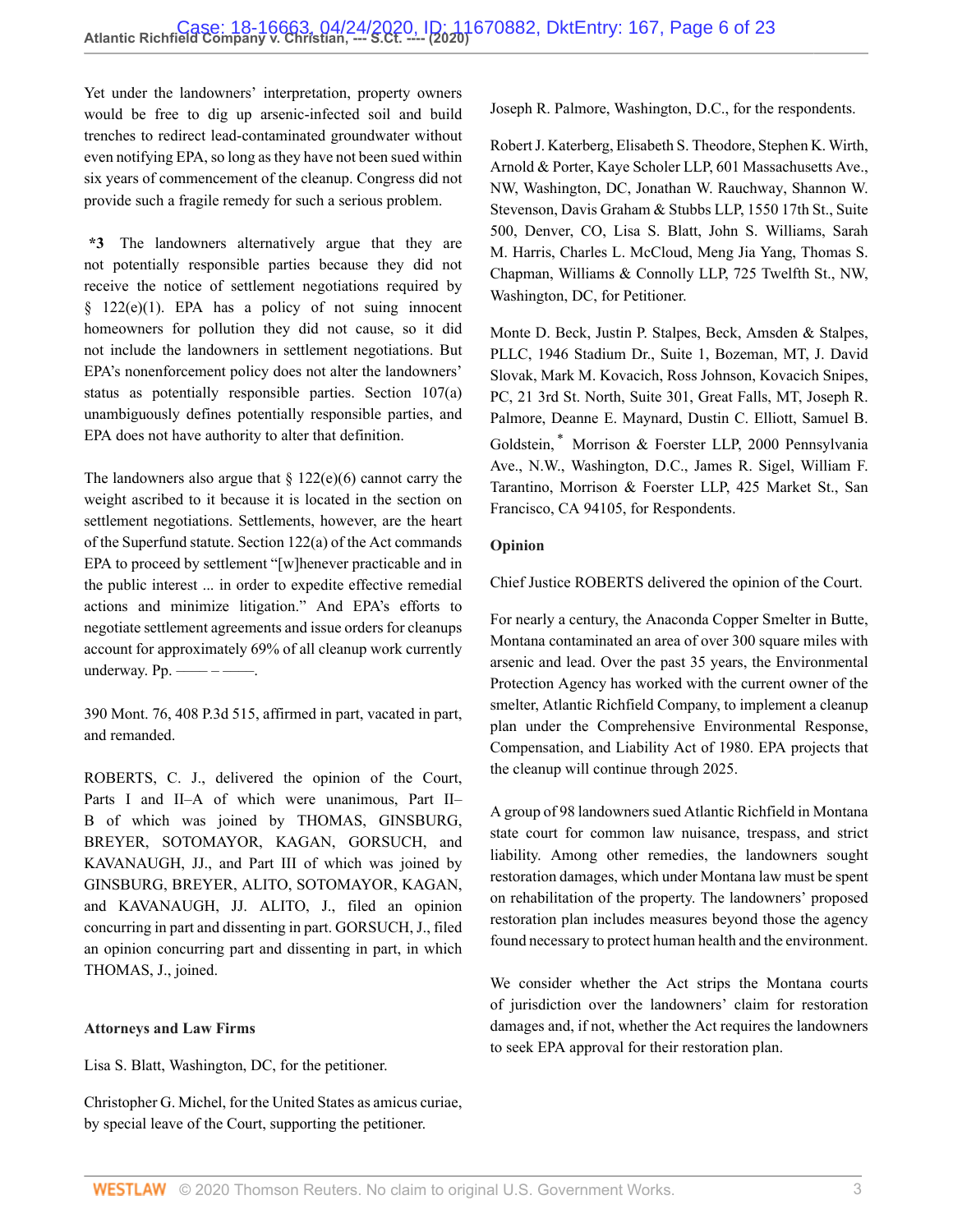I

A

In 1980, Congress enacted the Comprehensive Environmental Response, Compensation, and Liability Act, 94 Stat. 2767, as amended, [42 U.S.C. § 9601](http://www.westlaw.com/Link/Document/FullText?findType=L&pubNum=1000546&cite=42USCAS9601&originatingDoc=Idfe0d0cc828311ea8939c1d72268a30f&refType=LQ&originationContext=document&vr=3.0&rs=cblt1.0&transitionType=DocumentItem&contextData=(sc.History*oc.Default)) *et seq.*, also known as the Superfund statute, to address "the serious environmental and health risks posed by industrial pollution," *[Burlington N. &](http://www.westlaw.com/Link/Document/FullText?findType=Y&serNum=2018732558&pubNum=0000780&originatingDoc=Idfe0d0cc828311ea8939c1d72268a30f&refType=RP&fi=co_pp_sp_780_602&originationContext=document&vr=3.0&rs=cblt1.0&transitionType=DocumentItem&contextData=(sc.History*oc.Default)#co_pp_sp_780_602) S. F. R. Co. v. United States*[, 556 U.S. 599, 602, 129 S.Ct.](http://www.westlaw.com/Link/Document/FullText?findType=Y&serNum=2018732558&pubNum=0000780&originatingDoc=Idfe0d0cc828311ea8939c1d72268a30f&refType=RP&fi=co_pp_sp_780_602&originationContext=document&vr=3.0&rs=cblt1.0&transitionType=DocumentItem&contextData=(sc.History*oc.Default)#co_pp_sp_780_602) [1870, 173 L.Ed.2d 812 \(2009\)](http://www.westlaw.com/Link/Document/FullText?findType=Y&serNum=2018732558&pubNum=0000780&originatingDoc=Idfe0d0cc828311ea8939c1d72268a30f&refType=RP&fi=co_pp_sp_780_602&originationContext=document&vr=3.0&rs=cblt1.0&transitionType=DocumentItem&contextData=(sc.History*oc.Default)#co_pp_sp_780_602). The Act seeks "to promote the timely cleanup of hazardous waste sites and to ensure that the costs of such cleanup efforts [are] borne by those responsible for the contamination." *[CTS Corp. v. Waldburger](http://www.westlaw.com/Link/Document/FullText?findType=Y&serNum=2033546853&pubNum=0000780&originatingDoc=Idfe0d0cc828311ea8939c1d72268a30f&refType=RP&fi=co_pp_sp_780_4&originationContext=document&vr=3.0&rs=cblt1.0&transitionType=DocumentItem&contextData=(sc.History*oc.Default)#co_pp_sp_780_4)*, 573 U.S. 1, [4, 134 S.Ct. 2175, 189 L.Ed.2d 62 \(2014\)](http://www.westlaw.com/Link/Document/FullText?findType=Y&serNum=2033546853&pubNum=0000780&originatingDoc=Idfe0d0cc828311ea8939c1d72268a30f&refType=RP&fi=co_pp_sp_780_4&originationContext=document&vr=3.0&rs=cblt1.0&transitionType=DocumentItem&contextData=(sc.History*oc.Default)#co_pp_sp_780_4) (internal quotation marks omitted).

The Act directs EPA to compile and annually revise a prioritized list of contaminated sites for cleanup, commonly known as Superfund sites.  $42$  U.S.C.  $\S~9605.$ <sup>[1](#page-20-2)</sup> EPA may clean those sites itself or compel responsible parties to perform the cleanup. §§ 9604, 9606, 9615. If the Government performs the cleanup, it may recover its costs from responsible parties.  $\S 9607(a)(4)(A)$ . Responsible parties are jointly and severally liable for the full cost of the cleanup, but may seek contribution from other responsible parties.  $\S 9613(f)(1)$ .

**\*4** Prior to selecting a cleanup plan, EPA conducts (or orders a private party to conduct) a remedial investigation and feasibility study to assess the contamination and evaluate cleanup options. [40 C.F.R. § 300.430 \(2019\)](http://www.westlaw.com/Link/Document/FullText?findType=L&pubNum=1000547&cite=40CFRS300.430&originatingDoc=Idfe0d0cc828311ea8939c1d72268a30f&refType=LQ&originationContext=document&vr=3.0&rs=cblt1.0&transitionType=DocumentItem&contextData=(sc.History*oc.Default)). Section 122(e) (6) of the Act provides that, once the study begins, "no potentially responsible party may undertake any remedial action" at the site without EPA approval. [42 U.S.C. § 9622\(e\)](http://www.westlaw.com/Link/Document/FullText?findType=L&pubNum=1000546&cite=42USCAS9622&originatingDoc=Idfe0d0cc828311ea8939c1d72268a30f&refType=RB&originationContext=document&vr=3.0&rs=cblt1.0&transitionType=DocumentItem&contextData=(sc.History*oc.Default)#co_pp_71db000052462) [\(6\).](http://www.westlaw.com/Link/Document/FullText?findType=L&pubNum=1000546&cite=42USCAS9622&originatingDoc=Idfe0d0cc828311ea8939c1d72268a30f&refType=RB&originationContext=document&vr=3.0&rs=cblt1.0&transitionType=DocumentItem&contextData=(sc.History*oc.Default)#co_pp_71db000052462)

The Act prescribes extensive public consultation while a cleanup plan is being developed. It requires an opportunity for public notice and comment on proposed cleanup plans. §§ 9613(k), 9617. It requires "substantial and meaningful involvement by each State in initiation, development, and selection" of cleanup actions in that State.  $\S 9621(f)(1)$ . And, in most instances, it requires that remedial action comply with "legally applicable or relevant and appropriate" requirements of state environmental law. §  $9621(d)(2)(A)$ .

But once a plan is selected, the time for debate ends and the time for action begins. To insulate cleanup plans from collateral attack, § 113(b) of the Act provides federal district courts with "exclusive original jurisdiction over all controversies arising under" the Act, and  $\S$  113(h) then strips such courts of jurisdiction "to review any challenges to removal or remedial action," except in five limited circumstances. §§ 9613(b), (h).

B

<span id="page-6-0"></span>Between 1884 and 1902, the Anaconda [Copper](http://www.westlaw.com/Link/Document/FullText?entityType=gdrug&entityId=I0a8c01580ccd11deb055de4196f001f3&originationContext=document&transitionType=DocumentItem&contextData=(sc.Default)&vr=3.0&rs=cblt1.0) Mining Company built three [copper](http://www.westlaw.com/Link/Document/FullText?entityType=gdrug&entityId=I0a8c01580ccd11deb055de4196f001f3&originationContext=document&transitionType=DocumentItem&contextData=(sc.Default)&vr=3.0&rs=cblt1.0) smelters 26 miles west of the mining town of Butte, Montana. The largest one, the Washoe Smelter, featured a 585-foot smoke stack, taller than the Washington Monument. The structure still towers over the area today, as part of the Anaconda Smoke Stack State Park. Together, the three smelters refined tens of millions of pounds of [copper](http://www.westlaw.com/Link/Document/FullText?entityType=gdrug&entityId=I0a8c01580ccd11deb055de4196f001f3&originationContext=document&transitionType=DocumentItem&contextData=(sc.Default)&vr=3.0&rs=cblt1.0) ore mined in Butte, the "Richest Hill on Earth," to feed burgeoning demand for telephone wires and power lines. M. Malone, The Battle for Butte 34 (1981). "It was hot. It was dirty. It was dangerous. But it was a job for thousands." Dunlap, A Dangerous Job That Gave Life to a Town: A Look Back at the Anaconda Smelter, Montana Standard (Aug. 8, 2018). From 1912 to 1973, Anaconda Company payrolls totaled over \$2.5 billion, compensating around three-quarters of Montana's work force.

Bust followed boom. By the 1970s, the falling price of [copper](http://www.westlaw.com/Link/Document/FullText?entityType=gdrug&entityId=I0a8c01580ccd11deb055de4196f001f3&originationContext=document&transitionType=DocumentItem&contextData=(sc.Default)&vr=3.0&rs=cblt1.0), an ongoing energy crisis, and the nationalization of Anaconda's [copper](http://www.westlaw.com/Link/Document/FullText?entityType=gdrug&entityId=I0a8c01580ccd11deb055de4196f001f3&originationContext=document&transitionType=DocumentItem&contextData=(sc.Default)&vr=3.0&rs=cblt1.0) mines in Chile and Mexico squeezed Anaconda. But what others saw as an ailing relic, Atlantic Richfield saw as a turnaround opportunity, purchasing the Anaconda Company for the discount price of \$700 million. Unfortunately, Atlantic Richfield was unable to revive Anaconda's fortunes. By 1980 Atlantic Richfield had closed the facility for good, and by 1984 Fortune had dubbed the purchase one of the "Decade's Worst Mergers." Fisher, The Decade's Worst Mergers, Fortune, Apr. 30, 1984, p. 262.

Atlantic Richfield's troubles were just beginning. After Congress passed the Superfund statute in 1980, Atlantic Richfield faced strict and retroactive liability for the many tons of arsenic and lead that Anaconda had spewed across the area over the previous century. In 1983, EPA designated an area of more than 300 square miles around the smelters as one of the inaugural Superfund sites. [48 Fed. Reg.](http://www.westlaw.com/Link/Document/FullText?findType=Y&pubNum=0001037&cite=48FR40667&originatingDoc=Idfe0d0cc828311ea8939c1d72268a30f&refType=FR&originationContext=document&vr=3.0&rs=cblt1.0&transitionType=DocumentItem&contextData=(sc.History*oc.Default)) [40667](http://www.westlaw.com/Link/Document/FullText?findType=Y&pubNum=0001037&cite=48FR40667&originatingDoc=Idfe0d0cc828311ea8939c1d72268a30f&refType=FR&originationContext=document&vr=3.0&rs=cblt1.0&transitionType=DocumentItem&contextData=(sc.History*oc.Default)). In the 35 years since, EPA has managed an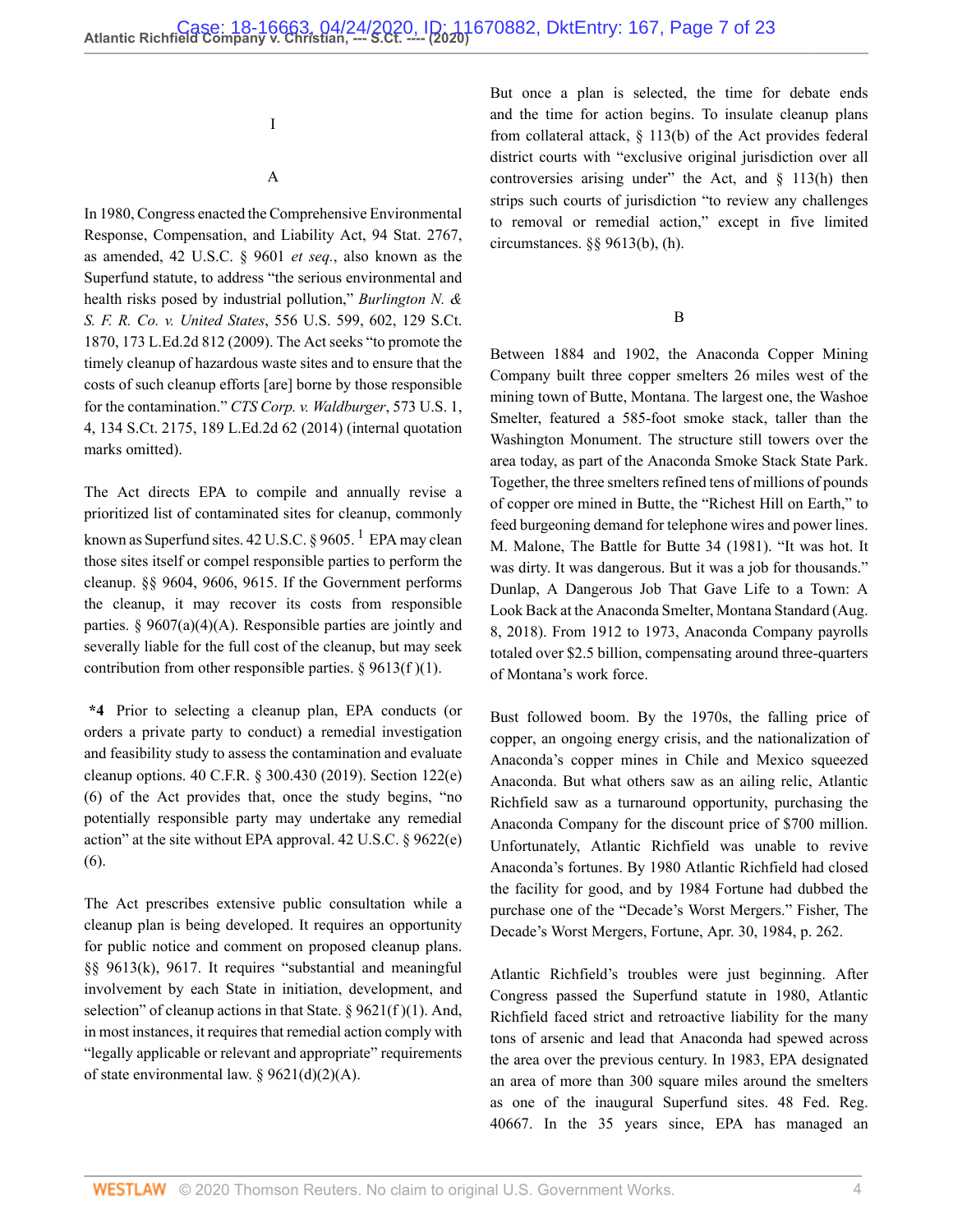extensive cleanup at the site, working with Atlantic Richfield to remediate more than 800 residential and commercial properties; remove 10 million cubic yards of tailings, mine waste, and contaminated soil; cap in place 500 million cubic yards of waste over 5,000 acres; and reclaim 12,500 acres of land. EPA, Superfund Priority "Anaconda" 9 (Apr. 2018), https://semspub.epa.gov/work/08/100003986.pdf. To date, Atlantic Richfield estimates that it has spent roughly \$450 million implementing EPA's orders.

**\*5** More work remains. As of 2015, EPA's plan anticipated cleanup of more than 1,000 additional residential yards, revegetation of 7,000 acres of uplands, removal of several waste areas, and closure of contaminated stream banks and railroad beds. Brief for United States as *Amicus Curiae* 7–8 (citing EPA, Fifth Five-Year Review Report: Anaconda Smelter Superfund Site, Anaconda-Deer Lodge County, Montana, Table 10–1 (Sept. 25, 2015), https:// semspub.epa.gov/work/08/1549381.pdf ). EPA projects that remedial work will continue through 2025. *Id.*, Table 10–7; Tr. of Oral Arg. 30.

C

In 2008, a group of 98 owners of property within the Superfund site filed this lawsuit against Atlantic Richfield in Montana state court, asserting trespass, nuisance, and strict liability claims under state common law. The landowners sought restoration damages, among other forms of relief.

Under Montana law, property damages are generally measured by the "difference between the value of the property before and after the injury, or the diminution in value." *[Sunburst School Dist. No. 2 v. Texaco, Inc.](http://www.westlaw.com/Link/Document/FullText?findType=Y&serNum=2012853205&pubNum=0004645&originatingDoc=Idfe0d0cc828311ea8939c1d72268a30f&refType=RP&fi=co_pp_sp_4645_1086&originationContext=document&vr=3.0&rs=cblt1.0&transitionType=DocumentItem&contextData=(sc.History*oc.Default)#co_pp_sp_4645_1086)*, 338 Mont. 259, [269, 165 P.3d 1079, 1086 \(2007\)](http://www.westlaw.com/Link/Document/FullText?findType=Y&serNum=2012853205&pubNum=0004645&originatingDoc=Idfe0d0cc828311ea8939c1d72268a30f&refType=RP&fi=co_pp_sp_4645_1086&originationContext=document&vr=3.0&rs=cblt1.0&transitionType=DocumentItem&contextData=(sc.History*oc.Default)#co_pp_sp_4645_1086). But "when the damaged property serves as a private residence and the plaintiff has an interest in having the property restored, diminution in value will not return the plaintiff to the same position as before the tort." *Id.*[, at 270, 165 P.3d at 1087](http://www.westlaw.com/Link/Document/FullText?findType=Y&serNum=2012853205&pubNum=0004645&originatingDoc=Idfe0d0cc828311ea8939c1d72268a30f&refType=RP&fi=co_pp_sp_4645_1087&originationContext=document&vr=3.0&rs=cblt1.0&transitionType=DocumentItem&contextData=(sc.History*oc.Default)#co_pp_sp_4645_1087). In that circumstance, the plaintiff may seek restoration damages, even if they exceed the property's diminution in value. See *[ibid.](http://www.westlaw.com/Link/Document/FullText?findType=Y&serNum=2012853205&pubNum=0000561&originatingDoc=Idfe0d0cc828311ea8939c1d72268a30f&refType=RP&originationContext=document&vr=3.0&rs=cblt1.0&transitionType=DocumentItem&contextData=(sc.History*oc.Default))*; [Restatement](http://www.westlaw.com/Link/Document/FullText?findType=Y&serNum=0290694879&pubNum=0101577&originatingDoc=Idfe0d0cc828311ea8939c1d72268a30f&refType=TS&originationContext=document&vr=3.0&rs=cblt1.0&transitionType=DocumentItem&contextData=(sc.History*oc.Default)) [\(Second\) of Torts § 929,](http://www.westlaw.com/Link/Document/FullText?findType=Y&serNum=0290694879&pubNum=0101577&originatingDoc=Idfe0d0cc828311ea8939c1d72268a30f&refType=TS&originationContext=document&vr=3.0&rs=cblt1.0&transitionType=DocumentItem&contextData=(sc.History*oc.Default)) and Comment *b* (1977).

To collect restoration damages, a plaintiff must demonstrate that he has "reasons personal" for restoring the property and that his injury is temporary and abatable, meaning "[t]he ability to repair [the] injury must be more than a theoretical possibility." *[Sunburst School Dist. No. 2](http://www.westlaw.com/Link/Document/FullText?findType=Y&serNum=2012853205&pubNum=0004645&originatingDoc=Idfe0d0cc828311ea8939c1d72268a30f&refType=RP&fi=co_pp_sp_4645_1086&originationContext=document&vr=3.0&rs=cblt1.0&transitionType=DocumentItem&contextData=(sc.History*oc.Default)#co_pp_sp_4645_1086)*, 338 Mont. at 269,

[165 P.3d at 1086–1087.](http://www.westlaw.com/Link/Document/FullText?findType=Y&serNum=2012853205&pubNum=0004645&originatingDoc=Idfe0d0cc828311ea8939c1d72268a30f&refType=RP&fi=co_pp_sp_4645_1086&originationContext=document&vr=3.0&rs=cblt1.0&transitionType=DocumentItem&contextData=(sc.History*oc.Default)#co_pp_sp_4645_1086) The injured party must "establish that the award actually will be used for restoration." *[Lampi v.](http://www.westlaw.com/Link/Document/FullText?findType=Y&serNum=2026169158&pubNum=0004645&originatingDoc=Idfe0d0cc828311ea8939c1d72268a30f&refType=RP&fi=co_pp_sp_4645_1006&originationContext=document&vr=3.0&rs=cblt1.0&transitionType=DocumentItem&contextData=(sc.History*oc.Default)#co_pp_sp_4645_1006) Speed*[, 362 Mont. 122, 130, 261 P.3d 1000, 1006 \(2011\).](http://www.westlaw.com/Link/Document/FullText?findType=Y&serNum=2026169158&pubNum=0004645&originatingDoc=Idfe0d0cc828311ea8939c1d72268a30f&refType=RP&fi=co_pp_sp_4645_1006&originationContext=document&vr=3.0&rs=cblt1.0&transitionType=DocumentItem&contextData=(sc.History*oc.Default)#co_pp_sp_4645_1006)

The landowners here propose a restoration plan that goes beyond EPA's own cleanup plan, which the agency had found "protective of human health and the environment." EPA, Community Soils Operable Unit, Record of Decision (1996), App. 62. See also [42 U.S.C. § 9621\(d\)\(1\)](http://www.westlaw.com/Link/Document/FullText?findType=L&pubNum=1000546&cite=42USCAS9621&originatingDoc=Idfe0d0cc828311ea8939c1d72268a30f&refType=RB&originationContext=document&vr=3.0&rs=cblt1.0&transitionType=DocumentItem&contextData=(sc.History*oc.Default)#co_pp_e07e0000a9f57). For example, the landowners propose a maximum soil contamination level of 15 parts per million of arsenic, rather than the 250 parts per million level set by EPA. And the landowners seek to excavate offending soil within residential yards to a depth of two feet rather than EPA's chosen depth of one. The landowners also seek to capture and treat shallow groundwater through an 8,000-foot long, 15-foot deep, and 3-foot wide underground permeable barrier, a plan the agency rejected as costly and unnecessary to secure safe drinking water.

The landowners estimate that their cleanup would cost Atlantic Richfield \$50 to \$58 million. Atlantic Richfield would place that amount in a trust and the trustee would release funds only for restoration work.

<span id="page-7-0"></span>In the trial court, Atlantic Richfield and the landowners filed competing motions for summary judgment on whether the Act precluded the landowners' claim for restoration damages.<sup>[2](#page-20-3)</sup> The court granted judgment for the landowners on that issue and allowed the lawsuit to continue. After granting a writ of supervisory control, the Montana Supreme Court affirmed. *[Atlantic Richfield Co. v. Montana Second Jud. Dist.](http://www.westlaw.com/Link/Document/FullText?findType=Y&serNum=2043501510&pubNum=0004645&originatingDoc=Idfe0d0cc828311ea8939c1d72268a30f&refType=RP&originationContext=document&vr=3.0&rs=cblt1.0&transitionType=DocumentItem&contextData=(sc.History*oc.Default)) Ct.*[, 390 Mont. 76, 408 P.3d 515 \(2017\)](http://www.westlaw.com/Link/Document/FullText?findType=Y&serNum=2043501510&pubNum=0004645&originatingDoc=Idfe0d0cc828311ea8939c1d72268a30f&refType=RP&originationContext=document&vr=3.0&rs=cblt1.0&transitionType=DocumentItem&contextData=(sc.History*oc.Default)).

**\*6** The Montana Supreme Court rejected Atlantic Richfield's argument that  $\S$  113 stripped the Montana courts of jurisdiction over the landowners' claim for restoration damages. The court recognized that § 113 strips federal courts (and, it was willing to assume, state courts) of jurisdiction to review challenges to EPA cleanup plans. But the Montana Supreme Court reasoned that the landowners' plan was not such a challenge because it would not "stop, delay, or change the work EPA is doing." *Id.*[, at 83, 408 P.3d at 520.](http://www.westlaw.com/Link/Document/FullText?findType=Y&serNum=2043501510&pubNum=0004645&originatingDoc=Idfe0d0cc828311ea8939c1d72268a30f&refType=RP&fi=co_pp_sp_4645_520&originationContext=document&vr=3.0&rs=cblt1.0&transitionType=DocumentItem&contextData=(sc.History*oc.Default)#co_pp_sp_4645_520) The landowners were "simply asking to be allowed to present their own plan to restore their own private property to a jury of twelve Montanans who will then assess the merits of that plan." *Id.*[, at 84, 408 P.3d at 521.](http://www.westlaw.com/Link/Document/FullText?findType=Y&serNum=2043501510&pubNum=0004645&originatingDoc=Idfe0d0cc828311ea8939c1d72268a30f&refType=RP&fi=co_pp_sp_4645_521&originationContext=document&vr=3.0&rs=cblt1.0&transitionType=DocumentItem&contextData=(sc.History*oc.Default)#co_pp_sp_4645_521)

The Montana Supreme Court also rejected Atlantic Richfield's argument that the landowners were potentially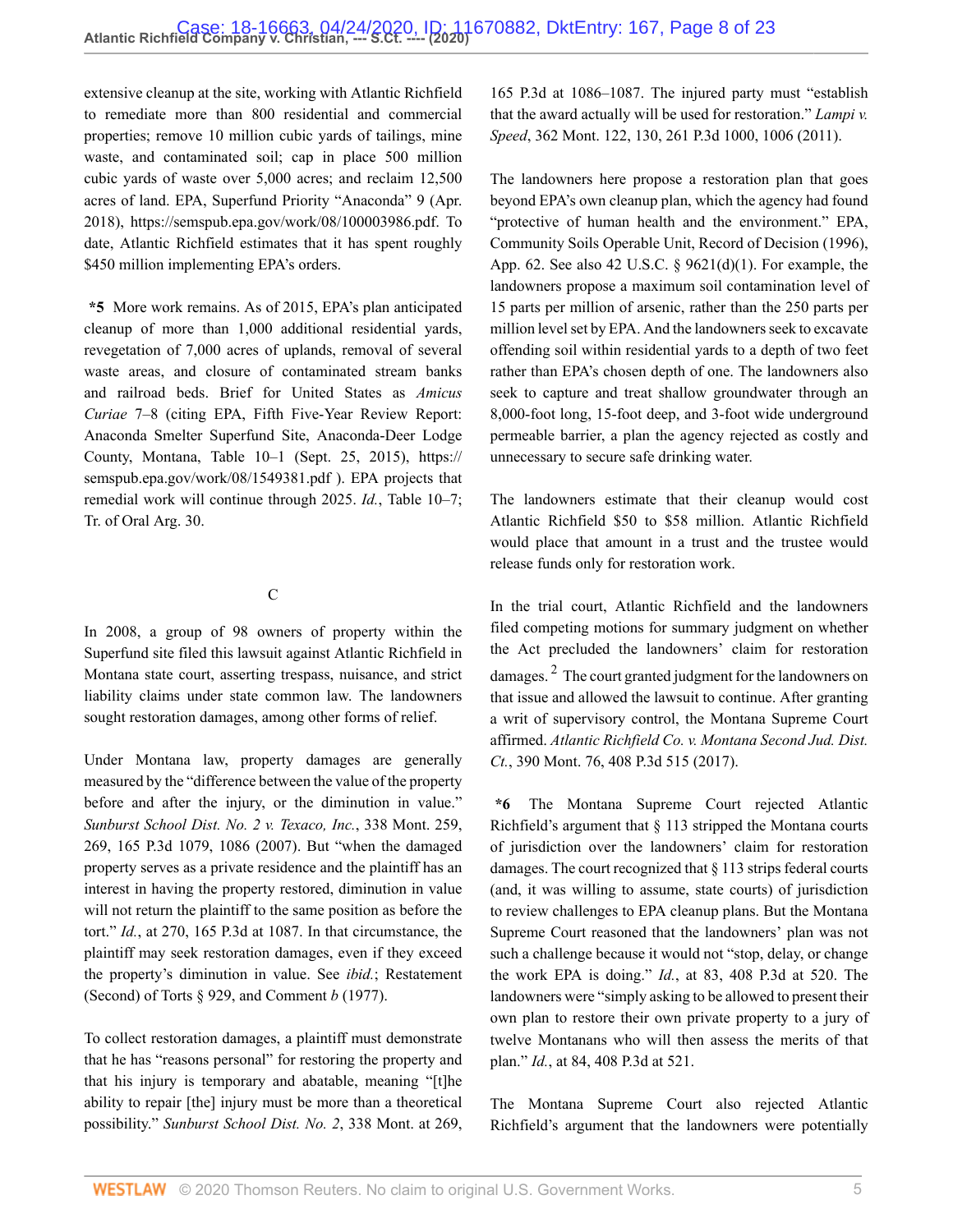responsible parties (sometimes called PRPs) prohibited from taking remedial action without EPA approval under  $\S 122(e)$ (6) of the Act. The Court observed that the landowners had "never been treated as PRPs for any purpose—by either EPA or [Atlantic Richfield]—during the entire thirty-plus years" since the designation of the Superfund site, and that the statute of limitations for a claim against the landowners had run. *[Id.](http://www.westlaw.com/Link/Document/FullText?findType=Y&serNum=2043501510&pubNum=0004645&originatingDoc=Idfe0d0cc828311ea8939c1d72268a30f&refType=RP&fi=co_pp_sp_4645_522&originationContext=document&vr=3.0&rs=cblt1.0&transitionType=DocumentItem&contextData=(sc.History*oc.Default)#co_pp_sp_4645_522)*, [at 86, 408 P.3d at 522](http://www.westlaw.com/Link/Document/FullText?findType=Y&serNum=2043501510&pubNum=0004645&originatingDoc=Idfe0d0cc828311ea8939c1d72268a30f&refType=RP&fi=co_pp_sp_4645_522&originationContext=document&vr=3.0&rs=cblt1.0&transitionType=DocumentItem&contextData=(sc.History*oc.Default)#co_pp_sp_4645_522). "Put simply, the PRP horse left the barn decades ago." *[Ibid.](http://www.westlaw.com/Link/Document/FullText?findType=Y&serNum=2043501510&pubNum=0000561&originatingDoc=Idfe0d0cc828311ea8939c1d72268a30f&refType=RP&originationContext=document&vr=3.0&rs=cblt1.0&transitionType=DocumentItem&contextData=(sc.History*oc.Default))*

Justice Baker concurred, stressing that on remand Atlantic Richfield could potentially defeat the request for restoration damages on the merits by proving that the restoration plan conflicted with EPA's cleanup plan. *Id.*[, at 87–90, 408 P.3d](http://www.westlaw.com/Link/Document/FullText?findType=Y&serNum=2043501510&pubNum=0004645&originatingDoc=Idfe0d0cc828311ea8939c1d72268a30f&refType=RP&fi=co_pp_sp_4645_523&originationContext=document&vr=3.0&rs=cblt1.0&transitionType=DocumentItem&contextData=(sc.History*oc.Default)#co_pp_sp_4645_523) [at 523–525.](http://www.westlaw.com/Link/Document/FullText?findType=Y&serNum=2043501510&pubNum=0004645&originatingDoc=Idfe0d0cc828311ea8939c1d72268a30f&refType=RP&fi=co_pp_sp_4645_523&originationContext=document&vr=3.0&rs=cblt1.0&transitionType=DocumentItem&contextData=(sc.History*oc.Default)#co_pp_sp_4645_523) Justice McKinnon dissented. She argued that the landowners' restoration plan did conflict with the Superfund cleanup and thus constituted a challenge under § 113(h) of the Act, over which Montana courts lacked jurisdiction. *[Id.](http://www.westlaw.com/Link/Document/FullText?findType=Y&serNum=2043501510&pubNum=0004645&originatingDoc=Idfe0d0cc828311ea8939c1d72268a30f&refType=RP&fi=co_pp_sp_4645_525&originationContext=document&vr=3.0&rs=cblt1.0&transitionType=DocumentItem&contextData=(sc.History*oc.Default)#co_pp_sp_4645_525)*, [at 90–101, 408 P.3d at 525–532](http://www.westlaw.com/Link/Document/FullText?findType=Y&serNum=2043501510&pubNum=0004645&originatingDoc=Idfe0d0cc828311ea8939c1d72268a30f&refType=RP&fi=co_pp_sp_4645_525&originationContext=document&vr=3.0&rs=cblt1.0&transitionType=DocumentItem&contextData=(sc.History*oc.Default)#co_pp_sp_4645_525).

We granted certiorari. [587 U. S. ––––, 139 S.Ct. 2690, 204](http://www.westlaw.com/Link/Document/FullText?findType=Y&serNum=2044446680&pubNum=0000780&originatingDoc=Idfe0d0cc828311ea8939c1d72268a30f&refType=RP&originationContext=document&vr=3.0&rs=cblt1.0&transitionType=DocumentItem&contextData=(sc.History*oc.Default)) [L.Ed.2d 1089 \(2019\).](http://www.westlaw.com/Link/Document/FullText?findType=Y&serNum=2044446680&pubNum=0000780&originatingDoc=Idfe0d0cc828311ea8939c1d72268a30f&refType=RP&originationContext=document&vr=3.0&rs=cblt1.0&transitionType=DocumentItem&contextData=(sc.History*oc.Default))

#### II

We begin with two threshold questions: whether this Court has jurisdiction to review the decision of the Montana Supreme Court and, if so, whether the Montana courts have jurisdiction over the landowners' claim for restoration damages.

#### A

Congress has authorized this Court to review "[f]inal judgments or decrees rendered by the highest court of a State." [28 U.S.C. § 1257\(a\)](http://www.westlaw.com/Link/Document/FullText?findType=L&pubNum=1000546&cite=28USCAS1257&originatingDoc=Idfe0d0cc828311ea8939c1d72268a30f&refType=RB&originationContext=document&vr=3.0&rs=cblt1.0&transitionType=DocumentItem&contextData=(sc.History*oc.Default)#co_pp_8b3b0000958a4). To qualify as final, a state court judgment must be "an effective determination of the litigation and not of merely interlocutory or intermediate steps therein." *[Jefferson](http://www.westlaw.com/Link/Document/FullText?findType=Y&serNum=1997238905&pubNum=0000780&originatingDoc=Idfe0d0cc828311ea8939c1d72268a30f&refType=RP&fi=co_pp_sp_780_81&originationContext=document&vr=3.0&rs=cblt1.0&transitionType=DocumentItem&contextData=(sc.History*oc.Default)#co_pp_sp_780_81) v. City of Tarrant*[, 522 U.S. 75, 81, 118 S.Ct. 481, 139](http://www.westlaw.com/Link/Document/FullText?findType=Y&serNum=1997238905&pubNum=0000780&originatingDoc=Idfe0d0cc828311ea8939c1d72268a30f&refType=RP&fi=co_pp_sp_780_81&originationContext=document&vr=3.0&rs=cblt1.0&transitionType=DocumentItem&contextData=(sc.History*oc.Default)#co_pp_sp_780_81) [L.Ed.2d 433 \(1997\).](http://www.westlaw.com/Link/Document/FullText?findType=Y&serNum=1997238905&pubNum=0000780&originatingDoc=Idfe0d0cc828311ea8939c1d72268a30f&refType=RP&fi=co_pp_sp_780_81&originationContext=document&vr=3.0&rs=cblt1.0&transitionType=DocumentItem&contextData=(sc.History*oc.Default)#co_pp_sp_780_81) The landowners contend that, because the Montana Supreme Court allowed the case to proceed to trial, its judgment was not final and we lack jurisdiction.

But the Montana Supreme Court exercised review in this case through a writ of supervisory control. Under Montana law, a supervisory writ proceeding is a self-contained case, not an interlocutory appeal. [Mont. Const., Art. VII, §§ 2](http://www.westlaw.com/Link/Document/FullText?findType=L&pubNum=1002028&cite=MTCNSTART7S2&originatingDoc=Idfe0d0cc828311ea8939c1d72268a30f&refType=LQ&originationContext=document&vr=3.0&rs=cblt1.0&transitionType=DocumentItem&contextData=(sc.History*oc.Default))(1)– (2); [Mont. Rules App. Proc. 6\(6\),](http://www.westlaw.com/Link/Document/FullText?findType=L&pubNum=1006806&cite=MTRRAPR6&originatingDoc=Idfe0d0cc828311ea8939c1d72268a30f&refType=LQ&originationContext=document&vr=3.0&rs=cblt1.0&transitionType=DocumentItem&contextData=(sc.History*oc.Default)) [14\(1\), 14\(3\)](http://www.westlaw.com/Link/Document/FullText?findType=L&pubNum=1006806&cite=MTRRAPR14&originatingDoc=Idfe0d0cc828311ea8939c1d72268a30f&refType=LQ&originationContext=document&vr=3.0&rs=cblt1.0&transitionType=DocumentItem&contextData=(sc.History*oc.Default)) (2019). Thus we have held that a "writ of supervisory control issued by the Montana Supreme Court is a final judgment within our jurisdiction." *[Fisher v. District Court of Sixteenth Judicial](http://www.westlaw.com/Link/Document/FullText?findType=Y&serNum=1976142319&pubNum=0000780&originatingDoc=Idfe0d0cc828311ea8939c1d72268a30f&refType=RP&fi=co_pp_sp_780_385&originationContext=document&vr=3.0&rs=cblt1.0&transitionType=DocumentItem&contextData=(sc.History*oc.Default)#co_pp_sp_780_385) Dist. of Mont.*[, 424 U.S. 382, 385, n. 7, 96 S.Ct. 943, 47](http://www.westlaw.com/Link/Document/FullText?findType=Y&serNum=1976142319&pubNum=0000780&originatingDoc=Idfe0d0cc828311ea8939c1d72268a30f&refType=RP&fi=co_pp_sp_780_385&originationContext=document&vr=3.0&rs=cblt1.0&transitionType=DocumentItem&contextData=(sc.History*oc.Default)#co_pp_sp_780_385) [L.Ed.2d 106 \(1976\)](http://www.westlaw.com/Link/Document/FullText?findType=Y&serNum=1976142319&pubNum=0000780&originatingDoc=Idfe0d0cc828311ea8939c1d72268a30f&refType=RP&fi=co_pp_sp_780_385&originationContext=document&vr=3.0&rs=cblt1.0&transitionType=DocumentItem&contextData=(sc.History*oc.Default)#co_pp_sp_780_385) (*per curiam*).

The landowners protest that our precedents only support reviewing supervisory writ proceedings that are limited to jurisdictional questions. But the scope of our jurisdiction to review supervisory writ proceedings is not so restricted. When the Montana Supreme Court issues a writ of supervisory control, it initiates a separate lawsuit. It is the nature of the Montana proceeding, not the issues the state court reviewed, that establishes our jurisdiction.

<span id="page-8-0"></span>B

We likewise find that the Act does not strip the Montana courts of jurisdiction over this lawsuit. It deprives state courts of jurisdiction over claims brought under the Act. But it does not displace state court jurisdiction over claims brought under other sources of law. [3](#page-20-4)

**\*7** Section 113(b) of the Act provides that "the United States district courts shall have exclusive original jurisdiction over all controversies arising under this chapter," so state courts lack jurisdiction over such actions. [42 U.S.C. § 9613\(b\).](http://www.westlaw.com/Link/Document/FullText?findType=L&pubNum=1000546&cite=42USCAS9613&originatingDoc=Idfe0d0cc828311ea8939c1d72268a30f&refType=RB&originationContext=document&vr=3.0&rs=cblt1.0&transitionType=DocumentItem&contextData=(sc.History*oc.Default)#co_pp_a83b000018c76) This case, however, does not "arise under" the Act. The use of "arising under" in § 113(b) echoes Congress's more familiar use of that phrase in granting federal courts jurisdiction over "all civil actions arising under the Constitution, laws, or treaties of the United States." [28 U.S.C. § 1331.](http://www.westlaw.com/Link/Document/FullText?findType=L&pubNum=1000546&cite=28USCAS1331&originatingDoc=Idfe0d0cc828311ea8939c1d72268a30f&refType=LQ&originationContext=document&vr=3.0&rs=cblt1.0&transitionType=DocumentItem&contextData=(sc.History*oc.Default)) In the mine run of cases, "[a] suit arises under the law that creates the cause of action." *[American Well Works Co. v. Layne & Bowler](http://www.westlaw.com/Link/Document/FullText?findType=Y&serNum=1916100418&pubNum=0000780&originatingDoc=Idfe0d0cc828311ea8939c1d72268a30f&refType=RP&fi=co_pp_sp_780_260&originationContext=document&vr=3.0&rs=cblt1.0&transitionType=DocumentItem&contextData=(sc.History*oc.Default)#co_pp_sp_780_260) Co.*[, 241 U.S. 257, 260, 36 S.Ct. 585, 60 L.Ed. 987 \(1916\)](http://www.westlaw.com/Link/Document/FullText?findType=Y&serNum=1916100418&pubNum=0000780&originatingDoc=Idfe0d0cc828311ea8939c1d72268a30f&refType=RP&fi=co_pp_sp_780_260&originationContext=document&vr=3.0&rs=cblt1.0&transitionType=DocumentItem&contextData=(sc.History*oc.Default)#co_pp_sp_780_260). [4](#page-21-0) The landowners' common law claims for nuisance, trespass, and strict liability therefore arise under Montana law and not under the Act. As a result, the Montana courts retain jurisdiction over this lawsuit, notwithstanding the channeling of Superfund claims to federal courts in  $\S$  113(b).<sup>[5](#page-21-1)</sup>

<span id="page-8-2"></span><span id="page-8-1"></span>Atlantic Richfield takes a different view, arguing that § 113(h) implicitly broadens the scope of actions precluded from state court jurisdiction under § 113(b). Section 113(h) states that "[n]o Federal court shall have jurisdiction under Federal law other than under section 1332 of title 28 (relating to diversity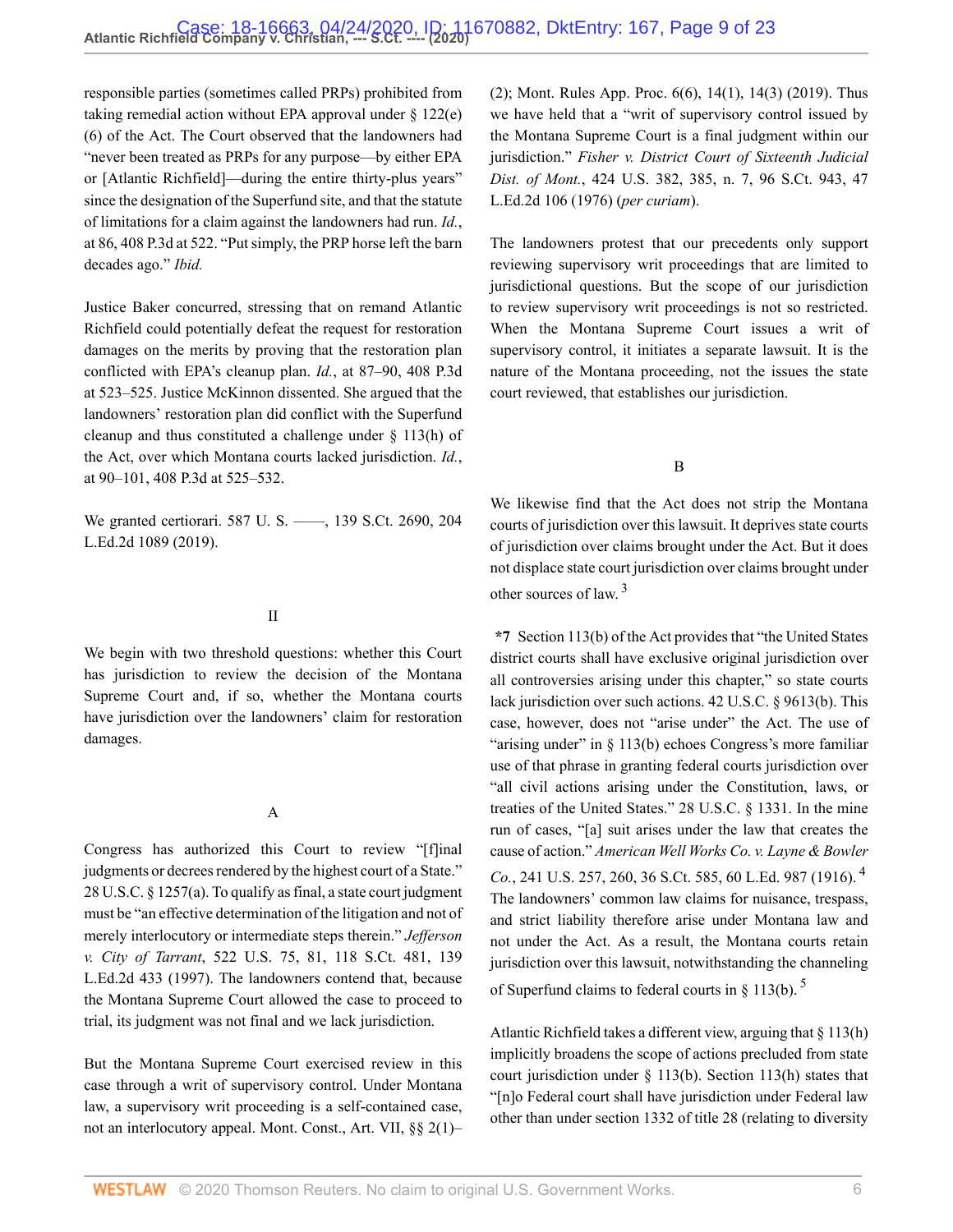of citizenship jurisdiction) ... to review any challenges to removal or remedial action" selected under the Act. [42 U.S.C.](http://www.westlaw.com/Link/Document/FullText?findType=L&pubNum=1000546&cite=42USCAS9613&originatingDoc=Idfe0d0cc828311ea8939c1d72268a30f&refType=RB&originationContext=document&vr=3.0&rs=cblt1.0&transitionType=DocumentItem&contextData=(sc.History*oc.Default)#co_pp_f383000077b35) [§ 9613\(h\)](http://www.westlaw.com/Link/Document/FullText?findType=L&pubNum=1000546&cite=42USCAS9613&originatingDoc=Idfe0d0cc828311ea8939c1d72268a30f&refType=RB&originationContext=document&vr=3.0&rs=cblt1.0&transitionType=DocumentItem&contextData=(sc.History*oc.Default)#co_pp_f383000077b35).

The company's argument proceeds in five steps. Step one: Section 113(h) removes federal court jurisdiction over all cleanup challenges, regardless of whether they originate in federal or state law (except for when the court is sitting in diversity). Step two: Section 113(h) can only remove jurisdiction that  $\S 113(b)$  provides in the first place. Step three: Section 113(b) thus provides federal courts jurisdiction over all cleanup challenges, whether brought under federal or state law. Step four: The grant of jurisdiction to federal courts in § 113(b) is exclusive to federal courts. Step five: State courts thus do not have jurisdiction over cleanup challenges.

This interpretation faces several insurmountable obstacles. First, by its own terms, § 113(h) speaks of "Federal court[s]," not state courts. There is no textual basis for Atlantic Richfield's argument that Congress precluded *state* courts from hearing a category of cases in  $\S$  113(b) by stripping *federal* courts of jurisdiction over those cases in § 113(h). And if that were Congress's goal, it would be hard to imagine a more oblique way of achieving it. Often the simplest explanation is the best: Section 113(b) deprives state courts of jurisdiction over cases "arising under" the Act—just as it says —while § 113(h) deprives federal courts of jurisdiction over certain "challenges" to Superfund remedial actions—just as it says.

**\*8** Second, the company's argument does not account for the exception in  $\S 113(h)$  for federal courts sitting in diversity. Section 113(h) permits federal courts in diversity cases to entertain state law claims regardless of whether they are challenges to cleanup plans. See *[DePue v. Exxon Mobil Corp.](http://www.westlaw.com/Link/Document/FullText?findType=Y&serNum=2016723110&pubNum=0000506&originatingDoc=Idfe0d0cc828311ea8939c1d72268a30f&refType=RP&fi=co_pp_sp_506_784&originationContext=document&vr=3.0&rs=cblt1.0&transitionType=DocumentItem&contextData=(sc.History*oc.Default)#co_pp_sp_506_784)*, [537 F.3d 775, 784 \(CA7 2008\).](http://www.westlaw.com/Link/Document/FullText?findType=Y&serNum=2016723110&pubNum=0000506&originatingDoc=Idfe0d0cc828311ea8939c1d72268a30f&refType=RP&fi=co_pp_sp_506_784&originationContext=document&vr=3.0&rs=cblt1.0&transitionType=DocumentItem&contextData=(sc.History*oc.Default)#co_pp_sp_506_784) But Atlantic Richfield does not even try to explain why the Act would permit such state law claims to proceed in federal court, but not in state court. The Act permits federal courts and state courts alike to entertain state law claims, including challenges to cleanups.

That leads us to the third difficulty with Atlantic Richfield's argument. We have recognized a "deeply rooted presumption in favor of concurrent state court jurisdiction" over federal claims. *Tafflin v. Levitt*[, 493 U.S. 455, 458–459, 110](http://www.westlaw.com/Link/Document/FullText?findType=Y&serNum=1990023718&pubNum=0000780&originatingDoc=Idfe0d0cc828311ea8939c1d72268a30f&refType=RP&fi=co_pp_sp_780_458&originationContext=document&vr=3.0&rs=cblt1.0&transitionType=DocumentItem&contextData=(sc.History*oc.Default)#co_pp_sp_780_458) [S.Ct. 792, 107 L.Ed.2d 887 \(1990\).](http://www.westlaw.com/Link/Document/FullText?findType=Y&serNum=1990023718&pubNum=0000780&originatingDoc=Idfe0d0cc828311ea8939c1d72268a30f&refType=RP&fi=co_pp_sp_780_458&originationContext=document&vr=3.0&rs=cblt1.0&transitionType=DocumentItem&contextData=(sc.History*oc.Default)#co_pp_sp_780_458) Only an "explicit statutory directive," an "unmistakable implication from legislative history," or "a clear incompatibility between state-court jurisdiction and federal interests" can displace this presumption. *Id.*[, at 460, 110 S.Ct. 792.](http://www.westlaw.com/Link/Document/FullText?findType=Y&serNum=1990023718&pubNum=0000708&originatingDoc=Idfe0d0cc828311ea8939c1d72268a30f&refType=RP&originationContext=document&vr=3.0&rs=cblt1.0&transitionType=DocumentItem&contextData=(sc.History*oc.Default)) Explicit, unmistakable, and clear are not words that describe Atlantic Richfield's knotty interpretation of §§ 113(b) and (h).

It would be one thing for Atlantic Richfield to try to surmount the clear statement rule that applies to the uncommon, but not unprecedented, step of stripping state courts of jurisdiction over *federal* claims. But Atlantic Richfield's position requires a more ambitious step: Congress stripping state courts of jurisdiction to hear their own *state* claims. We would not expect Congress to take such an extraordinary step by implication. Yet the only provision Atlantic Richfield invokes addresses "[f]ederal court[s]" without even mentioning state courts, let alone stripping those courts of jurisdiction to hear state law claims. [42 U.S.C. § 9613\(h\).](http://www.westlaw.com/Link/Document/FullText?findType=L&pubNum=1000546&cite=42USCAS9613&originatingDoc=Idfe0d0cc828311ea8939c1d72268a30f&refType=RB&originationContext=document&vr=3.0&rs=cblt1.0&transitionType=DocumentItem&contextData=(sc.History*oc.Default)#co_pp_f383000077b35)

Finally, the Government, supporting Atlantic Richfield, emphasizes that the opening clause of  $\S$  113(b) excepts  $\S$ 113(h) from its application. See [42 U.S.C. § 9613\(b\)](http://www.westlaw.com/Link/Document/FullText?findType=L&pubNum=1000546&cite=42USCAS9613&originatingDoc=Idfe0d0cc828311ea8939c1d72268a30f&refType=RB&originationContext=document&vr=3.0&rs=cblt1.0&transitionType=DocumentItem&contextData=(sc.History*oc.Default)#co_pp_a83b000018c76) ("Except as provided in subsections (a) and (h) of this section ...."). According to the Government, because "exceptions must by definition be narrower than the corresponding rule," all challenges to remedial plans under § 113(h)—whether based in federal or state law—must "arise under" the Act for purposes of § 113(b). Brief for United States as *Amicus Curiae* 25.

We reject the premise and with it the conclusion. "Thousands of statutory provisions use the phrase 'except as provided in ...' followed by a cross-reference in order to indicate that one rule should prevail over another in any circumstance in which the two conflict." *Cyan*, *Inc. v. [Beaver County](http://www.westlaw.com/Link/Document/FullText?findType=Y&serNum=2044092153&pubNum=0000780&originatingDoc=Idfe0d0cc828311ea8939c1d72268a30f&refType=RP&originationContext=document&vr=3.0&rs=cblt1.0&transitionType=DocumentItem&contextData=(sc.History*oc.Default)) Employees Retirement Fund*, 583 U. S. —–, —–, 138 [S.Ct. 1061, 1070, 200 L.Ed.2d 332 \(2018\)](http://www.westlaw.com/Link/Document/FullText?findType=Y&serNum=2044092153&pubNum=0000780&originatingDoc=Idfe0d0cc828311ea8939c1d72268a30f&refType=RP&originationContext=document&vr=3.0&rs=cblt1.0&transitionType=DocumentItem&contextData=(sc.History*oc.Default)). Such clauses explain what happens in the case of a clash, but they do not otherwise expand or contract the scope of either provision by implication. Cf. *NLRB v. [SW General](http://www.westlaw.com/Link/Document/FullText?findType=Y&serNum=2041261863&pubNum=0000780&originatingDoc=Idfe0d0cc828311ea8939c1d72268a30f&refType=RP&originationContext=document&vr=3.0&rs=cblt1.0&transitionType=DocumentItem&contextData=(sc.History*oc.Default))*, *Inc.*, 580 U. [S. ––––, ––––, 137 S.Ct. 929, 939–940, 197 L.Ed.2d 263](http://www.westlaw.com/Link/Document/FullText?findType=Y&serNum=2041261863&pubNum=0000780&originatingDoc=Idfe0d0cc828311ea8939c1d72268a30f&refType=RP&originationContext=document&vr=3.0&rs=cblt1.0&transitionType=DocumentItem&contextData=(sc.History*oc.Default)) [\(2017\)](http://www.westlaw.com/Link/Document/FullText?findType=Y&serNum=2041261863&pubNum=0000780&originatingDoc=Idfe0d0cc828311ea8939c1d72268a30f&refType=RP&originationContext=document&vr=3.0&rs=cblt1.0&transitionType=DocumentItem&contextData=(sc.History*oc.Default)) (explaining the same principle for "notwithstanding" clauses).

<span id="page-9-0"></span>The actions referred to in  $\S$  113(h) do not fall entirely within  $\S$ 113(b). Challenges to remedial actions under federal statutes other than the Act, for example, are precluded by  $\S$  113(h) but do not fall within § 113(b). To cite another example, § 113(h) addresses state law challenges to cleanup plans in federal court, although those actions also do not fall within  $\S$  113(b). <sup>[6](#page-21-2)</sup> At the same time,  $\S$  113(b) is not subsumed by § 113(h). Many claims brought under the Act, such as those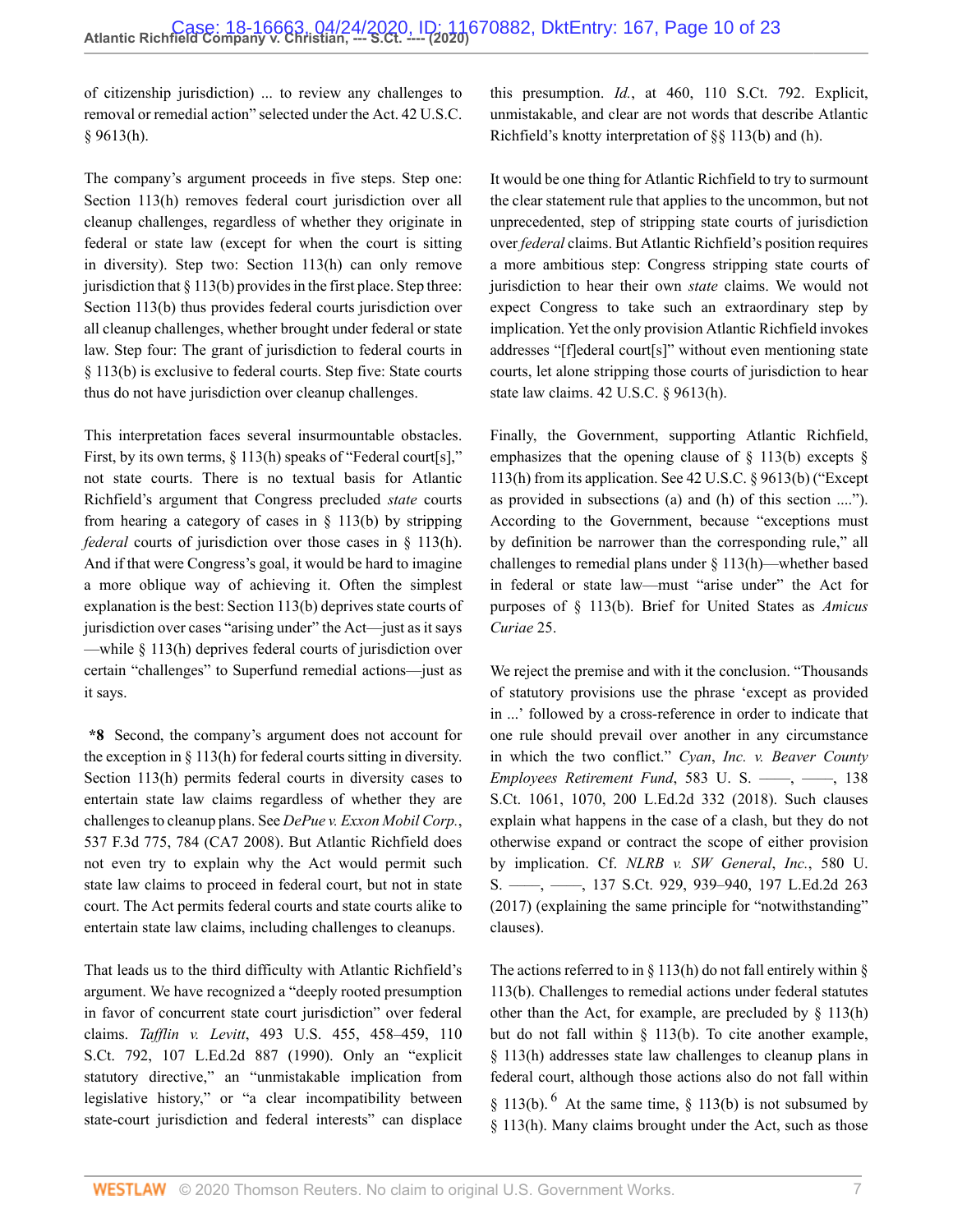to recover cleanup costs under § 107, are not challenges to cleanup plans.

**\*9** Sections 113(b) and 113(h) thus each do work independent of one another. The two provisions overlap in a particular type of case: challenges to cleanup plans in federal court that arise under the Act. In such cases, the exceptions clause in  $\S$  113(b) instructs that the limitation of  $\S$  113(h) prevails. It does nothing more.

#### III

Although the Montana Supreme Court answered the jurisdictional question correctly, the Court erred by holding that the landowners were not potentially responsible parties under the Act and therefore did not need EPA approval to take remedial action. Section 122(e)(6), titled "Inconsistent response action," provides that "[w]hen either the President, or a potentially responsible party ... has initiated a remedial investigation and feasibility study for a particular facility under this chapter, no potentially responsible party may undertake any remedial action at the facility unless such remedial action has been authorized by the President." [42](http://www.westlaw.com/Link/Document/FullText?findType=L&pubNum=1000546&cite=42USCAS9622&originatingDoc=Idfe0d0cc828311ea8939c1d72268a30f&refType=RB&originationContext=document&vr=3.0&rs=cblt1.0&transitionType=DocumentItem&contextData=(sc.History*oc.Default)#co_pp_71db000052462) [U.S.C. § 9622\(e\)\(6\)](http://www.westlaw.com/Link/Document/FullText?findType=L&pubNum=1000546&cite=42USCAS9622&originatingDoc=Idfe0d0cc828311ea8939c1d72268a30f&refType=RB&originationContext=document&vr=3.0&rs=cblt1.0&transitionType=DocumentItem&contextData=(sc.History*oc.Default)#co_pp_71db000052462). Both parties agree that this provision would require the landowners to obtain EPA approval for their restoration plan if the landowners qualify as potentially responsible parties.

To determine who is a potentially responsible party, we look to the list of "covered persons" in § 107, the liability section of the Act. § 9607(a). "Section 107(a) lists four classes of potentially responsible persons (PRPs) and provides that they 'shall be liable' for, among other things, 'all costs of removal or remedial action incurred by the United States Government.' " *[Cooper Industries, Inc. v. Aviall Services,](http://www.westlaw.com/Link/Document/FullText?findType=Y&serNum=2005746190&pubNum=0000780&originatingDoc=Idfe0d0cc828311ea8939c1d72268a30f&refType=RP&fi=co_pp_sp_780_161&originationContext=document&vr=3.0&rs=cblt1.0&transitionType=DocumentItem&contextData=(sc.History*oc.Default)#co_pp_sp_780_161) Inc.*[, 543 U.S. 157, 161, 125 S.Ct. 577, 160 L.Ed.2d 548](http://www.westlaw.com/Link/Document/FullText?findType=Y&serNum=2005746190&pubNum=0000780&originatingDoc=Idfe0d0cc828311ea8939c1d72268a30f&refType=RP&fi=co_pp_sp_780_161&originationContext=document&vr=3.0&rs=cblt1.0&transitionType=DocumentItem&contextData=(sc.History*oc.Default)#co_pp_sp_780_161) [\(2004\)](http://www.westlaw.com/Link/Document/FullText?findType=Y&serNum=2005746190&pubNum=0000780&originatingDoc=Idfe0d0cc828311ea8939c1d72268a30f&refType=RP&fi=co_pp_sp_780_161&originationContext=document&vr=3.0&rs=cblt1.0&transitionType=DocumentItem&contextData=(sc.History*oc.Default)#co_pp_sp_780_161) (quoting §  $9607(a)(4)(A)$ ). The first category under  $\frac{107(a)}{a}$  includes any "owner" of "a facility."  $\frac{107(a)}{a}$ (1). "Facility" is defined to include "any site or area where a hazardous substance has been deposited, stored, disposed of, or placed, or otherwise come to be located." [§ 9601\(9\)](http://www.westlaw.com/Link/Document/FullText?findType=L&pubNum=1000546&cite=42USCAS9601&originatingDoc=Idfe0d0cc828311ea8939c1d72268a30f&refType=RB&originationContext=document&vr=3.0&rs=cblt1.0&transitionType=DocumentItem&contextData=(sc.History*oc.Default)#co_pp_e5e400002dc26) [\(B\)](http://www.westlaw.com/Link/Document/FullText?findType=L&pubNum=1000546&cite=42USCAS9601&originatingDoc=Idfe0d0cc828311ea8939c1d72268a30f&refType=RB&originationContext=document&vr=3.0&rs=cblt1.0&transitionType=DocumentItem&contextData=(sc.History*oc.Default)#co_pp_e5e400002dc26). Arsenic and lead are hazardous substances. [40 C.F.R. §](http://www.westlaw.com/Link/Document/FullText?findType=L&pubNum=1000547&cite=40CFRS302.4&originatingDoc=Idfe0d0cc828311ea8939c1d72268a30f&refType=LQ&originationContext=document&vr=3.0&rs=cblt1.0&transitionType=DocumentItem&contextData=(sc.History*oc.Default)) [302.4](http://www.westlaw.com/Link/Document/FullText?findType=L&pubNum=1000547&cite=40CFRS302.4&originatingDoc=Idfe0d0cc828311ea8939c1d72268a30f&refType=LQ&originationContext=document&vr=3.0&rs=cblt1.0&transitionType=DocumentItem&contextData=(sc.History*oc.Default)), Table 302.4. Because those pollutants have "come to be located" on the landowners' properties, the landowners are potentially responsible parties.

The landowners and Justice GORSUCH argue that even if the landowners were once potentially responsible parties, they

are no longer because the Act's six-year limitations period for recovery of remedial costs has run, and thus they could not be held liable in a hypothetical lawsuit. [42 U.S.C. § 9613\(g\)](http://www.westlaw.com/Link/Document/FullText?findType=L&pubNum=1000546&cite=42USCAS9613&originatingDoc=Idfe0d0cc828311ea8939c1d72268a30f&refType=RB&originationContext=document&vr=3.0&rs=cblt1.0&transitionType=DocumentItem&contextData=(sc.History*oc.Default)#co_pp_cc8d0000e2bb5)  $(2)(B)$ .

This argument collapses status as a potentially responsible party with liability for the payment of response costs. A property owner can be a potentially responsible party even if he is no longer subject to suit in court. As we have said, "[E]ven parties not responsible for contamination may fall within the broad definitions of PRPs in §§  $107(a)(1)–(4)$ ." *[United States v. Atlantic Research Corp.](http://www.westlaw.com/Link/Document/FullText?findType=Y&serNum=2012447172&pubNum=0000780&originatingDoc=Idfe0d0cc828311ea8939c1d72268a30f&refType=RP&fi=co_pp_sp_780_136&originationContext=document&vr=3.0&rs=cblt1.0&transitionType=DocumentItem&contextData=(sc.History*oc.Default)#co_pp_sp_780_136)*, 551 U.S. 128, 136, [127 S.Ct. 2331, 168 L.Ed.2d 28 \(2007\)](http://www.westlaw.com/Link/Document/FullText?findType=Y&serNum=2012447172&pubNum=0000780&originatingDoc=Idfe0d0cc828311ea8939c1d72268a30f&refType=RP&fi=co_pp_sp_780_136&originationContext=document&vr=3.0&rs=cblt1.0&transitionType=DocumentItem&contextData=(sc.History*oc.Default)#co_pp_sp_780_136). That includes " 'innocent' ... landowner[s] whose land has been contaminated by another," who would be shielded from liability by the Act's so-called "innocent landowner" or "third party" defense in  $\delta$ 107(b)(3). *[Ibid.](http://www.westlaw.com/Link/Document/FullText?findType=Y&serNum=2012447172&pubNum=0000780&originatingDoc=Idfe0d0cc828311ea8939c1d72268a30f&refType=RP&originationContext=document&vr=3.0&rs=cblt1.0&transitionType=DocumentItem&contextData=(sc.History*oc.Default))* See also [42 U.S.C. § 9607\(b\)\(3\).](http://www.westlaw.com/Link/Document/FullText?findType=L&pubNum=1000546&cite=42USCAS9607&originatingDoc=Idfe0d0cc828311ea8939c1d72268a30f&refType=RB&originationContext=document&vr=3.0&rs=cblt1.0&transitionType=DocumentItem&contextData=(sc.History*oc.Default)#co_pp_d801000002763) The same principle holds true for parties that face no liability because of the Act's limitations period.

Interpreting "potentially responsible parties" to include owners of polluted property reflects the Act's objective to develop, as its name suggests, a "Comprehensive Environmental Response" to hazardous waste pollution. Section  $122(e)(6)$  is one of several tools in the Act that ensure the careful development of a single EPA-led cleanup effort rather than tens of thousands of competing individual ones.

<span id="page-10-0"></span>**\*10** Yet under the landowners' interpretation, property owners would be free to dig up arsenic-infected soil and build trenches to redirect lead-contaminated groundwater without even notifying EPA, so long as they have not been sued within six years of commencement of the cleanup.  $^7$  $^7$  We doubt Congress provided such a fragile remedy for such a serious problem. And we suspect most other landowners would not be too pleased if Congress required EPA to sue each and every one of them just to ensure an orderly cleanup of toxic waste in their neighborhood. A straightforward reading of the text avoids such anomalies.

Justice GORSUCH argues that equating "potentially responsible parties" with "covered persons" overlooks the fact that the terms "use different language, appear in different statutory sections, and address different matters." *Post*, at –––– (opinion concurring in part and dissenting in part). He contends that "potentially responsible party" as used in § 122(e)(6) should be read as limited to the settlement context, and that if Congress intended the phrase to have broader reach —to refer more generally to those potentially liable under  $\S$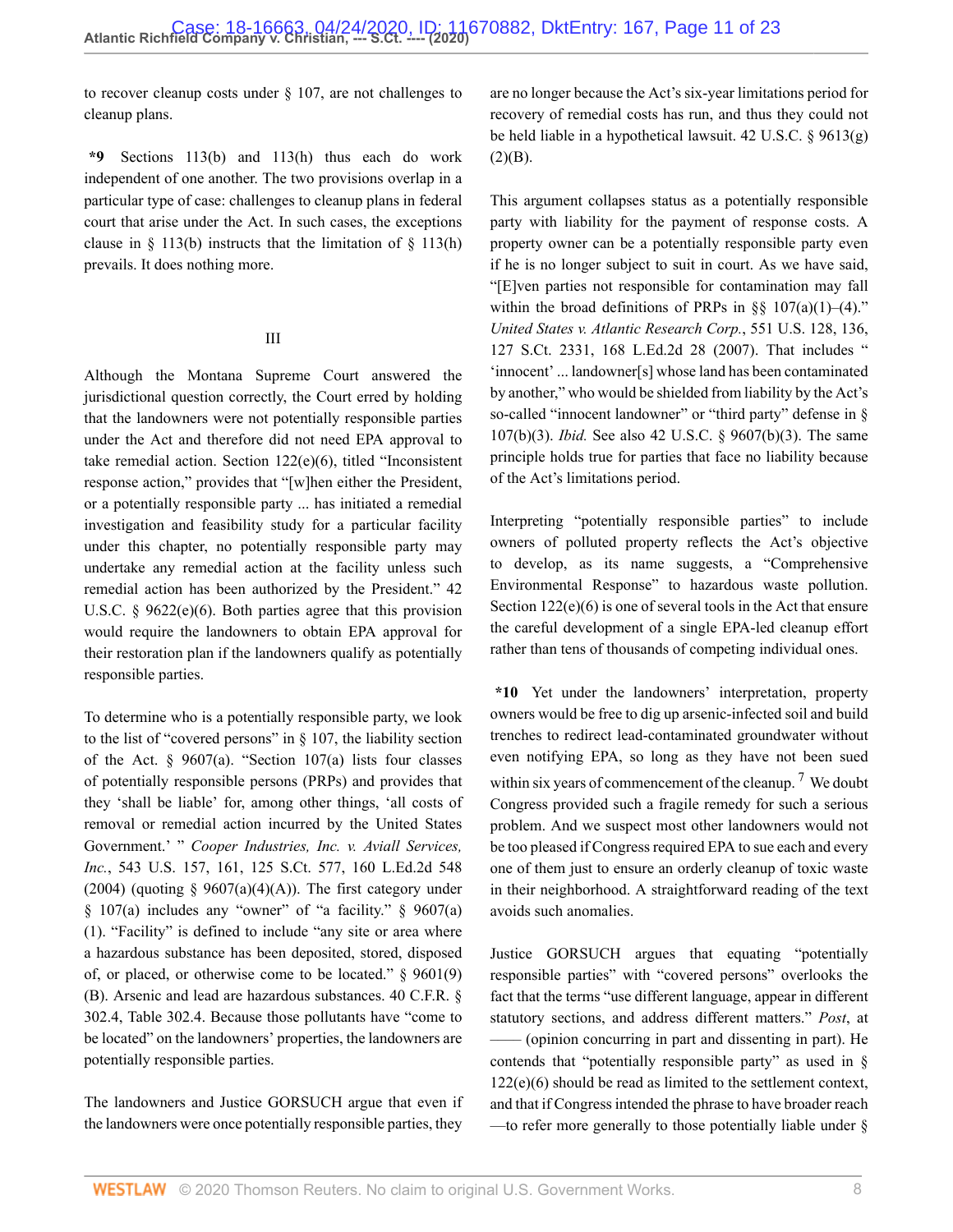107(a)—then Congress would have used the term "covered person."  $Post$ , at —— $--$ 

But there is no reason to think Congress used these phrases to refer to two distinct groups of persons. Neither phrase appears among the Act's list of over 50 defined terms. [42 U.S.C. § 9601.](http://www.westlaw.com/Link/Document/FullText?findType=L&pubNum=1000546&cite=42USCAS9601&originatingDoc=Idfe0d0cc828311ea8939c1d72268a30f&refType=LQ&originationContext=document&vr=3.0&rs=cblt1.0&transitionType=DocumentItem&contextData=(sc.History*oc.Default)) "Covered persons," in fact, appears in the caption to  $\S$  107(a) and nowhere else. Meanwhile, "potentially responsible parties" are referenced not just in the section on settlements, but also in the Act's sections regarding EPA response authority, cleanup standards and procedures, cleanup contractors, Superfund moneys, Federal Government cleanup sites, and civil proceedings. [§§ 9604](http://www.westlaw.com/Link/Document/FullText?findType=L&pubNum=1000546&cite=42USCAS9604&originatingDoc=Idfe0d0cc828311ea8939c1d72268a30f&refType=LQ&originationContext=document&vr=3.0&rs=cblt1.0&transitionType=DocumentItem&contextData=(sc.History*oc.Default)), [9605](http://www.westlaw.com/Link/Document/FullText?findType=L&pubNum=1000546&cite=42USCAS9605&originatingDoc=Idfe0d0cc828311ea8939c1d72268a30f&refType=LQ&originationContext=document&vr=3.0&rs=cblt1.0&transitionType=DocumentItem&contextData=(sc.History*oc.Default)), [9611](http://www.westlaw.com/Link/Document/FullText?findType=L&pubNum=1000546&cite=42USCAS9611&originatingDoc=Idfe0d0cc828311ea8939c1d72268a30f&refType=LQ&originationContext=document&vr=3.0&rs=cblt1.0&transitionType=DocumentItem&contextData=(sc.History*oc.Default)), [9613](http://www.westlaw.com/Link/Document/FullText?findType=L&pubNum=1000546&cite=42USCAS9613&originatingDoc=Idfe0d0cc828311ea8939c1d72268a30f&refType=LQ&originationContext=document&vr=3.0&rs=cblt1.0&transitionType=DocumentItem&contextData=(sc.History*oc.Default)), [9619](http://www.westlaw.com/Link/Document/FullText?findType=L&pubNum=1000546&cite=42USCAS9619&originatingDoc=Idfe0d0cc828311ea8939c1d72268a30f&refType=LQ&originationContext=document&vr=3.0&rs=cblt1.0&transitionType=DocumentItem&contextData=(sc.History*oc.Default)), [9620,](http://www.westlaw.com/Link/Document/FullText?findType=L&pubNum=1000546&cite=42USCAS9620&originatingDoc=Idfe0d0cc828311ea8939c1d72268a30f&refType=LQ&originationContext=document&vr=3.0&rs=cblt1.0&transitionType=DocumentItem&contextData=(sc.History*oc.Default)) [9622.](http://www.westlaw.com/Link/Document/FullText?findType=L&pubNum=1000546&cite=42USCAS9622&originatingDoc=Idfe0d0cc828311ea8939c1d72268a30f&refType=LQ&originationContext=document&vr=3.0&rs=cblt1.0&transitionType=DocumentItem&contextData=(sc.History*oc.Default)) Across the statute "potentially responsible parties" refers to what it says: parties that may be held accountable for hazardous waste in particular circumstances. The only place in the Act that identifies such persons is the list of "Covered persons" in § 107(a). Congress therefore must have intended "potentially responsible party" in § 122(e)(6) (as elsewhere in the Act) to refer to "Covered persons" in  $\S$  107(a).

Turning from text to consequences, the landowners warn that our interpretation of § 122(e)(6) creates a permanent easement on their land, forever requiring them "to get permission from EPA in Washington if they want to dig out part of their backyard to put in a sandbox for their grandchildren." Tr. of Oral Arg. 62. The grandchildren of Montana can rest easy: The Act does nothing of the sort.

Section  $122(e)(6)$  refers only to "remedial action," a defined term in the Act encompassing technical actions like "storage, confinement, perimeter protection using dikes, trenches, or ditches, clay cover, neutralization, cleanup of released hazardous substances and associated contaminated materials," and so forth. [42 U.S.C. § 9601\(24\).](http://www.westlaw.com/Link/Document/FullText?findType=L&pubNum=1000546&cite=42USCAS9601&originatingDoc=Idfe0d0cc828311ea8939c1d72268a30f&refType=RB&originationContext=document&vr=3.0&rs=cblt1.0&transitionType=DocumentItem&contextData=(sc.History*oc.Default)#co_pp_c2240000c3cf6) While broad, the Act's definition of remedial action does not reach so far as to cover planting a garden, installing a lawn sprinkler, or digging a sandbox. In addition,  $\S$  122(e)(6) applies only to sites on the Superfund list. The Act requires EPA to annually review and reissue that list.  $\S 9605(a)(8)(B)$ . EPA delists Superfund sites once responsible parties have taken all appropriate remedial action and the pollutant no longer poses a significant threat to public health or the environment. See [40 C.F.R. § 300.425\(e\).](http://www.westlaw.com/Link/Document/FullText?findType=L&pubNum=1000547&cite=40CFRS300.425&originatingDoc=Idfe0d0cc828311ea8939c1d72268a30f&refType=RB&originationContext=document&vr=3.0&rs=cblt1.0&transitionType=DocumentItem&contextData=(sc.History*oc.Default)#co_pp_7fdd00001ca15)

**\*11** The landowners and Justice GORSUCH alternatively argue that the landowners are not potentially responsible parties because they did not receive the notice of settlement negotiations required by  $\S$  122(e)(1). Under a policy dating back to 1991, EPA does not seek to recover costs from residential landowners who are not responsible for contamination and do not interfere with the agency's remedy. EPA, Policy Towards Owners of Residential Property at Superfund Sites, OSWER Directive #9834.6 (July 3, 1991), https://www.epa.gov/sites/production/files/ documents/policy-owner-rpt.pdf. EPA views this policy as an exercise of its "enforcement discretion in pursuing potentially responsible parties." *Id.*, at 3. Because EPA has a policy of not suing innocent homeowners for pollution they did not cause, it did not include the landowners in settlement negotiations.

But EPA's nonenforcement policy does not alter the landowners' status as potentially responsible parties. Section 107(a) unambiguously defines potentially responsible parties and EPA does not have authority to alter that definition. See, *e.g.*, *Sturgeon* v. *Frost*[, 587 U. S. ––––, ––––, n. 3,](http://www.westlaw.com/Link/Document/FullText?findType=Y&serNum=2047849859&pubNum=0000708&originatingDoc=Idfe0d0cc828311ea8939c1d72268a30f&refType=RP&fi=co_pp_sp_708_1080&originationContext=document&vr=3.0&rs=cblt1.0&transitionType=DocumentItem&contextData=(sc.History*oc.Default)#co_pp_sp_708_1080) [139 S.Ct. 1066, 1080, n.3, 203 L.Ed.2d 453 \(2019\).](http://www.westlaw.com/Link/Document/FullText?findType=Y&serNum=2047849859&pubNum=0000708&originatingDoc=Idfe0d0cc828311ea8939c1d72268a30f&refType=RP&fi=co_pp_sp_708_1080&originationContext=document&vr=3.0&rs=cblt1.0&transitionType=DocumentItem&contextData=(sc.History*oc.Default)#co_pp_sp_708_1080) Section 122(e)(1) requires notification of settlement negotiations to all potentially responsible parties. To say that provision determines who is a potentially responsible party in the first instance would render the Act circular. Even the Government does not claim that its decisions whether to send notices of settlement negotiations carry such authority.

In short, even if EPA ran afoul of  $\S 122(e)(1)$  by not providing the landowners notice of settlement negotiations, that does not change the landowners' status as potentially responsible parties.

The landowners relatedly argue that the limitation in  $\S 122(e)$ (6) on remedial action by potentially responsible parties cannot carry the weight we assign to it because it is located in the Act's section on settlement negotiations. Congress, we are reminded, does not "hide elephants in mouseholes." *[Whitman](http://www.westlaw.com/Link/Document/FullText?findType=Y&serNum=2001175402&pubNum=0000780&originatingDoc=Idfe0d0cc828311ea8939c1d72268a30f&refType=RP&fi=co_pp_sp_780_468&originationContext=document&vr=3.0&rs=cblt1.0&transitionType=DocumentItem&contextData=(sc.History*oc.Default)#co_pp_sp_780_468) v. American Trucking Assns.*[, Inc., 531 U.S. 457, 468, 121](http://www.westlaw.com/Link/Document/FullText?findType=Y&serNum=2001175402&pubNum=0000780&originatingDoc=Idfe0d0cc828311ea8939c1d72268a30f&refType=RP&fi=co_pp_sp_780_468&originationContext=document&vr=3.0&rs=cblt1.0&transitionType=DocumentItem&contextData=(sc.History*oc.Default)#co_pp_sp_780_468) [S.Ct. 903, 149 L.Ed.2d 1 \(2001\).](http://www.westlaw.com/Link/Document/FullText?findType=Y&serNum=2001175402&pubNum=0000780&originatingDoc=Idfe0d0cc828311ea8939c1d72268a30f&refType=RP&fi=co_pp_sp_780_468&originationContext=document&vr=3.0&rs=cblt1.0&transitionType=DocumentItem&contextData=(sc.History*oc.Default)#co_pp_sp_780_468)

We take no issue with characterizing  $\frac{122(e)(6)}{2}$  as an elephant. It is, after all, one of the Act's crucial tools for ensuring an orderly cleanup of toxic waste. But § 122 of the Act is, at the risk of the tired metaphor spinning out of control, less a mousehole and more a watering hole—exactly the sort of place we would expect to find this elephant.

Settlements are the heart of the Superfund statute. EPA's efforts to negotiate settlement agreements and issue orders for cleanups account for approximately 69% of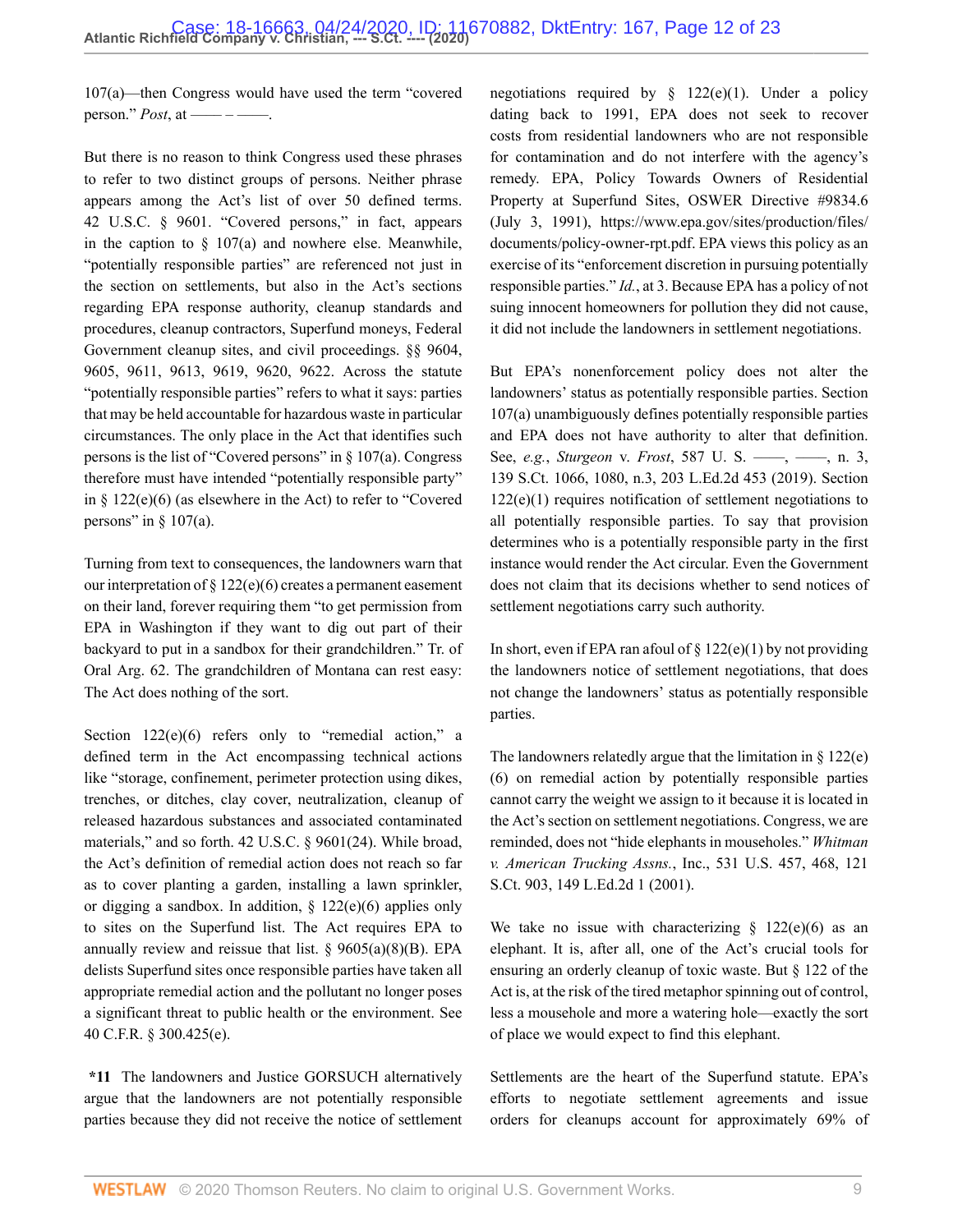all cleanup work currently underway. EPA, Superfund Site Cleanup Work Through Enforcement Agreements and Orders, https://www.epa.gov/enforcement/superfund-sitecleanup-work-through-enforcement-agreements-and-orders. The Act commands EPA to proceed by settlement "[w]henever practicable and in the public interest ... in order to expedite effective remedial actions and minimize litigation." [42 U.S.C. § 9622\(a\).](http://www.westlaw.com/Link/Document/FullText?findType=L&pubNum=1000546&cite=42USCAS9622&originatingDoc=Idfe0d0cc828311ea8939c1d72268a30f&refType=RB&originationContext=document&vr=3.0&rs=cblt1.0&transitionType=DocumentItem&contextData=(sc.History*oc.Default)#co_pp_8b3b0000958a4) EPA, for its part, "prefers to reach an agreement with a potentially responsible party (PRP) to clean up a Superfund site instead of issuing an order or paying for it and recovering the cleanup costs later." EPA, Negotiating Superfund Settlements, https://www.epa.gov/ enforcement/negotiating-superfund-settlements.

The Act encourages potentially responsible parties to enter into such agreements by authorizing EPA to include a "covenant not to sue," which caps the parties' liability to the Government.  $\S$  9622(c)(1). The Act also protects settling parties from contribution claims by other potentially responsible parties. [§ 9613\(f \)\(2\)](http://www.westlaw.com/Link/Document/FullText?findType=L&pubNum=1000546&cite=42USCAS9613&originatingDoc=Idfe0d0cc828311ea8939c1d72268a30f&refType=LQ&originationContext=document&vr=3.0&rs=cblt1.0&transitionType=DocumentItem&contextData=(sc.History*oc.Default)). Once finalized, the terms of a settlement become legally binding administrative orders, subject to civil penalties of up to \$25,000 a day. [§§ 9609\(a\)](http://www.westlaw.com/Link/Document/FullText?findType=L&pubNum=1000546&cite=42USCAS9609&originatingDoc=Idfe0d0cc828311ea8939c1d72268a30f&refType=RB&originationContext=document&vr=3.0&rs=cblt1.0&transitionType=DocumentItem&contextData=(sc.History*oc.Default)#co_pp_5afb00006e6d3) [\(1\)\(E\)](http://www.westlaw.com/Link/Document/FullText?findType=L&pubNum=1000546&cite=42USCAS9609&originatingDoc=Idfe0d0cc828311ea8939c1d72268a30f&refType=RB&originationContext=document&vr=3.0&rs=cblt1.0&transitionType=DocumentItem&contextData=(sc.History*oc.Default)#co_pp_5afb00006e6d3), [9622\(](http://www.westlaw.com/Link/Document/FullText?findType=L&pubNum=1000546&cite=42USCAS9622&originatingDoc=Idfe0d0cc828311ea8939c1d72268a30f&refType=RB&originationContext=document&vr=3.0&rs=cblt1.0&transitionType=DocumentItem&contextData=(sc.History*oc.Default)#co_pp_3cd1000064020)*l*).

**\*12** Moreover, subsection (e) is an important component of § 122. It establishes a reticulated scheme of notices, proposals, and counterproposals for the settlement negotiation process. [§ 9622\(e\)](http://www.westlaw.com/Link/Document/FullText?findType=L&pubNum=1000546&cite=42USCAS9622&originatingDoc=Idfe0d0cc828311ea8939c1d72268a30f&refType=RB&originationContext=document&vr=3.0&rs=cblt1.0&transitionType=DocumentItem&contextData=(sc.History*oc.Default)#co_pp_7fdd00001ca15). And the subsection places a moratorium on EPA remedial actions while negotiations are under way.  $\S 9622(e)(2)(A)$ . It is far from surprising to find an analogous provision restricting potentially responsible parties from taking remedial actions in the same subsection.

Justice GORSUCH also contends that our interpretation violates the Act's "saving clauses," which provide that the Act does not preempt liability or requirements under state law. *Post*, at  $\frac{1}{2}$  – – –  $\frac{1}{2}$ . But we have long rejected interpretations of sweeping saving clauses that prove "absolutely inconsistent with the provisions of the act" in which they are found. *[American Telephone & Telegraph Co.](http://www.westlaw.com/Link/Document/FullText?findType=Y&serNum=1998125692&pubNum=0000780&originatingDoc=Idfe0d0cc828311ea8939c1d72268a30f&refType=RP&fi=co_pp_sp_780_228&originationContext=document&vr=3.0&rs=cblt1.0&transitionType=DocumentItem&contextData=(sc.History*oc.Default)#co_pp_sp_780_228) [v. Central Office Telephone, Inc.](http://www.westlaw.com/Link/Document/FullText?findType=Y&serNum=1998125692&pubNum=0000780&originatingDoc=Idfe0d0cc828311ea8939c1d72268a30f&refType=RP&fi=co_pp_sp_780_228&originationContext=document&vr=3.0&rs=cblt1.0&transitionType=DocumentItem&contextData=(sc.History*oc.Default)#co_pp_sp_780_228)*, 524 U.S. 214, 228, 118 S.Ct. [1956, 141 L.Ed.2d 222 \(1998\)](http://www.westlaw.com/Link/Document/FullText?findType=Y&serNum=1998125692&pubNum=0000780&originatingDoc=Idfe0d0cc828311ea8939c1d72268a30f&refType=RP&fi=co_pp_sp_780_228&originationContext=document&vr=3.0&rs=cblt1.0&transitionType=DocumentItem&contextData=(sc.History*oc.Default)#co_pp_sp_780_228) (quoting *[Texas & Pacific R.](http://www.westlaw.com/Link/Document/FullText?findType=Y&serNum=1907100384&pubNum=0000780&originatingDoc=Idfe0d0cc828311ea8939c1d72268a30f&refType=RP&fi=co_pp_sp_780_446&originationContext=document&vr=3.0&rs=cblt1.0&transitionType=DocumentItem&contextData=(sc.History*oc.Default)#co_pp_sp_780_446) Co. v. Abilene Cotton Oil Co.*[, 204 U.S. 426, 446, 27 S.Ct. 350,](http://www.westlaw.com/Link/Document/FullText?findType=Y&serNum=1907100384&pubNum=0000780&originatingDoc=Idfe0d0cc828311ea8939c1d72268a30f&refType=RP&fi=co_pp_sp_780_446&originationContext=document&vr=3.0&rs=cblt1.0&transitionType=DocumentItem&contextData=(sc.History*oc.Default)#co_pp_sp_780_446) [51 L.Ed. 553 \(1907\)\)](http://www.westlaw.com/Link/Document/FullText?findType=Y&serNum=1907100384&pubNum=0000780&originatingDoc=Idfe0d0cc828311ea8939c1d72268a30f&refType=RP&fi=co_pp_sp_780_446&originationContext=document&vr=3.0&rs=cblt1.0&transitionType=DocumentItem&contextData=(sc.History*oc.Default)#co_pp_sp_780_446). Interpreting the Act's saving clauses to erase the clear mandate of  $\S$  122(e)(6) would allow the Act "to destroy itself." *[Ibid.](http://www.westlaw.com/Link/Document/FullText?findType=Y&serNum=1998125692&pubNum=0000780&originatingDoc=Idfe0d0cc828311ea8939c1d72268a30f&refType=RP&originationContext=document&vr=3.0&rs=cblt1.0&transitionType=DocumentItem&contextData=(sc.History*oc.Default))*

What is more, Atlantic Richfield remains potentially liable under state law for compensatory damages, including loss of use and enjoyment of property, diminution of value, incidental and consequential damages, and annoyance and discomfort. The damages issue before the Court is whether Atlantic Richfield is also liable for the landowners' own remediation beyond that required under the Act. Even then, the answer is yes—so long as the landowners first obtain EPA approval for the remedial work they seek to carry out.

We likewise resist Justice GORSUCH's evocative claim that our reading of the Act endorses "paternalistic central planning" and turns a cold shoulder to "state law efforts to restore state lands." *Post*, at ——. Such a charge fails to appreciate that cleanup plans generally must comply with "legally applicable or relevant and appropriate" standards of state environmental law. [42 U.S.C. § 9621\(d\)\(2\)\(A\)\(ii\)](http://www.westlaw.com/Link/Document/FullText?findType=L&pubNum=1000546&cite=42USCAS9621&originatingDoc=Idfe0d0cc828311ea8939c1d72268a30f&refType=RB&originationContext=document&vr=3.0&rs=cblt1.0&transitionType=DocumentItem&contextData=(sc.History*oc.Default)#co_pp_f4150000c4854). Or that States must be afforded opportunities for "substantial and meaningful involvement" in initiating, developing, and selecting cleanup plans.  $\S$  9621(f)(1). Or that EPA usually must defer initiating a cleanup at a contaminated site that a State is already remediating. [§ 9605\(h\)](http://www.westlaw.com/Link/Document/FullText?findType=L&pubNum=1000546&cite=42USCAS9605&originatingDoc=Idfe0d0cc828311ea8939c1d72268a30f&refType=RB&originationContext=document&vr=3.0&rs=cblt1.0&transitionType=DocumentItem&contextData=(sc.History*oc.Default)#co_pp_f383000077b35). It is not "paternalistic central planning" but instead the "spirit of cooperative federalism [that] run[s] throughout CERCLA and its regulations." *[New Mexico v. General Elec. Co.](http://www.westlaw.com/Link/Document/FullText?findType=Y&serNum=2010555722&pubNum=0000506&originatingDoc=Idfe0d0cc828311ea8939c1d72268a30f&refType=RP&fi=co_pp_sp_506_1244&originationContext=document&vr=3.0&rs=cblt1.0&transitionType=DocumentItem&contextData=(sc.History*oc.Default)#co_pp_sp_506_1244)*, 467 F.3d [1223, 1244 \(CA10 2006\).](http://www.westlaw.com/Link/Document/FullText?findType=Y&serNum=2010555722&pubNum=0000506&originatingDoc=Idfe0d0cc828311ea8939c1d72268a30f&refType=RP&fi=co_pp_sp_506_1244&originationContext=document&vr=3.0&rs=cblt1.0&transitionType=DocumentItem&contextData=(sc.History*oc.Default)#co_pp_sp_506_1244)

As a last ditch effort, the landowners contend that, even if § 107(a) defines potentially responsible parties, they qualify as contiguous property owners under  $\S$  107(q), which would pull them outside the scope of  $\S$  107(a). The landowners are correct that contiguous property owners are not potentially responsible parties. Section  $107(q)(1)(A)$  provides that "[a] person that owns real property that is contiguous to or otherwise similarly situated with respect to, and that is or may be contaminated by a release or threatened release of a hazardous substance from, real property that is not owned by that person shall not be considered" an owner of a facility under § 107(a). [§ 9607\(q\)\(1\)\(A\).](http://www.westlaw.com/Link/Document/FullText?findType=L&pubNum=1000546&cite=42USCAS9607&originatingDoc=Idfe0d0cc828311ea8939c1d72268a30f&refType=RB&originationContext=document&vr=3.0&rs=cblt1.0&transitionType=DocumentItem&contextData=(sc.History*oc.Default)#co_pp_285c0000a6020) The problem for the landowners is that there are eight further requirements to qualify as a contiguous property owner.  $\S\S 9607(q)(1)(A)$ [\(i\)–\(viii\)](http://www.westlaw.com/Link/Document/FullText?findType=L&pubNum=1000546&cite=42USCAS9607&originatingDoc=Idfe0d0cc828311ea8939c1d72268a30f&refType=RB&originationContext=document&vr=3.0&rs=cblt1.0&transitionType=DocumentItem&contextData=(sc.History*oc.Default)#co_pp_689100009b603). Each landowner individually must "establish by a preponderance of the evidence" that he satisfies the criteria.  $§$  9607(q)(1)(B).

**\*13** The landowners cannot clear this high bar. One of the eight requirements is that, at the time the person acquired the property, the person "did not know or have reason to know that the property was or could be contaminated by a release or threatened release of one or more hazardous substances." §  $9607(q)(1)(A)(viii)(II)$ . All of the landowners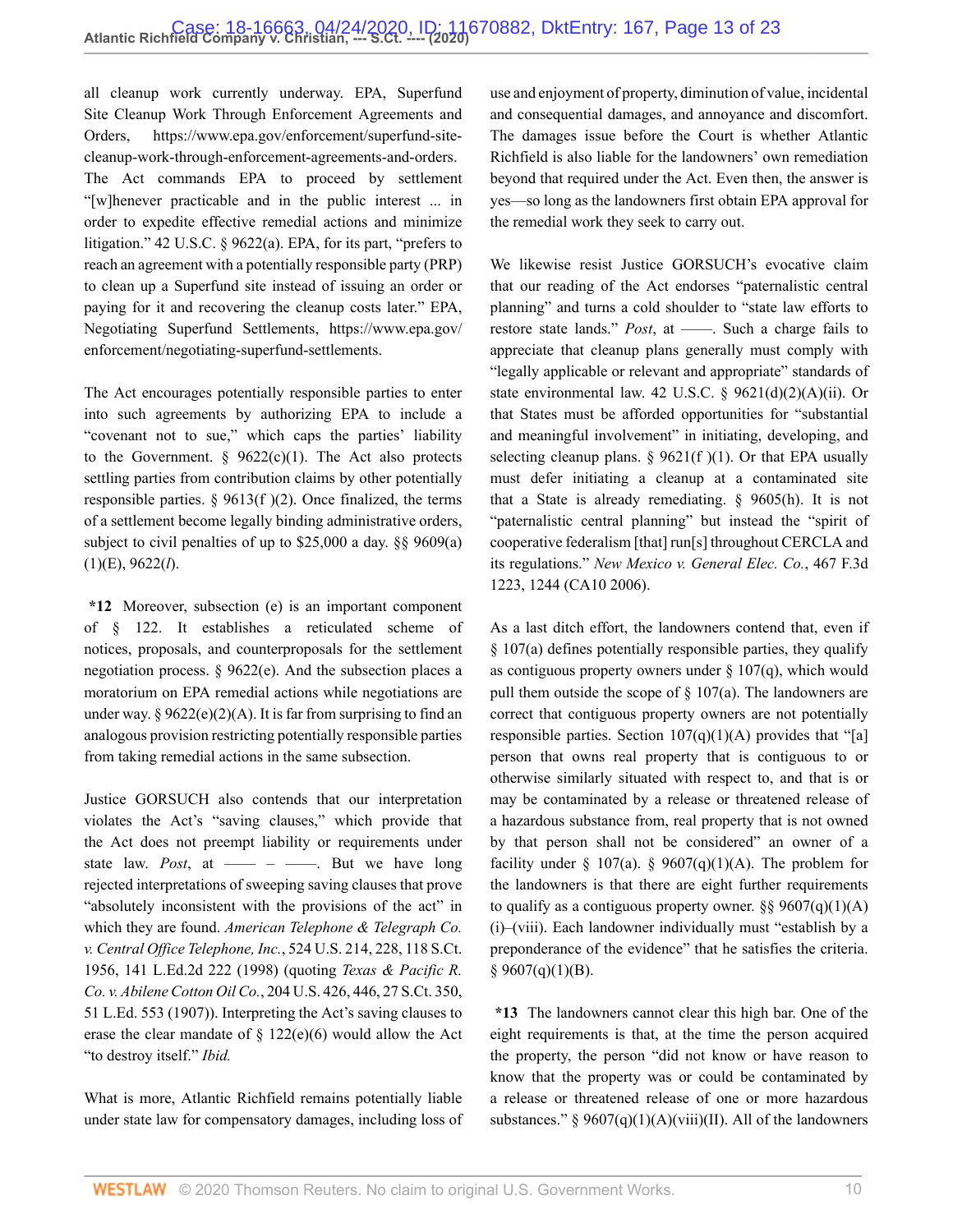here purchased their property after the Anaconda Company built the Washington Monument sized smelter. Indeed "evidence of public knowledge" of contamination was "almost overwhelming." *[Christian v. Atlantic Richfield Co.](http://www.westlaw.com/Link/Document/FullText?findType=Y&serNum=2037060914&pubNum=0004645&originatingDoc=Idfe0d0cc828311ea8939c1d72268a30f&refType=RP&fi=co_pp_sp_4645_155&originationContext=document&vr=3.0&rs=cblt1.0&transitionType=DocumentItem&contextData=(sc.History*oc.Default)#co_pp_sp_4645_155)*, [380 Mont. 495, 529, 358 P.3d 131, 155 \(2015\).](http://www.westlaw.com/Link/Document/FullText?findType=Y&serNum=2037060914&pubNum=0004645&originatingDoc=Idfe0d0cc828311ea8939c1d72268a30f&refType=RP&fi=co_pp_sp_4645_155&originationContext=document&vr=3.0&rs=cblt1.0&transitionType=DocumentItem&contextData=(sc.History*oc.Default)#co_pp_sp_4645_155) In the early 1900s, the Anaconda Company actually obtained smoke and tailing easements authorizing the disposition of smelter waste onto many properties now owned by the landowners. *Id.*[, at](http://www.westlaw.com/Link/Document/FullText?findType=Y&serNum=2037060914&pubNum=0004645&originatingDoc=Idfe0d0cc828311ea8939c1d72268a30f&refType=RP&fi=co_pp_sp_4645_137&originationContext=document&vr=3.0&rs=cblt1.0&transitionType=DocumentItem&contextData=(sc.History*oc.Default)#co_pp_sp_4645_137) [500–501, 358 P.3d at 137–138](http://www.westlaw.com/Link/Document/FullText?findType=Y&serNum=2037060914&pubNum=0004645&originatingDoc=Idfe0d0cc828311ea8939c1d72268a30f&refType=RP&fi=co_pp_sp_4645_137&originationContext=document&vr=3.0&rs=cblt1.0&transitionType=DocumentItem&contextData=(sc.History*oc.Default)#co_pp_sp_4645_137). The landowners had reason to know their property "could be contaminated by a release or threatened release" of a hazardous substance. [42 U.S.C. §](http://www.westlaw.com/Link/Document/FullText?findType=L&pubNum=1000546&cite=42USCAS9607&originatingDoc=Idfe0d0cc828311ea8939c1d72268a30f&refType=RB&originationContext=document&vr=3.0&rs=cblt1.0&transitionType=DocumentItem&contextData=(sc.History*oc.Default)#co_pp_0123000089ab5)  $9607(q)(1)(A)(viii)(II).$  $9607(q)(1)(A)(viii)(II).$ 

At any rate, contiguous landowners must provide "full cooperation, assistance, and access" to EPA and those carrying out Superfund cleanups in order to maintain that status. §  $9607(q)(1)(A)(iv)$ . But the Government has represented that the landowners' restoration plan, if implemented, would interfere with its cleanup by, for example, digging up contaminated soil that has been deliberately capped in place. See Brief for United States as *Amicus Curiae* 20–21. If that is true, the landowners' plan would soon trigger a lack of cooperation between EPA and the landowners. At that point, the landowners would no longer qualify as contiguous landowners and we would be back to square one.

\* \* \*

The Montana Supreme Court erred in holding that the landowners were not potentially responsible parties under § 122(e)(6) and therefore did not need to seek EPA approval. Montana law requires that "an award of restoration damages actually ... be used to repair the damaged property." *[Sunburst](http://www.westlaw.com/Link/Document/FullText?findType=Y&serNum=2012853205&pubNum=0004645&originatingDoc=Idfe0d0cc828311ea8939c1d72268a30f&refType=RP&fi=co_pp_sp_4645_1089&originationContext=document&vr=3.0&rs=cblt1.0&transitionType=DocumentItem&contextData=(sc.History*oc.Default)#co_pp_sp_4645_1089) School Dist. No. 2*[, 338 Mont. at 273, 165 P.3d at 1089](http://www.westlaw.com/Link/Document/FullText?findType=Y&serNum=2012853205&pubNum=0004645&originatingDoc=Idfe0d0cc828311ea8939c1d72268a30f&refType=RP&fi=co_pp_sp_4645_1089&originationContext=document&vr=3.0&rs=cblt1.0&transitionType=DocumentItem&contextData=(sc.History*oc.Default)#co_pp_sp_4645_1089). But such action cannot be taken in the absence of EPA approval. That approval process, if pursued, could ameliorate any conflict between the landowners' restoration plan and EPA's Superfund cleanup, just as Congress envisioned. In the absence of EPA approval of the current restoration plan, we have no occasion to entertain Atlantic Richfield's claim that the Act otherwise preempts the plan.

The judgment of the Montana Supreme Court is affirmed in part and vacated in part. The case is remanded for further proceedings not inconsistent with this opinion.

*It is so ordered.*

Justice [ALITO](http://www.westlaw.com/Link/Document/FullText?findType=h&pubNum=176284&cite=0153052401&originatingDoc=Idfe0d0cc828311ea8939c1d72268a30f&refType=RQ&originationContext=document&vr=3.0&rs=cblt1.0&transitionType=DocumentItem&contextData=(sc.History*oc.Default)), concurring in part and dissenting in part. I agree with the Court that the judgment below must be reversed, and I join all of the Court's opinion except Part II– B. I thus agree with the Court that we possess jurisdiction to decide this case. See *ante*, at ——. I also agree that the landowners are potentially responsible parties under § 122(e)(6) of the Comprehensive Environmental Response, Compensation, and Liability Act of 1980 (CERCLA) and, as a result, cannot bring their Montana restoration damages claim without the consent of the Environmental Protection Agency (EPA). See *ante*, at —— – ——. At this point, however, I am not willing to endorse the Court's holding in Part II–B that state courts have jurisdiction to entertain "challenges" to EPA-approved CERCLA plans.

I

I would not decide that question because it is neither necessary nor prudent for us to do so. As I understand the Court's opinion, the Montana Supreme Court has two options on remand: (1) enter a stay to allow the landowners to seek EPA approval or (2) enter judgment against the landowners on their restoration damages claim without prejudice to their ability to refile if they obtain EPA approval. Either way, the case cannot proceed without the EPA's blessing. And because the EPA has submitted multiple filings indicating that it believes that the landowners' plan presents serious environmental risks, it is likely that the EPA will not approve that plan, and the case will then die. If that happens, the question of the state courts' jurisdiction will be academic.

**\*14** Alternatively, if the EPA approves the landowners' plan, either in full or to a degree that they find satisfactory, they may not wish to press this litigation. And if they do choose to go forward, the question of state-court jurisdiction can be decided at that time.

<span id="page-13-0"></span>For these reasons, there is no need to reach out and decide the question now,  $1$  and there are good reasons not to do so. While the question of state-court jurisdiction may turn out not to matter in this case, that question may have important implications in other cases. Specifically, if the fears expressed by the Government materialize, state courts and juries, eager to serve local interests, may disregard the EPA's expert judgment regarding the best plan for a CERCLA site and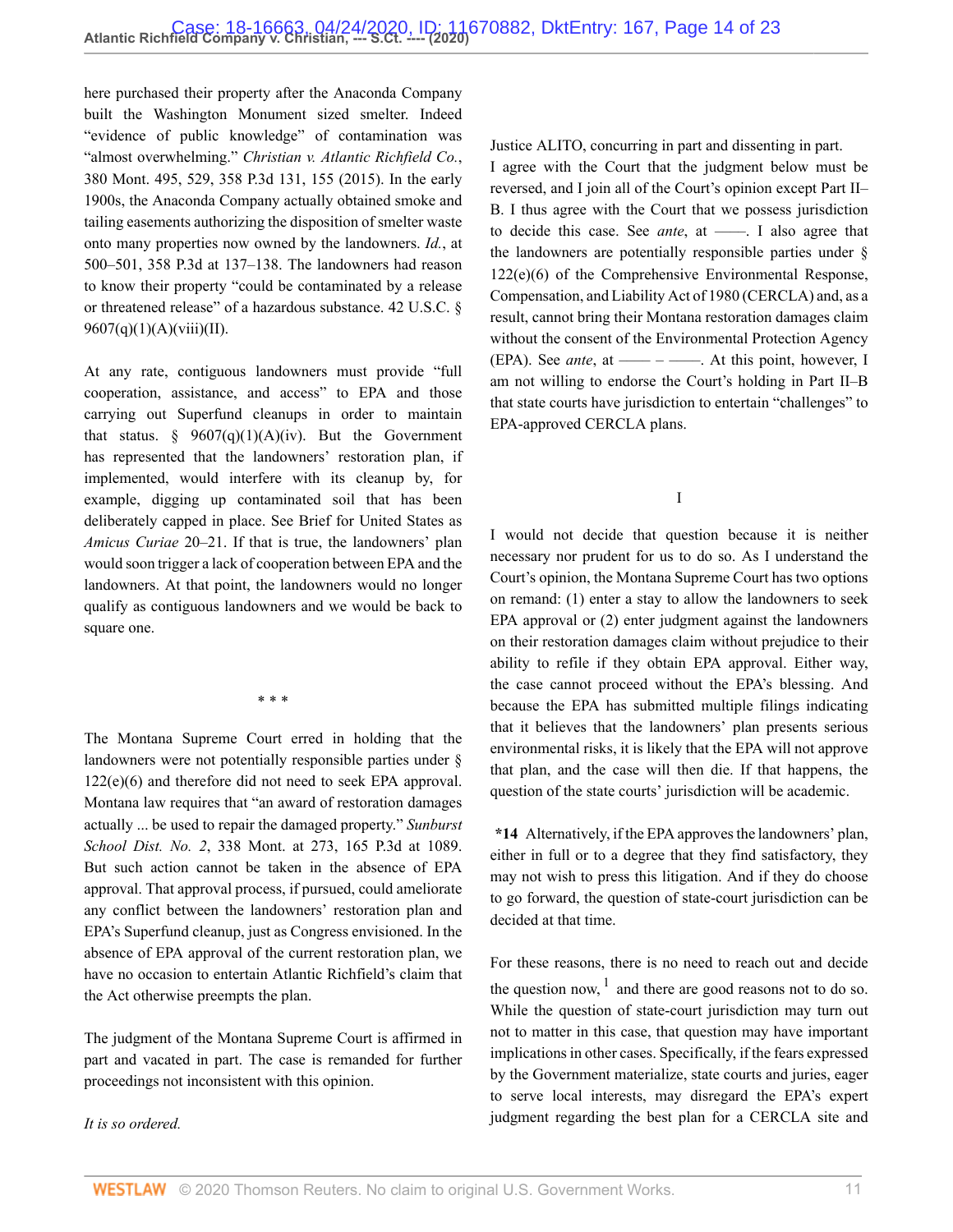may mandate relief that exacerbates environmental problems. See Brief for United States as *Amicus Curiae* 20–22, 29– 30; App. to Pet. for Cert. 72a–74a. Thus, much is potentially at stake, and the question whether CERCLA allows state courts to entertain suits like the one in this case depends on the interpretation of devilishly difficult statutory provisions, CERCLA §§ 113(b) and (h), [42 U.S.C. §§ 9613\(b\)](http://www.westlaw.com/Link/Document/FullText?findType=L&pubNum=1000546&cite=42USCAS9613&originatingDoc=Idfe0d0cc828311ea8939c1d72268a30f&refType=RB&originationContext=document&vr=3.0&rs=cblt1.0&transitionType=DocumentItem&contextData=(sc.History*oc.Default)#co_pp_a83b000018c76) and [\(h\).](http://www.westlaw.com/Link/Document/FullText?findType=L&pubNum=1000546&cite=42USCAS9613&originatingDoc=Idfe0d0cc828311ea8939c1d72268a30f&refType=RB&originationContext=document&vr=3.0&rs=cblt1.0&transitionType=DocumentItem&contextData=(sc.History*oc.Default)#co_pp_f383000077b35)

With much at stake, we should be confident that our answer is correct, and we have no basis for such confidence here. The question of state-court jurisdiction is only one of many in this case, and the briefing and argument on that issue left important questions without fully satisfactory answers. The Court tries to clear up what  $\S 113$  means, but as I will attempt to show, the Court's interpretation presents serious problems. Under these circumstances, the better course is not to decide this perplexing question at this juncture.

#### II

#### A

CERCLA  $\S$  113 is like a puzzle with pieces that are exceedingly difficult, if not impossible, to fit together. Here is what these provisions say, with language that is not pertinent for present purposes omitted:

#### "(b) Jurisdiction; venue

"Except as provided in subsectio [n] ... (h) of this section [and another provision not relevant for present purposes], the United States district courts shall have exclusive original jurisdiction over all controversies arising under this chapter, without regard to the citizenship of the parties or the amount in controversy....

.....

#### "(h) Timing of review

"No Federal court shall have jurisdiction under Federal law other than under section 1332 of title 28 (relating to diversity of citizenship jurisdiction) or under State law which is applicable or relevant and appropriate under [section 9621](http://www.westlaw.com/Link/Document/FullText?findType=L&pubNum=1000546&cite=42USCAS9621&originatingDoc=Idfe0d0cc828311ea8939c1d72268a30f&refType=LQ&originationContext=document&vr=3.0&rs=cblt1.0&transitionType=DocumentItem&contextData=(sc.History*oc.Default)) of this title [CERCLA § 121, [42 U.S.C.](http://www.westlaw.com/Link/Document/FullText?findType=L&pubNum=1000546&cite=42USCAS9621&originatingDoc=Idfe0d0cc828311ea8939c1d72268a30f&refType=LQ&originationContext=document&vr=3.0&rs=cblt1.0&transitionType=DocumentItem&contextData=(sc.History*oc.Default)) [§ 9621](http://www.westlaw.com/Link/Document/FullText?findType=L&pubNum=1000546&cite=42USCAS9621&originatingDoc=Idfe0d0cc828311ea8939c1d72268a30f&refType=LQ&originationContext=document&vr=3.0&rs=cblt1.0&transitionType=DocumentItem&contextData=(sc.History*oc.Default))] (relating to cleanup standards) to review any challenges to removal or remedial action selected under [section 9604](http://www.westlaw.com/Link/Document/FullText?findType=L&pubNum=1000546&cite=42USCAS9604&originatingDoc=Idfe0d0cc828311ea8939c1d72268a30f&refType=LQ&originationContext=document&vr=3.0&rs=cblt1.0&transitionType=DocumentItem&contextData=(sc.History*oc.Default)) of this title, or to review any order issued under [section 9606\(a\)](http://www.westlaw.com/Link/Document/FullText?findType=L&pubNum=1000546&cite=42USCAS9606&originatingDoc=Idfe0d0cc828311ea8939c1d72268a30f&refType=RB&originationContext=document&vr=3.0&rs=cblt1.0&transitionType=DocumentItem&contextData=(sc.History*oc.Default)#co_pp_8b3b0000958a4) of this title [concerning emergency measures ordered by the President], in any action except one of [a list of specific CERCLA provisions]." [42 U.S.C.](http://www.westlaw.com/Link/Document/FullText?findType=L&pubNum=1000546&cite=42USCAS9613&originatingDoc=Idfe0d0cc828311ea8939c1d72268a30f&refType=LQ&originationContext=document&vr=3.0&rs=cblt1.0&transitionType=DocumentItem&contextData=(sc.History*oc.Default)) [§ 9613](http://www.westlaw.com/Link/Document/FullText?findType=L&pubNum=1000546&cite=42USCAS9613&originatingDoc=Idfe0d0cc828311ea8939c1d72268a30f&refType=LQ&originationContext=document&vr=3.0&rs=cblt1.0&transitionType=DocumentItem&contextData=(sc.History*oc.Default)).

**\*15** For present purposes, the pertinent parts are as follows:

- First, § 113(b) sets out a general rule conferring on the federal district courts exclusive jurisdiction over claims "arising under" CERCLA. And it does so "without regard to the citizenship of the parties or the amount in controversy."
- Second, §§ 113(b) and (h), taken together, reduce this grant of jurisdiction by taking away jurisdiction over *most* claims that "challeng [e]" a "removal or remedial action."
- Third, this reduction does not apply to a challenge to removal or remedial action if it is brought under the diversity jurisdiction statute, [28 U.S.C. § 1332.](http://www.westlaw.com/Link/Document/FullText?findType=L&pubNum=1000546&cite=28USCAS1332&originatingDoc=Idfe0d0cc828311ea8939c1d72268a30f&refType=LQ&originationContext=document&vr=3.0&rs=cblt1.0&transitionType=DocumentItem&contextData=(sc.History*oc.Default))
- Fourth, this reduction also does not apply to a challenge to removal or remedial action if it is brought in federal court "under State law which is applicable or relevant and appropriate under [§ 121] (relating to cleanup standards)." Under § 121, cleanup standards must comply with certain state-law requirements, and thus the thrust of this last provision seems to be that a removal or remedial action may be challenged in federal court for noncompliance with such requirements.

With these pieces laid out, we may consider how the Court and respondents, on the one hand, and the Government and petitioner, on the other, try to fit them together.

B

The logical first step in any effort to understand how §§ 113(b) and (h) apply to the landowners' state-law restoration damages claim is to determine whether the claim falls within the scope of the exclusive jurisdiction that  $\S$  113(b) confers on the federal district courts—in other words, whether such a claim is one that "aris[es] under" CERCLA. If it does not, then that ends the inquiry. And that is what the Court holds. *Ante*, at ————

The Court interprets the phrase "arising under" in  $\S$  113(b) to mean the same thing as that phrase means in the federalquestion jurisdiction statute, [28 U.S.C. § 1331.](http://www.westlaw.com/Link/Document/FullText?findType=L&pubNum=1000546&cite=28USCAS1331&originatingDoc=Idfe0d0cc828311ea8939c1d72268a30f&refType=LQ&originationContext=document&vr=3.0&rs=cblt1.0&transitionType=DocumentItem&contextData=(sc.History*oc.Default)) Under that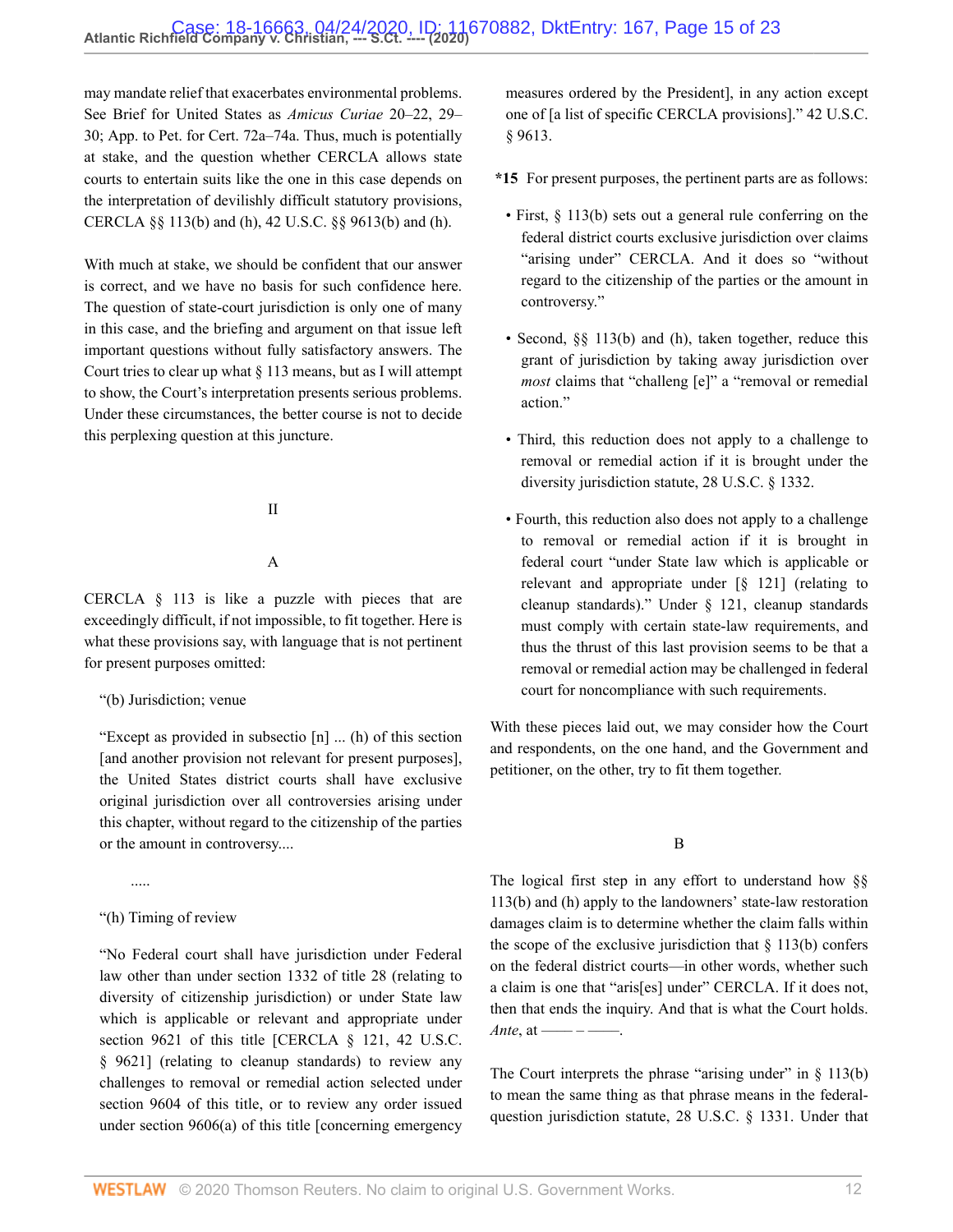provision, as the Court puts it, "[i]n the mine run of cases, '[a] suit arises under the law that creates the cause of action.' " *Ante*, at –––– (quoting *[American Well Works Co. v. Layne](http://www.westlaw.com/Link/Document/FullText?findType=Y&serNum=1916100418&pubNum=0000780&originatingDoc=Idfe0d0cc828311ea8939c1d72268a30f&refType=RP&fi=co_pp_sp_780_260&originationContext=document&vr=3.0&rs=cblt1.0&transitionType=DocumentItem&contextData=(sc.History*oc.Default)#co_pp_sp_780_260) & Bowler Co.*[, 241 U.S. 257, 260, 36 S.Ct. 585, 60 L.Ed.](http://www.westlaw.com/Link/Document/FullText?findType=Y&serNum=1916100418&pubNum=0000780&originatingDoc=Idfe0d0cc828311ea8939c1d72268a30f&refType=RP&fi=co_pp_sp_780_260&originationContext=document&vr=3.0&rs=cblt1.0&transitionType=DocumentItem&contextData=(sc.History*oc.Default)#co_pp_sp_780_260) [987 \(1916\)](http://www.westlaw.com/Link/Document/FullText?findType=Y&serNum=1916100418&pubNum=0000780&originatingDoc=Idfe0d0cc828311ea8939c1d72268a30f&refType=RP&fi=co_pp_sp_780_260&originationContext=document&vr=3.0&rs=cblt1.0&transitionType=DocumentItem&contextData=(sc.History*oc.Default)#co_pp_sp_780_260)). Thus, the Court concludes, a claim arises under CERCLA only if it is based on CERCLA, and since the landowners' restoration damages claim is based on Montana law, it is obviously not based on CERCLA and does not fall within the exclusive jurisdiction conferred on the district courts by § 113(b). This makes short work of the question of state-court jurisdiction, but it presents serious problems.

First, it cannot explain why  $\S 113(b)$  says that the jurisdiction it confers is "without regard to the citizenship of the parties or the amount in controversy." If that jurisdiction is limited to claims that are based on CERCLA, district courts have jurisdiction to entertain all those claims under [28 U.S.C. §](http://www.westlaw.com/Link/Document/FullText?findType=L&pubNum=1000546&cite=28USCAS1331&originatingDoc=Idfe0d0cc828311ea8939c1d72268a30f&refType=LQ&originationContext=document&vr=3.0&rs=cblt1.0&transitionType=DocumentItem&contextData=(sc.History*oc.Default)) [1331](http://www.westlaw.com/Link/Document/FullText?findType=L&pubNum=1000546&cite=28USCAS1331&originatingDoc=Idfe0d0cc828311ea8939c1d72268a30f&refType=LQ&originationContext=document&vr=3.0&rs=cblt1.0&transitionType=DocumentItem&contextData=(sc.History*oc.Default)), which does not require either diversity or any minimum amount in controversy. So why go out of the way to say that § 113(b) jurisdiction does not require diversity or any minimum amount in controversy? The only logical reason is to ensure that the provision covers suits that *could not be brought under [28 U.S.C. § 1331](http://www.westlaw.com/Link/Document/FullText?findType=L&pubNum=1000546&cite=28USCAS1331&originatingDoc=Idfe0d0cc828311ea8939c1d72268a30f&refType=LQ&originationContext=document&vr=3.0&rs=cblt1.0&transitionType=DocumentItem&contextData=(sc.History*oc.Default))*. Thus, § 113(b) jurisdiction must be broader than general federal-question jurisdiction. By denying this, the Court's interpretation turns the phrase "without regard to the citizenship of the parties or the amount in controversy" into a meaningless and useless appendage.

**\*16** Second, under the Court's interpretation, there is no reason why § 113(h) should specify that its reduction of the scope of the jurisdiction conferred by  $\S$  113(b) does not affect a district court's jurisdiction in diversity cases. If the jurisdiction granted by § 113(b) is limited to claims based on CERCLA, why would anyone think that it had any impact on state-law claims?<sup>[2](#page-21-5)</sup>

<span id="page-15-0"></span>Third, if the jurisdiction conferred by  $\S$  113(b) is limited to claims based on CERCLA, it is unclear how a district court could entertain a claim "under State law which is applicable or relevant and appropriate under [§ 121] (relating to cleanup standards)." Yet § 113(h) exempts such a claim from its general withdrawal of jurisdiction over challenges to removal or remedial action. It seems clear that Congress did not regard these claims as claims under CERCLA itself, since it describes them as "under State law" and did not include them on the list of claims under CERCLA that it likewise exempted from § 113(h)'s general withdrawal of jurisdiction over challenges to removal or remedial action. §§ 113(h) (1)–(5). These three problems raise serious doubt about the correctness of the Court's interpretation. [3](#page-21-6)

#### <span id="page-15-1"></span> $\mathcal{C}$

The Government and petitioner advance a different interpretation of §§ 113(b) and (h), and although this interpretation solves the problems noted above, it has problems of its own. The Court, as noted, runs into trouble by interpreting the phrase "arising under" CERCLA in § 113(b) to mean what "arising under" means in [28 U.S.C. §](http://www.westlaw.com/Link/Document/FullText?findType=L&pubNum=1000546&cite=28USCAS1331&originatingDoc=Idfe0d0cc828311ea8939c1d72268a30f&refType=LQ&originationContext=document&vr=3.0&rs=cblt1.0&transitionType=DocumentItem&contextData=(sc.History*oc.Default)) [1331](http://www.westlaw.com/Link/Document/FullText?findType=L&pubNum=1000546&cite=28USCAS1331&originatingDoc=Idfe0d0cc828311ea8939c1d72268a30f&refType=LQ&originationContext=document&vr=3.0&rs=cblt1.0&transitionType=DocumentItem&contextData=(sc.History*oc.Default)). The Government obviates this difficulty by arguing that "arising under" in  $\S$  113(b) has a broader meaning, such as the meaning of the same phrase in Article III of the Constitution. See Brief for United States as *Amicus Curiae* 23–24. The Government suggests that "arising under" in  $§$  113(b) may reach " 'any case or controversy that might call for the application of federal law.' " *Id*., at 24 (quoting *[Verlinden B. V. v. Central Bank of Nigeria](http://www.westlaw.com/Link/Document/FullText?findType=Y&serNum=1983124082&pubNum=0000780&originatingDoc=Idfe0d0cc828311ea8939c1d72268a30f&refType=RP&fi=co_pp_sp_780_492&originationContext=document&vr=3.0&rs=cblt1.0&transitionType=DocumentItem&contextData=(sc.History*oc.Default)#co_pp_sp_780_492)*, 461 [U.S. 480, 492, 103 S.Ct. 1962, 76 L.Ed.2d 81 \(1983\)](http://www.westlaw.com/Link/Document/FullText?findType=Y&serNum=1983124082&pubNum=0000780&originatingDoc=Idfe0d0cc828311ea8939c1d72268a30f&refType=RP&fi=co_pp_sp_780_492&originationContext=document&vr=3.0&rs=cblt1.0&transitionType=DocumentItem&contextData=(sc.History*oc.Default)#co_pp_sp_780_492)). If § 113(b) uses the phrase in something like this sense, the jurisdiction it confers can reach some claims under state law, and that would explain § 113(b)'s specification that this jurisdiction is not dependent on either diversity or amount in controversy. In other words, this language makes clear that federal district courts have jurisdiction to hear these state-law claims without the restrictions that usually apply when federal courts entertain such claims.

**\*17** Up to this point, the interpretation favored by the Government and petitioner proceeds smoothly, but it stumbles when it moves from  $\S$  113(b) to  $\S$  113(h). That provision reduces the grant of jurisdiction in  $\S$  113(b) by taking away jurisdiction over challenges to removal and remedial action unless, among other things, those claims are brought in a diversity action. The upshot is that federal district courts are left with jurisdiction over most state-law claims that challenge removal and remedial action only where the parties are diverse.<sup>[4](#page-22-0)</sup> If it turns out that diversity is lacking, the district courts cannot entertain the same claims. And not only that. Because § 113(b)'s grant of jurisdiction to the federal district courts is exclusive, the state courts cannot entertain those claims either.

<span id="page-15-2"></span>It is hard to fathom why Congress might have wanted such a scheme. Congress might have wanted all the state-law claims covered by § 113(b) to be heard exclusively in federal court in order to prevent state courts and juries from unduly favoring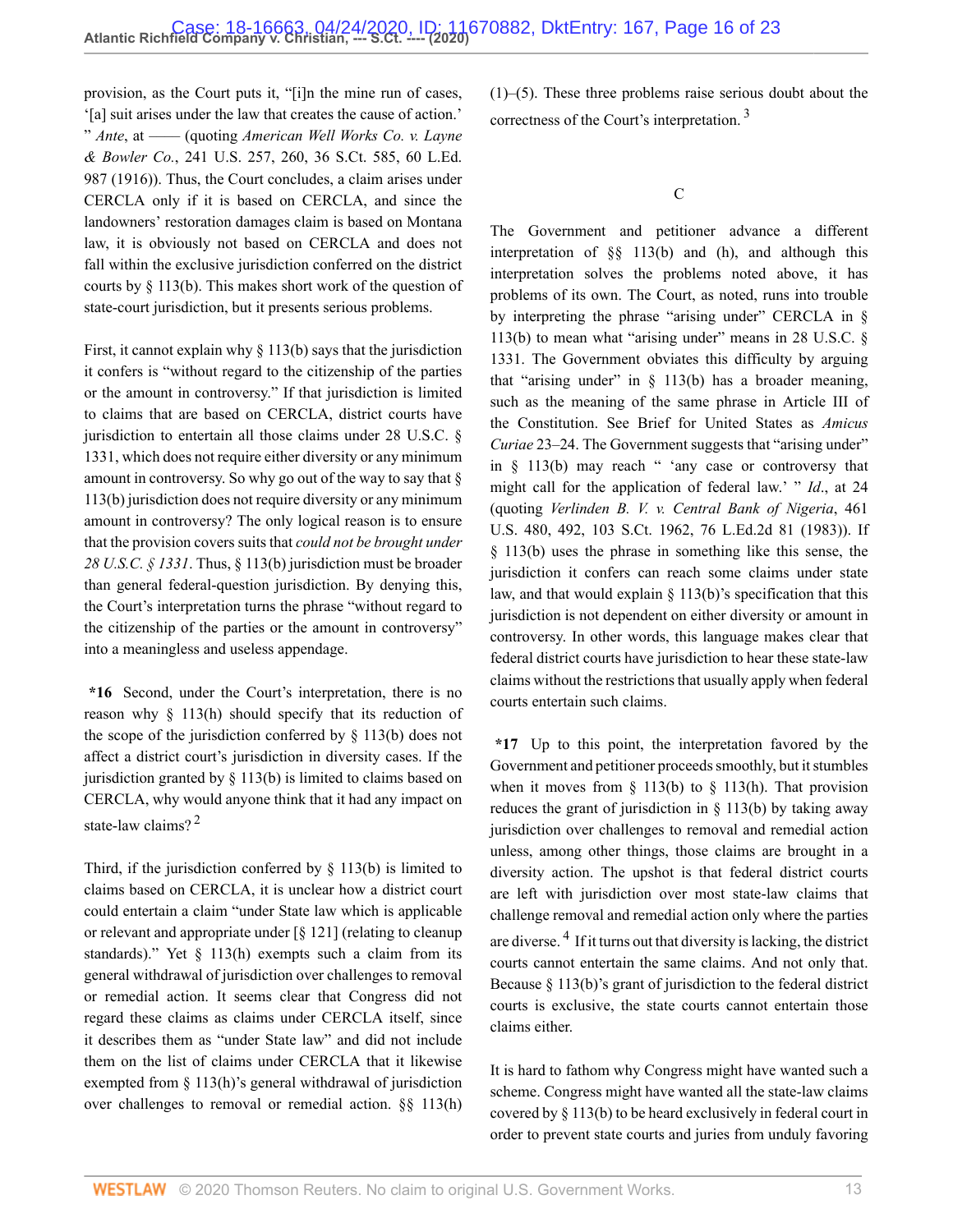home-state interests. But having granted the federal district courts jurisdiction to hear these claims in § 113(b), why would Congress take away that jurisdiction in cases where the parties happen not to be diverse? And why would Congress go further and prevent the state courts from hearing these claims? The Government and petitioner provide no answer, and none is apparent.

#### III

The Court gives three reasons for resolving the question of state-court jurisdiction. See *ante*, at ––––, n. 3. None is compelling.

First, the Court explains that "Atlantic Richfield seeks more than a remand," namely, it seeks a remand with instructions to dismiss on jurisdictional grounds. *Ibid*. But Atlantic Richfield presented its  $\S$  122(e)(6) theory as an alternate ground for reversal, and has prevailed on that basis. As Atlantic Richfield's counsel stated at argument, the  $\S$  122(e)(6) ruling is "sufficient to resolve the case." Tr. of Oral Arg. 17–18.

Second, the Court says, "leaving the [§ 113] question unanswered ... would leave the parties in a state of uncertainty." *Ante*, at ——, n. 3. But, as described above, there appears to be a slim chance that this case will, at least in its current state, "procee[d]" in the Montana courts. *Ibid.*

Third, the Court suggests that the grant of review, briefing, and argument on § 113 may warrant resolving the question of state-court jurisdiction. *Ibid.* But that presentation has not cleared up serious issues surrounding §§ 113(b) and (h). And sunk costs cannot justify a departure from our usual practice of "deciding only what is necessary to the disposition of the immediate case." *[Whitehouse v. Illinois Central R. Co.](http://www.westlaw.com/Link/Document/FullText?findType=Y&serNum=1955121878&pubNum=0000780&originatingDoc=Idfe0d0cc828311ea8939c1d72268a30f&refType=RP&fi=co_pp_sp_780_373&originationContext=document&vr=3.0&rs=cblt1.0&transitionType=DocumentItem&contextData=(sc.History*oc.Default)#co_pp_sp_780_373)*, 349 [U.S. 366, 373, 75 S.Ct. 845, 99 L.Ed. 1155 \(1955\)](http://www.westlaw.com/Link/Document/FullText?findType=Y&serNum=1955121878&pubNum=0000780&originatingDoc=Idfe0d0cc828311ea8939c1d72268a30f&refType=RP&fi=co_pp_sp_780_373&originationContext=document&vr=3.0&rs=cblt1.0&transitionType=DocumentItem&contextData=(sc.History*oc.Default)#co_pp_sp_780_373).

Section 113 may simply be a piece of very bad draftsmanship, with pieces that cannot be made to fit together. Or it may be a puzzle with a solution that neither the parties, the Court, nor I have been able to solve. In a later case, briefing and argument may provide answers that have thus far eluded us. Since we are not required to attempt an answer in this case, the prudent course is to hold back.

\* \* \*

Justice [GORSUCH](http://www.westlaw.com/Link/Document/FullText?findType=h&pubNum=176284&cite=0183411701&originatingDoc=Idfe0d0cc828311ea8939c1d72268a30f&refType=RQ&originationContext=document&vr=3.0&rs=cblt1.0&transitionType=DocumentItem&contextData=(sc.History*oc.Default)), with whom Justice [THOMAS](http://www.westlaw.com/Link/Document/FullText?findType=h&pubNum=176284&cite=0216654601&originatingDoc=Idfe0d0cc828311ea8939c1d72268a30f&refType=RQ&originationContext=document&vr=3.0&rs=cblt1.0&transitionType=DocumentItem&contextData=(sc.History*oc.Default)) joins, concurring in part and dissenting in part.

For nearly a century, Atlantic Richfield's predecessor operated a smelter near the town of Opportunity, Montana. At one time, the smelter produced much of the Nation's [copper](http://www.westlaw.com/Link/Document/FullText?entityType=gdrug&entityId=I0a8c01580ccd11deb055de4196f001f3&originationContext=document&transitionType=DocumentItem&contextData=(sc.Default)&vr=3.0&rs=cblt1.0) supply and served as the State's largest employer. App. 311. Eventually, though, it became apparent the smelter was producing more than just [copper](http://www.westlaw.com/Link/Document/FullText?entityType=gdrug&entityId=I0a8c01580ccd11deb055de4196f001f3&originationContext=document&transitionType=DocumentItem&contextData=(sc.Default)&vr=3.0&rs=cblt1.0) and jobs. Studies showed that the plant emitted up to 62 tons of arsenic and 10 tons of lead each day. Brief for Respondents 7. Thanks to what was once the world's tallest brick smokestack, these heavy metals blanketed the town and the whole of the Deer Lodge Valley—contaminating hundreds of square miles. Today, the smokestack is all that is left of the once massive operation. It stands alone in a state park, much of which remains dangerously contaminated and closed to the public. Visitors may view the stack, but only from a distance, through fences and between huge slag piles. *Id.*, at 9.

**\*18** This case involves nearly 100 nearby residents. Some have lived in their homes for decades, some long before the environmental consequences of the smelter were fully appreciated. They say they have thought about moving, but for many their property values aren't what they once were. Besides, as one homeowner put it, "I couldn't find a kitchen door that's got all my kids' heights on it." *Id.,* at 8.

The federal government has tried to help in its own way. In 1983, the government designated the 300-square-mile area surrounding the smelter a Superfund site under the Comprehensive Environmental Response, Compensation, and Liability Act of 1980 (CERCLA), 94 Stat. 2767, as amended, [42 U.S.C. § 9601](http://www.westlaw.com/Link/Document/FullText?findType=L&pubNum=1000546&cite=42USCAS9601&originatingDoc=Idfe0d0cc828311ea8939c1d72268a30f&refType=LQ&originationContext=document&vr=3.0&rs=cblt1.0&transitionType=DocumentItem&contextData=(sc.History*oc.Default)) *et seq*. After years of study and negotiation, the government ordered Atlantic Richfield to remove up to 18 inches of soil in residential yards with arsenic levels exceeding 250 parts per million (ppm). App. 94–95. For so-called "pasture land"—that is, nearly everything else—the government set the threshold for soil removal at 1,000 ppm. Brief for Respondents 8. By way of reference, even 100 ppm is sometimes considered too toxic for local landfills, and the federal government itself has elsewhere set a threshold of 25 ppm. *Ibid.* Some States set residential cleanup levels as low as 0.04 ppm. *Ibid.*

The cleanup work that followed left much to be desired. By 2016, Atlantic Richfield claimed that it had virtually finished work on the landowners' properties. Yet, only 24 of their 77 properties had been remediated, and only about 5 percent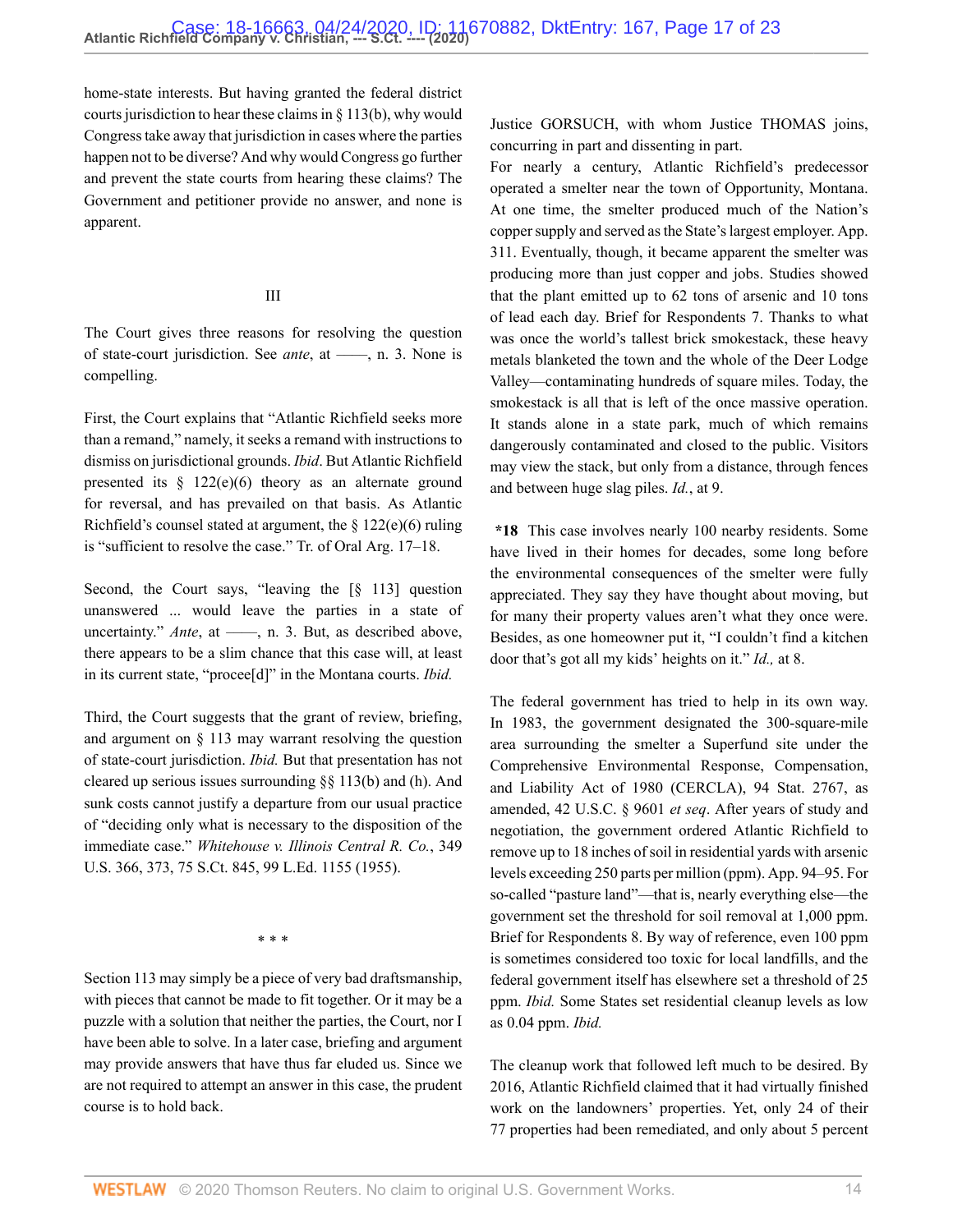of the total acreage had been touched. *Id*., at 9. Soil near Tammy Peters's daycare playground, for example, still shows an arsenic level of 292 ppm. But because the "weighted average" for her yard is below 250 ppm, Atlantic Richfield performed no cleanup of the playground at all. *Id*., at 10.

So the landowners here proceeded as landowners historically have: They sought remedies for the pollution on their lands in state court under state law. Their choice can come as no surprise. The federal government enjoys no general power to regulate private lands; it may intervene only consistent with the Commerce Clause or some other constitutionally enumerated power. Nor does the federal government always intervene as fully as it might even when it can. Meanwhile, the regulation of real property and the protection of natural resources is a traditional and central responsibility of state governments. And States have long allowed landowners to seek redress for the pollution of their lands through ancient common law causes of action like nuisance and trespass. The landowners employed exactly these theories when they brought suit in state court seeking restoration damages from Atlantic Richfield—money that could be used only to remove arsenic, lead, and other toxins from their properties. The Montana Supreme Court has held that the landowners' case states a viable claim for relief and warrants trial.

Now, however, Atlantic Richfield wants us to call a halt to the proceedings. The company insists that CERCLA preempts and prohibits common law tort suits like this one. On Atlantic Richfield's telling, CERCLA even prevents private landowners from voluntarily remediating their own properties at their own expense. No one may do anything in 300 square miles of Montana, the company insists, without first securing the federal government's permission.

**\*19** But what in the law commands that result? Everything in CERCLA suggests that it seeks to supplement, not supplant, traditional state law remedies and promote, not prohibit, efforts to restore contaminated land. Congress hardly could have been clearer. It stated that, "[n]othing in this [Act] shall be construed or interpreted as preempting any State from imposing any additional liability or requirements with respect to the release of hazardous substances within such State." [42](http://www.westlaw.com/Link/Document/FullText?findType=L&pubNum=1000546&cite=42USCAS9614&originatingDoc=Idfe0d0cc828311ea8939c1d72268a30f&refType=RB&originationContext=document&vr=3.0&rs=cblt1.0&transitionType=DocumentItem&contextData=(sc.History*oc.Default)#co_pp_8b3b0000958a4) [U.S.C. § 9614\(a\).](http://www.westlaw.com/Link/Document/FullText?findType=L&pubNum=1000546&cite=42USCAS9614&originatingDoc=Idfe0d0cc828311ea8939c1d72268a30f&refType=RB&originationContext=document&vr=3.0&rs=cblt1.0&transitionType=DocumentItem&contextData=(sc.History*oc.Default)#co_pp_8b3b0000958a4) It added that "[n]othing in this [Act] shall affect or modify in any way the obligations or liabilities of any person under other Federal or State law, including common law, with respect to releases of hazardous substances or other pollutants or contaminants." § 9652(d). And it said again that "[t]his [Act] does not affect or otherwise impair the rights of any person under Federal, State, or common law, except with respect to the timing of review as provided" elsewhere in provisions that even the Court today does not invoke as limits on recovery here. § 9659(h). Three times Congress made its point as plainly as anyone might.

So how does Atlantic Richfield seek to transform CERCLA from a tool to aid cleanups into a ban on them? The company has to point to *something* in the statutory text that trumps these many provisions and preempts the landowners' right to use state law to restore their lands. After all, merely "[i]nvoking some brooding federal interest or appealing to a judicial policy preference should never be enough to win preemption of a state law"; instead, a party like Atlantic Richfield seeking to displace state law must identify " 'a constitutional text or a federal statute' that does the displacing." *[Virginia Uranium,](http://www.westlaw.com/Link/Document/FullText?findType=Y&serNum=2048498591&pubNum=0000780&originatingDoc=Idfe0d0cc828311ea8939c1d72268a30f&refType=RP&originationContext=document&vr=3.0&rs=cblt1.0&transitionType=DocumentItem&contextData=(sc.History*oc.Default)) Inc. v. Warren*, 587 U. S. —–, —–, 139 S.Ct. 1894, 1901, [204 L.Ed.2d 377 \(2019\)](http://www.westlaw.com/Link/Document/FullText?findType=Y&serNum=2048498591&pubNum=0000780&originatingDoc=Idfe0d0cc828311ea8939c1d72268a30f&refType=RP&originationContext=document&vr=3.0&rs=cblt1.0&transitionType=DocumentItem&contextData=(sc.History*oc.Default)) (opinion of GORSUCH, J.) (quoting *[Puerto Rico Dept. of Consumer Affairs v. Isla Petroleum](http://www.westlaw.com/Link/Document/FullText?findType=Y&serNum=1988050116&pubNum=0000780&originatingDoc=Idfe0d0cc828311ea8939c1d72268a30f&refType=RP&fi=co_pp_sp_780_503&originationContext=document&vr=3.0&rs=cblt1.0&transitionType=DocumentItem&contextData=(sc.History*oc.Default)#co_pp_sp_780_503) Corp.*[, 485 U.S. 495, 503, 108 S.Ct. 1350, 99 L.Ed.2d 582](http://www.westlaw.com/Link/Document/FullText?findType=Y&serNum=1988050116&pubNum=0000780&originatingDoc=Idfe0d0cc828311ea8939c1d72268a30f&refType=RP&fi=co_pp_sp_780_503&originationContext=document&vr=3.0&rs=cblt1.0&transitionType=DocumentItem&contextData=(sc.History*oc.Default)#co_pp_sp_780_503) [\(1988\)\)](http://www.westlaw.com/Link/Document/FullText?findType=Y&serNum=1988050116&pubNum=0000780&originatingDoc=Idfe0d0cc828311ea8939c1d72268a30f&refType=RP&fi=co_pp_sp_780_503&originationContext=document&vr=3.0&rs=cblt1.0&transitionType=DocumentItem&contextData=(sc.History*oc.Default)#co_pp_sp_780_503).

In answer, Atlantic Richfield directs our attention to § 122(e)(6). It's a provision buried in a section captioned "Settlements." The section outlines the process private parties must follow to negotiate a settlement and release of CERCLA liability with the federal government. Subsection (e)(6) bears the title "Inconsistent response action" and states that, "[w]hen either the President, or a potentially responsible party pursuant to an administrative order or consent decree under this chapter, has initiated a remedial investigation and feasibility study for a particular facility under this chapter, no potentially responsible party may undertake any remedial action at the facility unless such remedial action has been authorized by the President."  $42 \text{ U.S.C. }$  §  $9622(e)(6)$ . So even read for all its worth, this provision only bars those "potentially responsible" to the federal government from initiating cleanup efforts without prior approval. To get where it needs to go, Atlantic Richfield must find some way to label the innocent landowners here "potentially responsible part[ies]" on the hook for cleanup duties with the federal government.

They are hardly that. When interpreting a statute, this Court applies the law's ordinary public meaning at the time of the statute's adoption, here 1980. See *[Wisconsin Central Ltd.](http://www.westlaw.com/Link/Document/FullText?findType=Y&serNum=2042850505&pubNum=0000780&originatingDoc=Idfe0d0cc828311ea8939c1d72268a30f&refType=RP&originationContext=document&vr=3.0&rs=cblt1.0&transitionType=DocumentItem&contextData=(sc.History*oc.Default)) v. United States*[, 585 U. S. ––––, ––––, 138 S.Ct. 735, ––––,](http://www.westlaw.com/Link/Document/FullText?findType=Y&serNum=2042850505&pubNum=0000780&originatingDoc=Idfe0d0cc828311ea8939c1d72268a30f&refType=RP&originationContext=document&vr=3.0&rs=cblt1.0&transitionType=DocumentItem&contextData=(sc.History*oc.Default)) [199 L.Ed.2d 602 \(2018\).](http://www.westlaw.com/Link/Document/FullText?findType=Y&serNum=2042850505&pubNum=0000780&originatingDoc=Idfe0d0cc828311ea8939c1d72268a30f&refType=RP&originationContext=document&vr=3.0&rs=cblt1.0&transitionType=DocumentItem&contextData=(sc.History*oc.Default)) To be "potentially responsible" for something meant then, as it does today, that a person could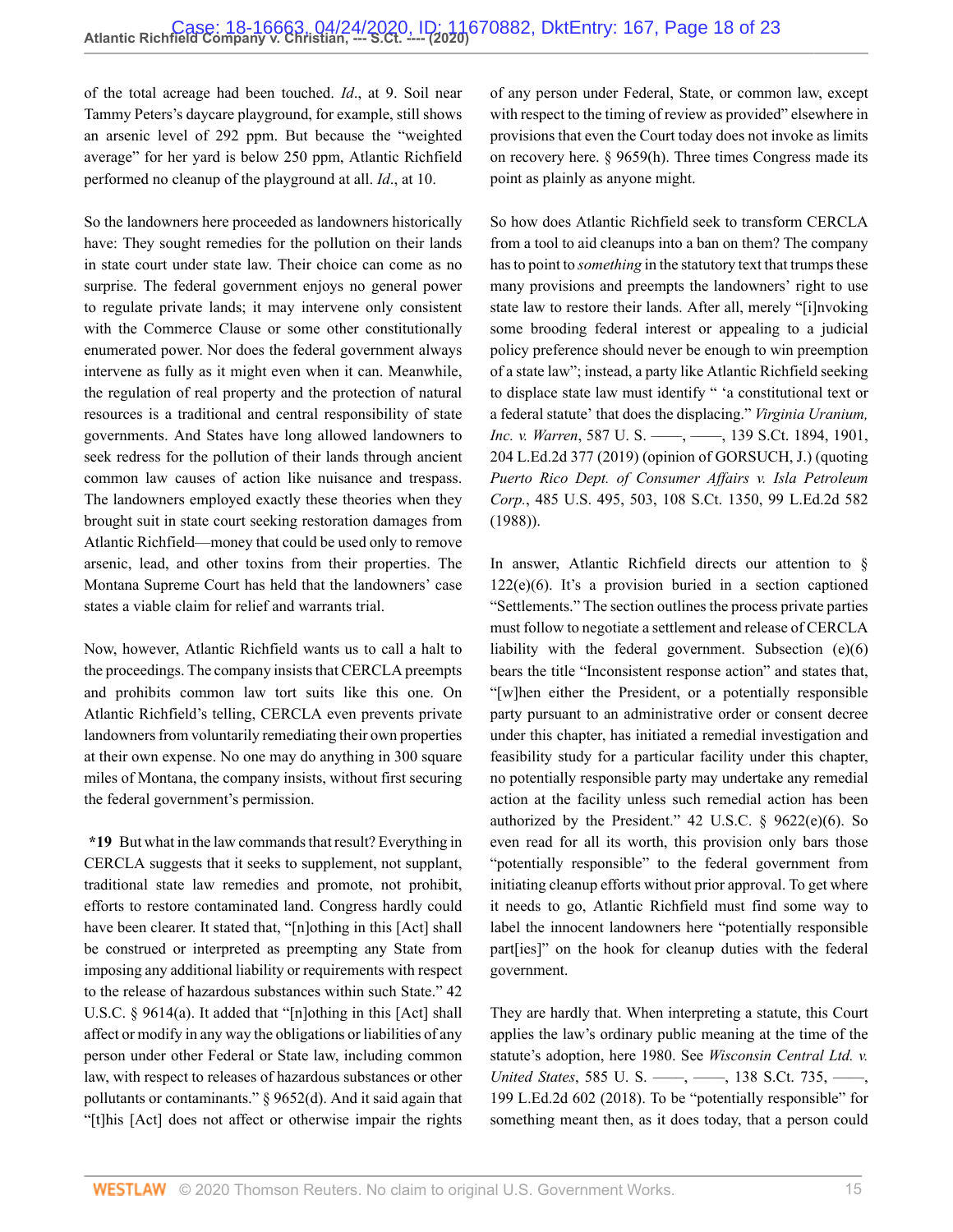*possibly* be held accountable for it; the outcome is *capable of* happening. American Heritage Dictionary 1025 (1981); Webster's New Collegiate Dictionary 893 (1980). And there is simply no way the landowners here are potentially, possibly, or capable of being held liable by the federal government for anything. In the first place, the federal government never notified the landowners that they might be responsible parties, as it must under  $\S$  122(e)(1). Additionally, everyone admits that the period allowed for bringing a CERLCA claim against them has long since passed under  $\S$  113(g)(2)(B). On any reasonable account, the landowners are potentially responsible to the government for exactly nothing.

**\*20** Statutory context is of a piece with the narrow text. Nothing in § 122 affects the rights of strangers to the federal government's settlement process. Everything in the section speaks to the details of that process. The section requires the government to provide all potentially responsible parties with notice that they might be held responsible for remedial measures.  $\S 9622(e)(1)$ . It instructs the government to give a potentially responsible party a list of everyone else so designated. *Ibid.* It specifies procedures for sharing proposals and counterproposals among this group.  $\S\S 9622(e)(2)$ –(3). It allows the government to release from federal liability those who agree to settle and clean up hazardous sites. See [§§ 9622\(a\)](http://www.westlaw.com/Link/Document/FullText?findType=L&pubNum=1000546&cite=42USCAS9622&originatingDoc=Idfe0d0cc828311ea8939c1d72268a30f&refType=RB&originationContext=document&vr=3.0&rs=cblt1.0&transitionType=DocumentItem&contextData=(sc.History*oc.Default)#co_pp_8b3b0000958a4)[–\(c\)](http://www.westlaw.com/Link/Document/FullText?findType=L&pubNum=1000546&cite=42USCAS9622&originatingDoc=Idfe0d0cc828311ea8939c1d72268a30f&refType=RE&originationContext=document&vr=3.0&rs=cblt1.0&transitionType=DocumentItem&contextData=(sc.History*oc.Default)#co_pp_4b24000003ba5). And because parties who settle with the federal government may seek cleanup costs they incurred prior to settlement from other potentially responsible parties, subsection (e)(6) bars a potentially responsible party from taking unauthorized remedial measures. See §§ 922(e)(1)– (3), (h). This ensures the government can control the shape of any final settlement and no private party can unilaterally incur costs that it might then foist on others. At the end of it all, the section does just what its title suggests. It governs the *settlement* process among those who have *something to settle*. It says nothing about the rights and duties of individuals who, like the landowners here, have nothing to settle because they face no potential liability.

Then there's what the rest of the statute tells us. As we've seen, CERCLA says again and again that it does not impair the rights of individuals under state law. That instruction makes perfect sense and does plenty of work if § 122 only requires those potentially liable to the federal government to secure permission before engaging in cleanup efforts. By contrast, reading § 122 to bar nearly everyone from undertaking remedial efforts without federal permission renders CERCLA's many and emphatic promises about protecting existing state law rights practically dead letters.

Sure, the federal government would still have to "involv[e]" state officials and comply with state laws—or at least those laws federal agency employees deem "relevant and appropriate." §§  $9621(f)(1)$ ,  $(d)(2)(A)(ii)$ . But CERCLA would promise nothing more than observer status for state law and those who wish to rely on it. States and private landowners alike who lack any potential federal liability could be barred even from undertaking remedial efforts on their own lands at their own expense, required instead to host toxic wastes involuntarily and indefinitely. Rather than supplementing state remedial efforts, CERCLA would rule them all.

Reading CERCLA this way would raise uneasy constitutional questions too. If CERCLA really did allow the federal government to order innocent landowners to house another party's pollutants involuntarily, it would invite weighty takings arguments under the Fifth Amendment. See *[Loretto](http://www.westlaw.com/Link/Document/FullText?findType=Y&serNum=1982129338&pubNum=0000780&originatingDoc=Idfe0d0cc828311ea8939c1d72268a30f&refType=RP&fi=co_pp_sp_780_421&originationContext=document&vr=3.0&rs=cblt1.0&transitionType=DocumentItem&contextData=(sc.History*oc.Default)#co_pp_sp_780_421) [v. Teleprompter Manhattan CATV Corp.](http://www.westlaw.com/Link/Document/FullText?findType=Y&serNum=1982129338&pubNum=0000780&originatingDoc=Idfe0d0cc828311ea8939c1d72268a30f&refType=RP&fi=co_pp_sp_780_421&originationContext=document&vr=3.0&rs=cblt1.0&transitionType=DocumentItem&contextData=(sc.History*oc.Default)#co_pp_sp_780_421)*, 458 U.S. 419, 421, [102 S.Ct. 3164, 73 L.Ed.2d 868 \(1982\).](http://www.westlaw.com/Link/Document/FullText?findType=Y&serNum=1982129338&pubNum=0000780&originatingDoc=Idfe0d0cc828311ea8939c1d72268a30f&refType=RP&fi=co_pp_sp_780_421&originationContext=document&vr=3.0&rs=cblt1.0&transitionType=DocumentItem&contextData=(sc.History*oc.Default)#co_pp_sp_780_421) And if the statute really did grant the federal government the power to regulate virtually each shovelful of dirt homeowners may dig on their own properties, it would sorely test the reaches of Congress's power under the Commerce Clause. See *[National Federation](http://www.westlaw.com/Link/Document/FullText?findType=Y&serNum=2027995535&pubNum=0000780&originatingDoc=Idfe0d0cc828311ea8939c1d72268a30f&refType=RP&fi=co_pp_sp_780_551&originationContext=document&vr=3.0&rs=cblt1.0&transitionType=DocumentItem&contextData=(sc.History*oc.Default)#co_pp_sp_780_551) [of Independent Business v. Sebelius](http://www.westlaw.com/Link/Document/FullText?findType=Y&serNum=2027995535&pubNum=0000780&originatingDoc=Idfe0d0cc828311ea8939c1d72268a30f&refType=RP&fi=co_pp_sp_780_551&originationContext=document&vr=3.0&rs=cblt1.0&transitionType=DocumentItem&contextData=(sc.History*oc.Default)#co_pp_sp_780_551)*, 567 U.S. 519, 551–553, [132 S.Ct. 2566, 183 L.Ed.2d 450 \(2012\)](http://www.westlaw.com/Link/Document/FullText?findType=Y&serNum=2027995535&pubNum=0000780&originatingDoc=Idfe0d0cc828311ea8939c1d72268a30f&refType=RP&fi=co_pp_sp_780_551&originationContext=document&vr=3.0&rs=cblt1.0&transitionType=DocumentItem&contextData=(sc.History*oc.Default)#co_pp_sp_780_551).

Atlantic Richfield's replies do nothing to address these problems. Instead of making some helpful textual or contextual rejoinder about  $\S$  122, the company asks us look somewhere else entirely. Now, Atlantic Richfield says, we should direct our attention to § 107, a provision that lists four classes of "[c]overed persons" the federal government is authorized to sue under CERCLA. One of these classes encompasses any person who owns a "facility" where hazardous waste has "come to be located." [§§ 9607](http://www.westlaw.com/Link/Document/FullText?findType=L&pubNum=1000546&cite=42USCAS9607&originatingDoc=Idfe0d0cc828311ea8939c1d72268a30f&refType=LQ&originationContext=document&vr=3.0&rs=cblt1.0&transitionType=DocumentItem&contextData=(sc.History*oc.Default)), [9601\(9\).](http://www.westlaw.com/Link/Document/FullText?findType=L&pubNum=1000546&cite=42USCAS9601&originatingDoc=Idfe0d0cc828311ea8939c1d72268a30f&refType=RB&originationContext=document&vr=3.0&rs=cblt1.0&transitionType=DocumentItem&contextData=(sc.History*oc.Default)#co_pp_e5e400002dc26) Because the landowners' properties qualify as "facilit[ies]" where Atlantic Richfield's waste has come to be located, everyone admits the landowners themselves are "[c]overed persons." And, according to Atlantic Richfield, this necessarily means they are *also* "potentially responsible part [ies]" subject to  $\S 122(e)(6)$ 's requirement that they seek federal permission before proceeding with any cleanup.

But notice the linguistic contortion and logical leap. Linguistically,  $\frac{1}{2}$  107 identifies the "[c]overed persons" the government is authorized to sue. Section 122 requires a "potentially responsible party" seeking settlement with and discharge of liability from the federal government to obtain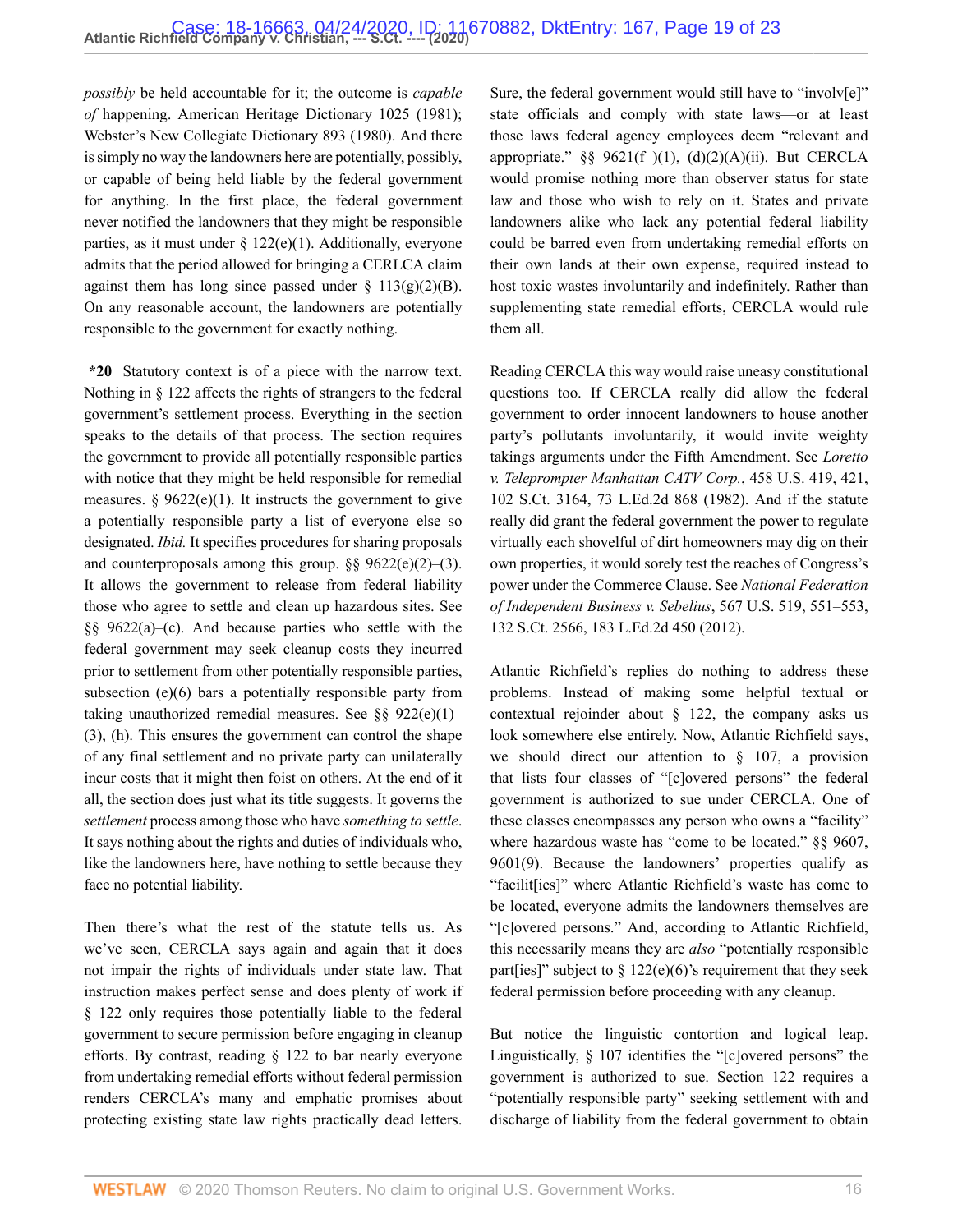its permission before engaging in a cleanup. The terms use different language, appear in different statutory sections, and address different matters. Nor are these two sections the only ones like them. CERCLA differentiates between covered persons and potentially responsible parties in many places: Some sections apply to all persons covered by § 107 (see, *e.g.,* [42 U.S.C. §§ 9619\(d\),](http://www.westlaw.com/Link/Document/FullText?findType=L&pubNum=1000546&cite=42USCAS9619&originatingDoc=Idfe0d0cc828311ea8939c1d72268a30f&refType=RB&originationContext=document&vr=3.0&rs=cblt1.0&transitionType=DocumentItem&contextData=(sc.History*oc.Default)#co_pp_5ba1000067d06) [9624\(b\)\)](http://www.westlaw.com/Link/Document/FullText?findType=L&pubNum=1000546&cite=42USCAS9624&originatingDoc=Idfe0d0cc828311ea8939c1d72268a30f&refType=RB&originationContext=document&vr=3.0&rs=cblt1.0&transitionType=DocumentItem&contextData=(sc.History*oc.Default)#co_pp_a83b000018c76), while others extend their mandates only to potentially responsible parties (see, *e.g.,* [§§](http://www.westlaw.com/Link/Document/FullText?findType=L&pubNum=1000546&cite=42USCAS9604&originatingDoc=Idfe0d0cc828311ea8939c1d72268a30f&refType=LQ&originationContext=document&vr=3.0&rs=cblt1.0&transitionType=DocumentItem&contextData=(sc.History*oc.Default)) [9604](http://www.westlaw.com/Link/Document/FullText?findType=L&pubNum=1000546&cite=42USCAS9604&originatingDoc=Idfe0d0cc828311ea8939c1d72268a30f&refType=LQ&originationContext=document&vr=3.0&rs=cblt1.0&transitionType=DocumentItem&contextData=(sc.History*oc.Default)), [9605,](http://www.westlaw.com/Link/Document/FullText?findType=L&pubNum=1000546&cite=42USCAS9605&originatingDoc=Idfe0d0cc828311ea8939c1d72268a30f&refType=LQ&originationContext=document&vr=3.0&rs=cblt1.0&transitionType=DocumentItem&contextData=(sc.History*oc.Default)) [9611](http://www.westlaw.com/Link/Document/FullText?findType=L&pubNum=1000546&cite=42USCAS9611&originatingDoc=Idfe0d0cc828311ea8939c1d72268a30f&refType=LQ&originationContext=document&vr=3.0&rs=cblt1.0&transitionType=DocumentItem&contextData=(sc.History*oc.Default))). Logically, too, the concepts are distinct. Yes, a potentially responsible party must be a covered person the government is authorized to sue. But the inverse does not follow. It is possible to be a person the government is authorized to sue without also being a person the government has chosen to single out for potential responsibility. Atlantic Richfield's argument, thus, essentially proceeds like this: Disregard the differences in language; then assume Congress chose its terms randomly throughout the law; and, finally, conflate logically distinct concepts.

**\*21** Our case illustrates the significance of the distinction Congress drew and Atlantic Richfield would have us ignore. Maybe the federal government was once authorized by  $\delta$ 107 to include the innocent landowners here in a CERCLA suit. But few statutes pursue their purpose single-mindedly or require their full enforcement. And as we've seen, at least two things happened that preclude these landowners from being held responsible for anything: The government chose not to notify them of potential liability under  $\S$  122(e)(3), and it declined to bring suit within the period prescribed by  $§ 113(g)(2)(B)$ . Under the plain and ordinary meaning of the statutory terms before us, these landowners are not potentially responsible parties and CERCLA doesn't require them to seek permission from federal officials before cleaning their own lands. If Congress had wished to extend its ask-beforecleaning rule to every covered person—including those the government chooses not to pursue for potential liability all it had to do was say so. Congress displayed no trouble using the term "[c]overed persons" elsewhere in the statute. See, *e.g.,* [§§ 9619\(d\)](http://www.westlaw.com/Link/Document/FullText?findType=L&pubNum=1000546&cite=42USCAS9619&originatingDoc=Idfe0d0cc828311ea8939c1d72268a30f&refType=RB&originationContext=document&vr=3.0&rs=cblt1.0&transitionType=DocumentItem&contextData=(sc.History*oc.Default)#co_pp_5ba1000067d06), [9624\(b\)\(2\)](http://www.westlaw.com/Link/Document/FullText?findType=L&pubNum=1000546&cite=42USCAS9624&originatingDoc=Idfe0d0cc828311ea8939c1d72268a30f&refType=RB&originationContext=document&vr=3.0&rs=cblt1.0&transitionType=DocumentItem&contextData=(sc.History*oc.Default)#co_pp_c0ae00006c482). Conspicuously, it made a different choice here.

Without any plausible foundation in the statute to support its position, Atlantic Richfield resorts to this odd argument. Maybe the terms "[c]overed persons" and "potentially responsible party" are different and the statute uses them in different places to do different things. But, the company insists, we must conflate them now because this Court has conflated them before. In particular, Atlantic Richfield points to language in *[United States v. Atlantic Research Corp.](http://www.westlaw.com/Link/Document/FullText?findType=Y&serNum=2012447172&pubNum=0000708&originatingDoc=Idfe0d0cc828311ea8939c1d72268a30f&refType=RP&originationContext=document&vr=3.0&rs=cblt1.0&transitionType=DocumentItem&contextData=(sc.History*oc.Default))*, 551

[U.S. 128, 127 S.Ct. 2331, 168 L.Ed.2d 28 \(2007\)](http://www.westlaw.com/Link/Document/FullText?findType=Y&serNum=2012447172&pubNum=0000708&originatingDoc=Idfe0d0cc828311ea8939c1d72268a30f&refType=RP&originationContext=document&vr=3.0&rs=cblt1.0&transitionType=DocumentItem&contextData=(sc.History*oc.Default)), where the Court spoke of "Section 107(a) [as] defin[ing] four categories of PRPs [potentially responsible parties]." *Id*[., at 131–132,](http://www.westlaw.com/Link/Document/FullText?findType=Y&serNum=2012447172&pubNum=0000708&originatingDoc=Idfe0d0cc828311ea8939c1d72268a30f&refType=RP&originationContext=document&vr=3.0&rs=cblt1.0&transitionType=DocumentItem&contextData=(sc.History*oc.Default)) [127 S.Ct. 2331.](http://www.westlaw.com/Link/Document/FullText?findType=Y&serNum=2012447172&pubNum=0000708&originatingDoc=Idfe0d0cc828311ea8939c1d72268a30f&refType=RP&originationContext=document&vr=3.0&rs=cblt1.0&transitionType=DocumentItem&contextData=(sc.History*oc.Default))

That may be so but it does not make it so. The relationship between the terms "[c]overed persons" under § 107 and "potentially responsible part[ies]" under § 122 is of critical importance in this case, but it was not briefed, argued, or decided in *[Atlantic Research](http://www.westlaw.com/Link/Document/FullText?findType=Y&serNum=2012447172&pubNum=0000780&originatingDoc=Idfe0d0cc828311ea8939c1d72268a30f&refType=RP&originationContext=document&vr=3.0&rs=cblt1.0&transitionType=DocumentItem&contextData=(sc.History*oc.Default))*. Instead, the only question there concerned the meaning of the term "[c]overed persons" under § 107. Though the Court employed the term "PRP" to describe "[c]overed persons," nothing turned on the use or meaning of the acronym: Replace every reference to "PRP" with "[c]overed person" and the Court's holding and reasoning remains the same. This Court has long warned that matters " 'lurk[ing] in the record, neither brought to the attention of the court nor ruled upon,' " should not be read as having decided anything. *[Cooper Industries, Inc. v. Aviall Services, Inc.](http://www.westlaw.com/Link/Document/FullText?findType=Y&serNum=2005746190&pubNum=0000780&originatingDoc=Idfe0d0cc828311ea8939c1d72268a30f&refType=RP&fi=co_pp_sp_780_170&originationContext=document&vr=3.0&rs=cblt1.0&transitionType=DocumentItem&contextData=(sc.History*oc.Default)#co_pp_sp_780_170)*, [543 U.S. 157, 170, 125 S.Ct. 577, 160 L.Ed.2d 548 \(2004\)](http://www.westlaw.com/Link/Document/FullText?findType=Y&serNum=2005746190&pubNum=0000780&originatingDoc=Idfe0d0cc828311ea8939c1d72268a30f&refType=RP&fi=co_pp_sp_780_170&originationContext=document&vr=3.0&rs=cblt1.0&transitionType=DocumentItem&contextData=(sc.History*oc.Default)#co_pp_sp_780_170) (quoting *Webster v. Fall*[, 266 U.S. 507, 511, 45 S.Ct. 148, 69](http://www.westlaw.com/Link/Document/FullText?findType=Y&serNum=1925122334&pubNum=0000780&originatingDoc=Idfe0d0cc828311ea8939c1d72268a30f&refType=RP&fi=co_pp_sp_780_511&originationContext=document&vr=3.0&rs=cblt1.0&transitionType=DocumentItem&contextData=(sc.History*oc.Default)#co_pp_sp_780_511) [L.Ed. 411 \(1925\)\)](http://www.westlaw.com/Link/Document/FullText?findType=Y&serNum=1925122334&pubNum=0000780&originatingDoc=Idfe0d0cc828311ea8939c1d72268a30f&refType=RP&fi=co_pp_sp_780_511&originationContext=document&vr=3.0&rs=cblt1.0&transitionType=DocumentItem&contextData=(sc.History*oc.Default)#co_pp_sp_780_511). We have warned, too, against reading our judicial opinions as if they were some sort of legislative code because, otherwise, innocent and inconsequential judicial remarks might mistakenly come to trump democratically adopted laws. See *[Reiter v. Sonotone Corp.](http://www.westlaw.com/Link/Document/FullText?findType=Y&serNum=1979135137&pubNum=0000780&originatingDoc=Idfe0d0cc828311ea8939c1d72268a30f&refType=RP&fi=co_pp_sp_780_341&originationContext=document&vr=3.0&rs=cblt1.0&transitionType=DocumentItem&contextData=(sc.History*oc.Default)#co_pp_sp_780_341)*, 442 U.S. 330, [341, 99 S.Ct. 2326, 60 L.Ed.2d 931 \(1979\)](http://www.westlaw.com/Link/Document/FullText?findType=Y&serNum=1979135137&pubNum=0000780&originatingDoc=Idfe0d0cc828311ea8939c1d72268a30f&refType=RP&fi=co_pp_sp_780_341&originationContext=document&vr=3.0&rs=cblt1.0&transitionType=DocumentItem&contextData=(sc.History*oc.Default)#co_pp_sp_780_341). Atlantic Richfield would have us ignore these teachings and confuse a stray remark with a rule of law.

In the end, the company's case cannot help but be seen for what it really is: an appeal to policy. On its view, things would be so much more orderly if the federal government ran everything. And, let's be honest, the implication here is that property owners cannot be trusted to clean up their lands without causing trouble (especially for Atlantic Richfield). Nor, we are told, should Montanans worry so much: The restrictions Atlantic Richfield proposes aren't really *that* draconian because homeowners would still be free to do things like build sandboxes for their grandchildren (provided, of course, they don't scoop out too much arsenic in the process).

But, as in so many cases that come before this Court, the policy arguments here cut both ways. Maybe paternalistic central planning cannot tolerate parallel state law efforts to restore state lands. But maybe, too, good government and environmental protection would be better served if state law remedies proceeded alongside federal efforts. State and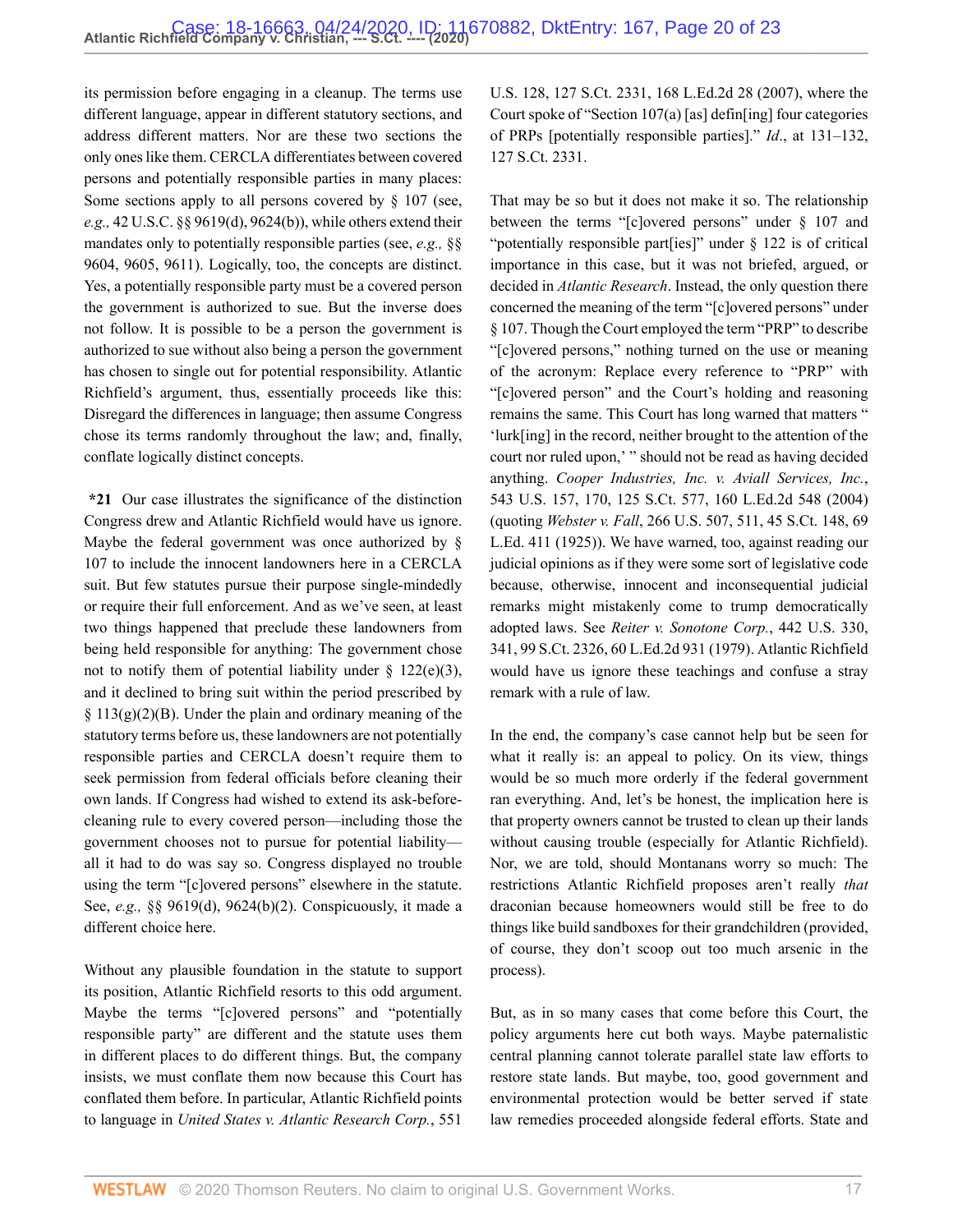federal law enforcement usually work in just this way, complementing rather than displacing one another. And, anyway, how long would Atlantic Richfield have us enforce what amounts to a federal easement requiring landowners to house toxic waste on their lands? The government has been on site since 1983; work supposedly finished around the landowners' homes in 2016; the completion of "primary" cleanup efforts is "estimated" to happen by 2025. So, yes, once a Superfund site is "delisted," the restrictions on potentially responsible parties fade away. But this project is well on its way to the half-century mark and still only a "preliminary" deadline lies on the horizon. No one before us will even hazard a guess when the work will finish and a "delisting" might come. On Atlantic Richfield's view, generations have come and gone and more may follow before the plaintiffs can clean their land.

**\*22** The real problem, of course, is that Congress, not this Court, is supposed to make judgments between competing policy arguments like these. And, as we've seen, Congress has offered its judgment repeatedly and clearly. CERCLA sought to add to, not detract from, state law remedial efforts. It endorsed a federalized, not a centralized, approach to environmental protection. What if private or state cleanup efforts really do somehow interfere with federal interests? Congress didn't neglect the possibility. But instead of requiring state officials and local landowners to beg Washington for permission, Congress authorized the federal government to seek injunctive relief in court. See [§](http://www.westlaw.com/Link/Document/FullText?findType=L&pubNum=1000546&cite=42USCAS9606&originatingDoc=Idfe0d0cc828311ea8939c1d72268a30f&refType=RB&originationContext=document&vr=3.0&rs=cblt1.0&transitionType=DocumentItem&contextData=(sc.History*oc.Default)#co_pp_8b3b0000958a4) [9606\(a\)](http://www.westlaw.com/Link/Document/FullText?findType=L&pubNum=1000546&cite=42USCAS9606&originatingDoc=Idfe0d0cc828311ea8939c1d72268a30f&refType=RB&originationContext=document&vr=3.0&rs=cblt1.0&transitionType=DocumentItem&contextData=(sc.History*oc.Default)#co_pp_8b3b0000958a4). Atlantic Richfield would have us turn this system upside down, recasting the statute's presumption in favor of cooperative federalism into a presumption of federal absolutism.

While I agree with the Court's assessment in Parts I and II of its opinion that we have jurisdiction to hear this case, I cannot agree with its ruling on the merits in Part III. Departing from CERCLA's terms in this way transforms it from a law that supplements state environmental restoration efforts into one that prohibits them. Along the way, it strips away ancient common law rights from innocent landowners and forces them to suffer toxic waste in their backyards, playgrounds, and farms. Respectfully, that is not what the law was written to do; that is what it was written to prevent.

#### **All Citations**

--- S.Ct. ----, 2020 WL 1906542

### **Footnotes**

- <span id="page-20-0"></span>The syllabus constitutes no part of the opinion of the Court but has been prepared by the Reporter of Decisions for the convenience of the reader. See [United States v. Detroit Timber & Lumber Co.](http://www.westlaw.com/Link/Document/FullText?findType=Y&serNum=1906101604&pubNum=0000780&originatingDoc=Idfe0d0cc828311ea8939c1d72268a30f&refType=RP&fi=co_pp_sp_780_337&originationContext=document&vr=3.0&rs=cblt1.0&transitionType=DocumentItem&contextData=(sc.History*oc.Default)#co_pp_sp_780_337), 200 U.S. 321, 337, [26 S.Ct. 282, 50 L.Ed. 499.](http://www.westlaw.com/Link/Document/FullText?findType=Y&serNum=1906101604&pubNum=0000780&originatingDoc=Idfe0d0cc828311ea8939c1d72268a30f&refType=RP&fi=co_pp_sp_780_337&originationContext=document&vr=3.0&rs=cblt1.0&transitionType=DocumentItem&contextData=(sc.History*oc.Default)#co_pp_sp_780_337)
- <span id="page-20-1"></span>[\\*](#page-5-0) Not admitted in the District of Columbia; admitted only in California; practice supervised by principals of Morrison & Foerster LLP admitted in the District of Columbia.
- <span id="page-20-2"></span>[1](#page-6-0) The Act vests powers and duties in the President, who has delegated the responsibilities relevant here to the EPA Administrator. See [42 U.S.C. § 9615;](http://www.westlaw.com/Link/Document/FullText?findType=L&pubNum=1000546&cite=42USCAS9615&originatingDoc=Idfe0d0cc828311ea8939c1d72268a30f&refType=LQ&originationContext=document&vr=3.0&rs=cblt1.0&transitionType=DocumentItem&contextData=(sc.History*oc.Default)) [Exec. Order No. 12580](http://www.westlaw.com/Link/Document/FullText?findType=Y&pubNum=0001043&cite=EXECORDERNO12580&originatingDoc=Idfe0d0cc828311ea8939c1d72268a30f&refType=CA&originationContext=document&vr=3.0&rs=cblt1.0&transitionType=DocumentItem&contextData=(sc.History*oc.Default)), 3 C.F.R. § 193 (1988).
- <span id="page-20-3"></span>[2](#page-7-0) Atlantic Richfield concedes that the Act preserves the landowners' claims for other types of compensatory damages under Montana law, including loss of use and enjoyment of property, diminution of value, incidental and consequential damages, and annoyance and discomfort. See [Atlantic Richfield Co. v. Montana Second](http://www.westlaw.com/Link/Document/FullText?findType=Y&serNum=2043501510&pubNum=0004645&originatingDoc=Idfe0d0cc828311ea8939c1d72268a30f&refType=RP&fi=co_pp_sp_4645_518&originationContext=document&vr=3.0&rs=cblt1.0&transitionType=DocumentItem&contextData=(sc.History*oc.Default)#co_pp_sp_4645_518) Jud. Dist. Ct.[, 390 Mont. 76, 79, 408 P.3d 515, 518 \(2017\).](http://www.westlaw.com/Link/Document/FullText?findType=Y&serNum=2043501510&pubNum=0004645&originatingDoc=Idfe0d0cc828311ea8939c1d72268a30f&refType=RP&fi=co_pp_sp_4645_518&originationContext=document&vr=3.0&rs=cblt1.0&transitionType=DocumentItem&contextData=(sc.History*oc.Default)#co_pp_sp_4645_518) We therefore consider only the landowners' claim for restoration damages.
- <span id="page-20-4"></span>[3](#page-8-0) Justice ALITO argues that this jurisdictional question "may turn out not to matter in this case" because we remand for further proceedings that may end the litigation. Post, at —— (opinion concurring in part and dissenting in part). But Atlantic Richfield seeks more than a remand. It contends that the lawsuit should be dismissed because the Montana courts lack jurisdiction, and the Federal Government agrees. The difference between outright dismissal and further proceedings matters. We granted review of this issue and both parties have fully briefed and argued it. Simply leaving the question unanswered at this point would leave the parties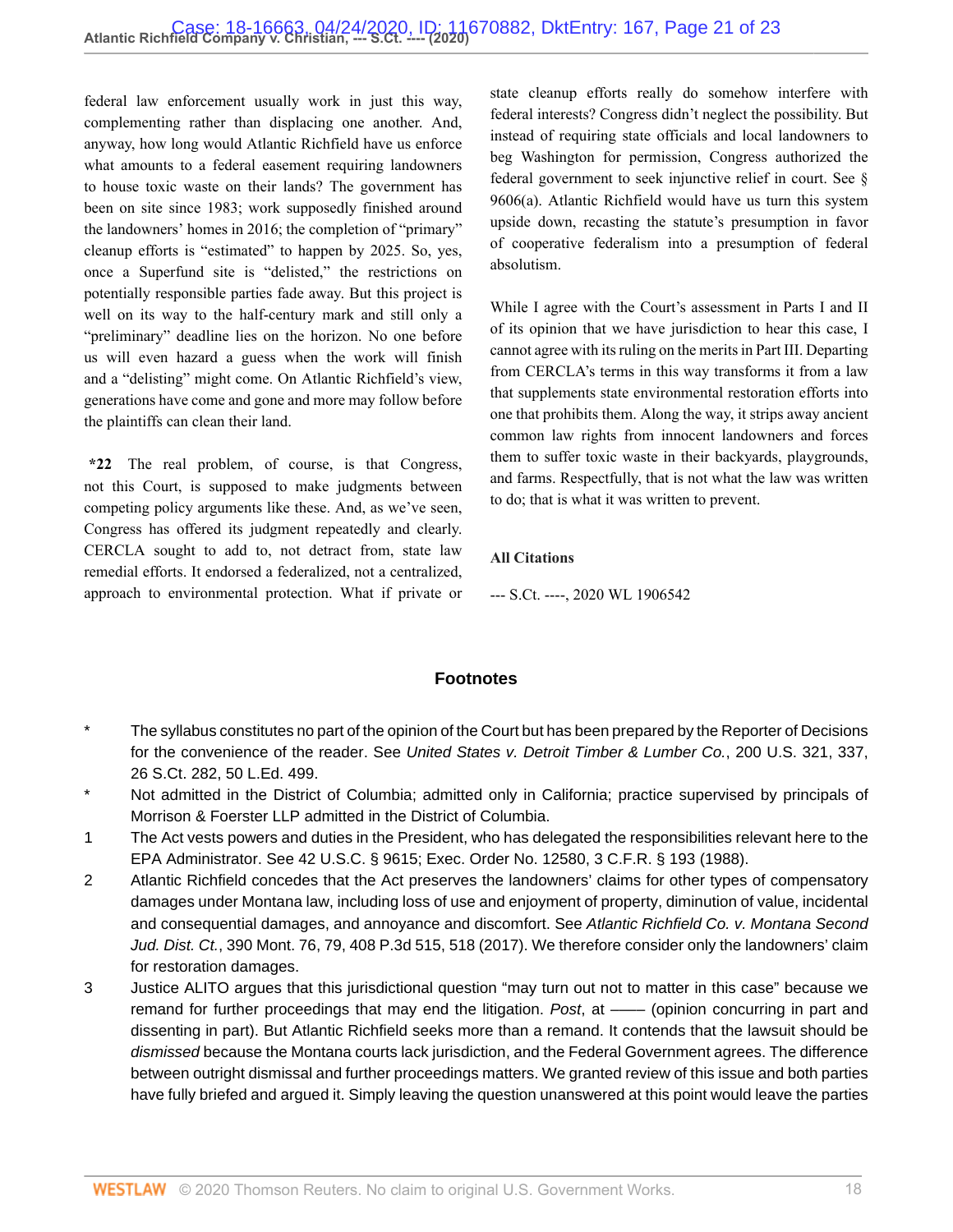in a state of uncertainty as to whether the litigation is proceeding in the proper forum. We therefore find it both "necessary" and "prudent" to decide the issue. Post, at  $-$ 

- <span id="page-21-0"></span>[4](#page-8-1) There is a "special and small category of cases" that originate in state law yet still arise under federal law for purposes of federal question jurisdiction. Gunn v. Minton[, 568 U.S. 251, 258, 133 S.Ct. 1059, 185 L.Ed.2d](http://www.westlaw.com/Link/Document/FullText?findType=Y&serNum=2029898029&pubNum=0000780&originatingDoc=Idfe0d0cc828311ea8939c1d72268a30f&refType=RP&fi=co_pp_sp_780_258&originationContext=document&vr=3.0&rs=cblt1.0&transitionType=DocumentItem&contextData=(sc.History*oc.Default)#co_pp_sp_780_258) [72 \(2013\)](http://www.westlaw.com/Link/Document/FullText?findType=Y&serNum=2029898029&pubNum=0000780&originatingDoc=Idfe0d0cc828311ea8939c1d72268a30f&refType=RP&fi=co_pp_sp_780_258&originationContext=document&vr=3.0&rs=cblt1.0&transitionType=DocumentItem&contextData=(sc.History*oc.Default)#co_pp_sp_780_258) (internal quotation marks omitted). To qualify for this narrow exception, a state law claim must "necessarily raise[]" a federal issue, among other requirements. [Ibid.](http://www.westlaw.com/Link/Document/FullText?findType=Y&serNum=2029898029&pubNum=0000780&originatingDoc=Idfe0d0cc828311ea8939c1d72268a30f&refType=RP&originationContext=document&vr=3.0&rs=cblt1.0&transitionType=DocumentItem&contextData=(sc.History*oc.Default)) No element of the landowners' state common law claims necessarily raises a federal issue. Atlantic Richfield raises the Act as an affirmative defense, but "[f]ederal jurisdiction cannot be predicated on an actual or anticipated defense." [Vaden v.](http://www.westlaw.com/Link/Document/FullText?findType=Y&serNum=2018291954&pubNum=0000780&originatingDoc=Idfe0d0cc828311ea8939c1d72268a30f&refType=RP&fi=co_pp_sp_780_60&originationContext=document&vr=3.0&rs=cblt1.0&transitionType=DocumentItem&contextData=(sc.History*oc.Default)#co_pp_sp_780_60) Discover Bank[, 556 U.S. 49, 60, 129 S.Ct. 1262, 173 L.Ed.2d 206 \(2009\)](http://www.westlaw.com/Link/Document/FullText?findType=Y&serNum=2018291954&pubNum=0000780&originatingDoc=Idfe0d0cc828311ea8939c1d72268a30f&refType=RP&fi=co_pp_sp_780_60&originationContext=document&vr=3.0&rs=cblt1.0&transitionType=DocumentItem&contextData=(sc.History*oc.Default)#co_pp_sp_780_60).
- <span id="page-21-1"></span>[5](#page-8-2) Section 113(b) specifies that federal courts have exclusive jurisdiction "without regard to the citizenship of the parties or the amount in controversy." [42 U.S.C. § 9613\(b\)](http://www.westlaw.com/Link/Document/FullText?findType=L&pubNum=1000546&cite=42USCAS9613&originatingDoc=Idfe0d0cc828311ea8939c1d72268a30f&refType=RB&originationContext=document&vr=3.0&rs=cblt1.0&transitionType=DocumentItem&contextData=(sc.History*oc.Default)#co_pp_a83b000018c76). This is somewhat redundant because all actions that "arise under" the Act necessarily satisfy federal question jurisdiction. But "[s]ometimes the better overall reading of the statute contains some redundancy." [Rimini Street, Inc.](http://www.westlaw.com/Link/Document/FullText?findType=Y&serNum=2047675160&pubNum=0000780&originatingDoc=Idfe0d0cc828311ea8939c1d72268a30f&refType=RP&fi=co_pp_sp_780____&originationContext=document&vr=3.0&rs=cblt1.0&transitionType=DocumentItem&contextData=(sc.History*oc.Default)#co_pp_sp_780____) v. Oracle USA, Inc., 586 U. S. -[––––, 139 S.Ct. 873, 881, 203 L.Ed.2d 180 \(2019\)](http://www.westlaw.com/Link/Document/FullText?findType=Y&serNum=2047675160&pubNum=0000780&originatingDoc=Idfe0d0cc828311ea8939c1d72268a30f&refType=RP&fi=co_pp_sp_780____&originationContext=document&vr=3.0&rs=cblt1.0&transitionType=DocumentItem&contextData=(sc.History*oc.Default)#co_pp_sp_780____). We find it much more likely that Congress employed a belt and suspenders approach to make sure that all CERCLA lawsuits are routed to federal court than that Congress intended the reference to federal courts in § 113(h) to affect state courts.
- <span id="page-21-2"></span>[6](#page-9-0) Justice ALITO argues that our interpretation leaves no meaning for the exceptions in § 113(h) for federal courts hearing state law actions while sitting in diversity and federal courts hearing actions invoking state law standards deemed "applicable or relevant and appropriate" by the Act. [42 U.S.C. § 9613\(h\).](http://www.westlaw.com/Link/Document/FullText?findType=L&pubNum=1000546&cite=42USCAS9613&originatingDoc=Idfe0d0cc828311ea8939c1d72268a30f&refType=RB&originationContext=document&vr=3.0&rs=cblt1.0&transitionType=DocumentItem&contextData=(sc.History*oc.Default)#co_pp_f383000077b35) Because we read § 113(b) to cover only federal law claims, Justice ALITO assumes that these exceptions in § 113(h) would never apply. But as we explained, § 113(h) applies to all "challenges to removal or remedial action" that make their way into "[f]ederal court," whether through § 113(b) or some other route. [§ 9613\(h\)](http://www.westlaw.com/Link/Document/FullText?findType=L&pubNum=1000546&cite=42USCAS9613&originatingDoc=Idfe0d0cc828311ea8939c1d72268a30f&refType=RB&originationContext=document&vr=3.0&rs=cblt1.0&transitionType=DocumentItem&contextData=(sc.History*oc.Default)#co_pp_f383000077b35). That includes state law challenges arising by way of diversity jurisdiction or supplemental jurisdiction as well as federal law challenges arising under sources of law other than the Act. The exceptions in § 113(h) are thus necessary to delineate which of these challenges may proceed in federal court and which may not.
- <span id="page-21-3"></span>[7](#page-10-0) EPA does have other tools to address serious environmental harm. Under § 106, for example, EPA can initiate an injunctive abatement action if it finds an "imminent and substantial endangerment to the public health or welfare or the environment." [42 U.S.C. § 9606\(a\).](http://www.westlaw.com/Link/Document/FullText?findType=L&pubNum=1000546&cite=42USCAS9606&originatingDoc=Idfe0d0cc828311ea8939c1d72268a30f&refType=RB&originationContext=document&vr=3.0&rs=cblt1.0&transitionType=DocumentItem&contextData=(sc.History*oc.Default)#co_pp_8b3b0000958a4) But EPA may have good reasons to preserve the status quo of a cleanup site even absent an imminent threat. More importantly, the landowners' interpretation would require EPA to monitor tens of thousands of properties across 1,335 Superfund sites nationwide to ensure landowners do not derail an EPA cleanup. EPA, Superfund: National Priorities List (NPL) (Apr. 13, 2020), https://www.epa.gov/superfund/superfund-nationalpriorities-list-npl. Congress provided a far more effective and efficient solution in § 122(e)(6): Landowners at Superfund sites containing hazardous waste must seek EPA approval before initiating their own bespoke cleanups.
- <span id="page-21-4"></span>[1](#page-13-0) We may not decide the merits of a case without assuring ourselves that we have jurisdiction, [Steel Co. v.](http://www.westlaw.com/Link/Document/FullText?findType=Y&serNum=1998062036&pubNum=0000780&originatingDoc=Idfe0d0cc828311ea8939c1d72268a30f&refType=RP&fi=co_pp_sp_780_94&originationContext=document&vr=3.0&rs=cblt1.0&transitionType=DocumentItem&contextData=(sc.History*oc.Default)#co_pp_sp_780_94) Citizens for Better Environment[, 523 U.S. 83, 94–95, 118 S.Ct. 1003, 140 L.Ed.2d 210 \(1998\)](http://www.westlaw.com/Link/Document/FullText?findType=Y&serNum=1998062036&pubNum=0000780&originatingDoc=Idfe0d0cc828311ea8939c1d72268a30f&refType=RP&fi=co_pp_sp_780_94&originationContext=document&vr=3.0&rs=cblt1.0&transitionType=DocumentItem&contextData=(sc.History*oc.Default)#co_pp_sp_780_94), but nothing requires us to decide whether the Montana courts have jurisdiction before remanding, see S. Shapiro et al., Supreme Court Practice § 3.26, p. 3–94 (11th ed. 2019); cf. Andresen v. Maryland[, 427 U.S. 463, 469, n. 4,](http://www.westlaw.com/Link/Document/FullText?findType=Y&serNum=1976142437&pubNum=0000780&originatingDoc=Idfe0d0cc828311ea8939c1d72268a30f&refType=RP&fi=co_pp_sp_780_469&originationContext=document&vr=3.0&rs=cblt1.0&transitionType=DocumentItem&contextData=(sc.History*oc.Default)#co_pp_sp_780_469) [96 S.Ct. 2737, 49 L.Ed.2d 627 \(1976\)](http://www.westlaw.com/Link/Document/FullText?findType=Y&serNum=1976142437&pubNum=0000780&originatingDoc=Idfe0d0cc828311ea8939c1d72268a30f&refType=RP&fi=co_pp_sp_780_469&originationContext=document&vr=3.0&rs=cblt1.0&transitionType=DocumentItem&contextData=(sc.History*oc.Default)#co_pp_sp_780_469) (declining to address question presented "does not, of course, affect our jurisdiction").
- <span id="page-21-5"></span>[2](#page-15-0) The Court answers that §§ 113(b) and (h), though partially overlapping, are "independent" of each other. Ante, at  $-\,$ , and n. 6. But this conclusion rests on an uneasy premise: that § 113(b) pertains only to causes of action based on CERCLA. There is reason to doubt that this is the best reading of the statute. See supra,  $at$  —— $-$  – – – and this page.
- <span id="page-21-6"></span>[3](#page-15-1) The Court chalks up § 113(b)'s references to amount in controversy and party citizenship to a "belt and suspenders" approach. Ante, at  $\longrightarrow$ , n. 5. As the Court sees it, Congress must have wanted to make especially clear that "all CERCLA lawsuits," no matter the amount in dispute or the citizenship of the parties, would be welcome in (and limited to) those courts. Ibid.